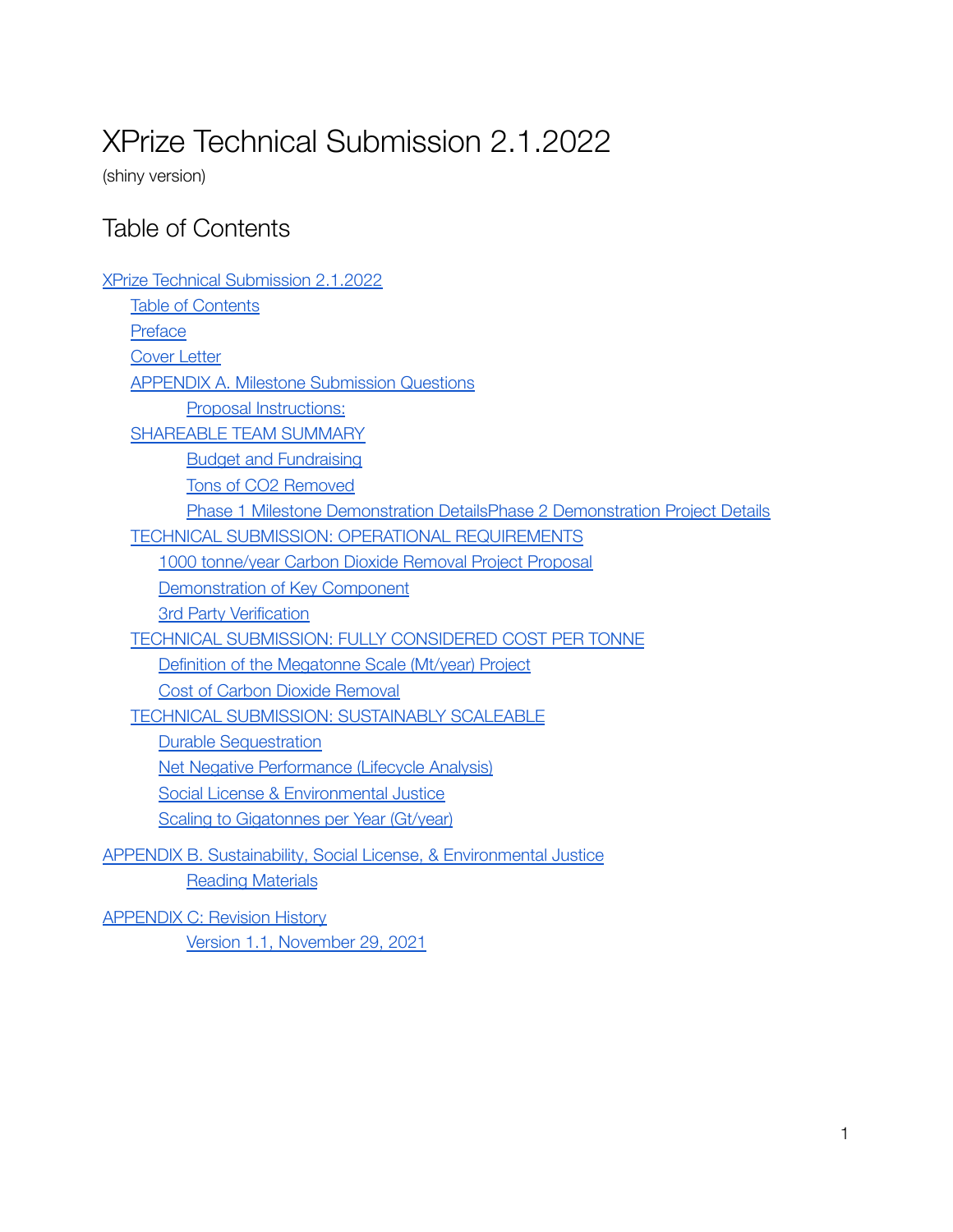## <span id="page-1-0"></span>Preface

On Feb 1, 2022 a few minutes before the deadline, ERA's XPRIZE working group leader Aniqa Moinuiddin submitted our entry for the Milestone prize (fifteen \$1 million prizes to be awarded in April).

Subsequently, Cole Enos extracted the content from the maddening format required by the XPRIZE submission system, corrected typos and last-minute emendations, and put in hyperlinks for convenient reading and navigation. .

Also included here is Appendix A, Milestone Submission guidelines which should make the whole thing a little more comprehensible to the first time reader.

As Heather Wilber's cover letter observes, "We view the Xprize proposal as a learning experience and a launching point for conversations and actions that can help us grow the ERA into an ever-more transformative force."

This compilation is configured for comments. Have at it!

--Jon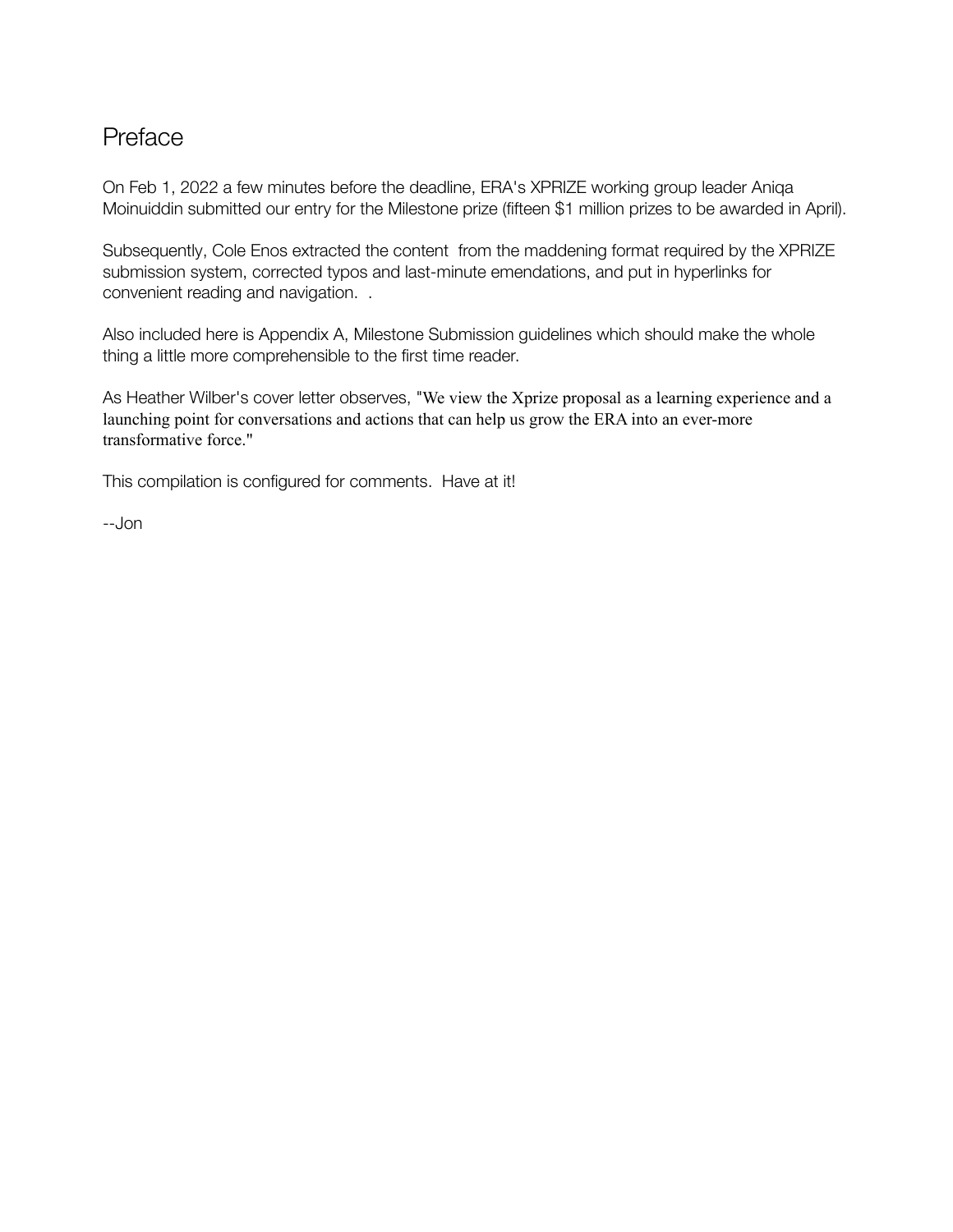## <span id="page-2-0"></span>Cover Letter 13 Feb. 2022

To the ERA membership,

Preparing the Xprize milestone submission materials was an exciting, challenging, and productive experience. We developed a plan for how we would create a support system, shaped by restorers, to aid in transforming over 150 million hectare of degraded land into flourishing biomes around the globe. Read more about it in our final draft ([link\)](https://docs.google.com/document/d/1-M4UzASGTMVgTxTs9ttBO_8Eu2QbinQ-/edit?usp=sharing&ouid=102922428773332994988&rtpof=true&sd=true).

This process shed light on the richness and diversity of the community that currently exists. Max came forward with every imaginable data point that the XPrize could want on SEKEM's performance on CO2 removal. If there is one person without whom we would be nowhere, it is Max. David guided Max and created a generalized model from SEKEM's use case and Anastassia created a detailed report of emissions life cycle so we had a clear (albeit carbon-centric) picture of what the XPrize committee was after. Heather took on the demonstration and verification with Max's help. Zuzka was steadily following all threads and amplifying issues and concerns on the technical side as they emerged and keeping us honest about areas where there was not enough focus or resourcing. Heather, Jon and Aniqa worked out estimates of costs, members, land, etc required to truly reach a massive scale, and Jan and Michal, along with Zuzka, developed helpful scaling models along with a snapshot of where we are now. Anastassia restlessly followed up on any open questions during building the model and filling out the needed equations. Peter and Philip were diligent about attending discussions and supplied essential feedback and input every step of the way. Cole was essential with administrative work ensuring that all of our efforts were coordinated and effective. And of course, Jon's words and pictures brought into reality what would otherwise be a hazy dream.

Editors, supporters and cheerleaders were there throughout, inspiring and encouraging those in the weeds. This includes Adam, Louise, Michal, Jan, Varaprasad, Marcel, and several others who learned about our efforts during the ERA town halls. Aniqa, Heather, and Jon took on the role of stewarding this initiative: extrapolating vision, defining gaps, pulling in new resources, and facilitating the difficult conversations for giving a single thread to a multi-faceted team. In the eleventh hour, when our tech strategy was still lacking, Patrick came in setting the stage for a partnership with JOGL that took our platform strategy from a D to an A-. David provided not just our impact measurement approach, but also was a primary contributor in translating the world of ERA to XPrize.

I usually go by a saying: Start where you are. Use what you have. Do what you can. With this incredible star-studded global team, we were starting from a place of knowledge and experience, using validated data. We did our best, but time was definitely a factor. In a typical scenario, a proposal of this size with this level of complexity would require at minimum 4-6 months of preparation. It would take 1-2 months just to align the interests of all the stakeholders involved in the project with the objectives of the granting institution/prize parameters. At minimum, one would like a project manager and copy editor to have at least a week to take the completed proposal and polish it and cross-check all the relevant details across worksheets and forms. Our Xprize team assembled and began working in earnest on the project with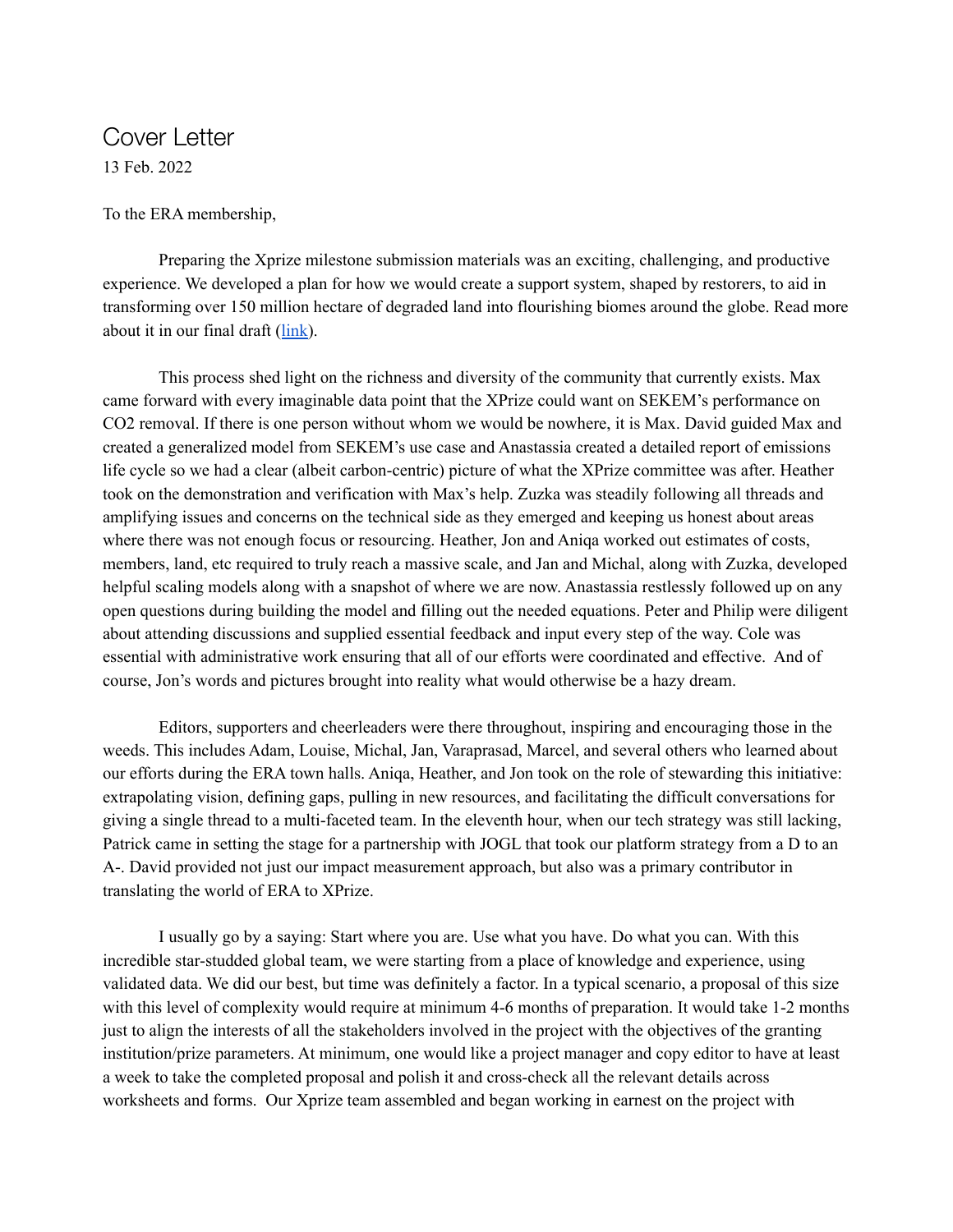roughly *3 weeks(!) to the deadline*. It was always going to be a mad dash, and by the end, some of our team members were putting in 18 hour+ days to get the materials prepared. While we made tremendous and frankly surprising progress, the time limit was a major constraint that impacted our ability to polish and refine our final submission.

We view the Xprize proposal as a learning experience and a launching point for conversations and actions that can help us grow the ERA into an ever-more transformative force. It was great to get into the weeds and wrestle with issues related to massive scaling, as well as issues related to misconceptions and limitations that the broader world (and venture capitalists in particular) have when it comes to climate-related action plans. We strongly put forth our positions–there is no Planet B, robot trees can't compete with real trees, holistic solutions are essential as the damage of short-sighted solutions at these scales will be unprecedented–and at minimum, we hope that our message has some resonance. The land track (nature-based) Xprize subcommittee was surprisingly aware of how current "factory-based" evaluation metrics, standard in the industry, are woefully inadequate for illuminating the value that nature-based solutions supply. They mentioned several times that they hope to learn from nature-based Xprize applicants about better ways to incentivize progress in environments where leaders are not thinking about it correctly. We hope all our technical work can help make a difference in this respect.

We do not view the Xprize proposal in any way as a comprehensive plan encompassing the ERA's vision. In fact, our vision eclipses the most ambitious goal set by the Xprize, which narrowly ascribes the issue to CO2 sequestration and aims for at least 1Gt CO2 sequestration per year in 30 years time. As our current membership of restorers exemplifies, living in balance with our planet, respecting and honoring the biodiversity it generates, and designing equitable economic systems that support human thriving, is not out of reach for the human species. It requires a radical reorientation of our economics and culture, and our largest ambitions aim squarely for this lofty goal.

We sign off with gratitude to our co-members. We look forward to sharing insights in future meetings and correspondence, and welcome everyone to view and comment on the completed proposal ([link\)](https://docs.google.com/document/d/1-M4UzASGTMVgTxTs9ttBO_8Eu2QbinQ-/edit?usp=sharing&ouid=102922428773332994988&rtpof=true&sd=true).

Sincerely,

ERA Xprize technical team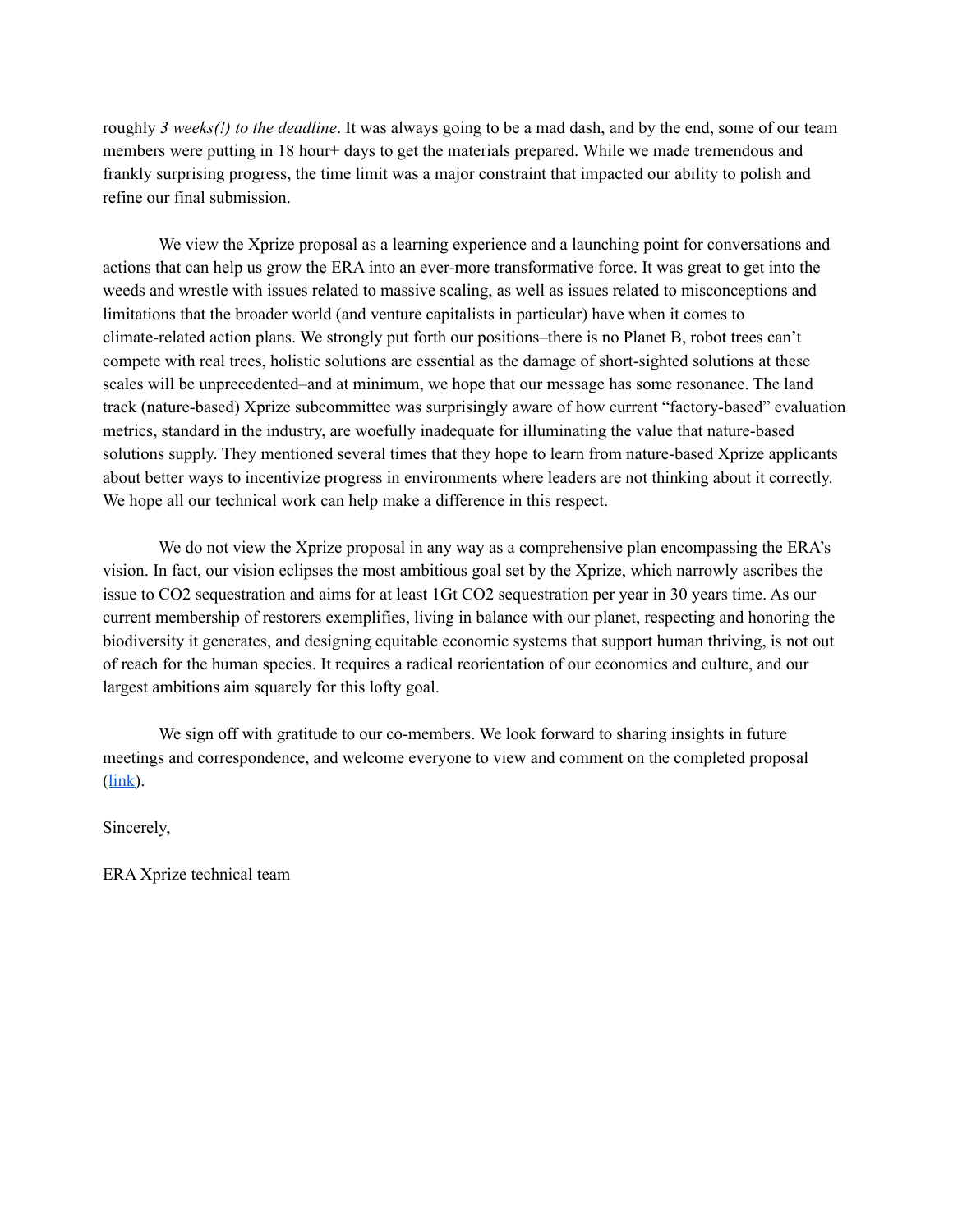## <span id="page-4-0"></span>APPENDIX A. Milestone Submission Questions

## <span id="page-4-1"></span>**Proposal Instructions:**

Milestone Submissions are due by **noon (12:00pm) PST on February 1, 2022**. Submissions can be modified or updated until this deadline. Submissions must be written in English. After the deadline, Judges may reach out for further clarification or additional information if needed.

The Milestone Submission will be completed in the XPRIZE Prize Operations Portal (POP) and will consist of the following three fillable forms:

- 1) Part 1: Shareable Team Summary
- 2) Part 2: Technical Submission
	- Written Questions. Maximum word counts are provided for each question.
	- Five templates are referenced in the written submission. These can be downloaded by clicking the hyperlinks below. They can also be found under the "Resources" tab in POP and in the POP submission directly.
		- Process Flow [Diagram,](https://assets-us-01.kc-usercontent.com/63b2a548-6c3c-00e9-179d-86a0cff8b148/40850ff9-b626-47bd-9ed2-d64e2ed1dce9/PFD%20-StreamTable%20-%20Balance%20Template%20v1.0.xlsx) Stream Table, and Mass & Energy Balance
		- [Demonstration](https://assets-us-01.kc-usercontent.com/63b2a548-6c3c-00e9-179d-86a0cff8b148/31d7dffc-7649-4f35-94b3-4cf51ac565db/Demonstration%20Performance%20Worksheet%20v1.0.xlsx) Performance Worksheet
		- [Verification](https://assets-us-01.kc-usercontent.com/63b2a548-6c3c-00e9-179d-86a0cff8b148/a58c3f35-1753-4501-a604-33dd28fd5405/Verification%20Checklist%20v1.0.xlsx) Checklist
		- Cost [Worksheet](https://assets-us-01.kc-usercontent.com/63b2a548-6c3c-00e9-179d-86a0cff8b148/fd8b1ef9-461b-4691-b738-d98cfd9905aa/Cost%20Worksheet%20v1.0.xlsx)
		- **Example 2** Lifecycle [Emissions](https://assets-us-01.kc-usercontent.com/63b2a548-6c3c-00e9-179d-86a0cff8b148/bdc78af0-cb08-4865-afc9-2da3cd22d901/LEIF_V3.6.xlsx) Intake Form
	- Other uploads are referenced in the technical submission. You may upload any supporting documents and files in response to these questions.
- 3) Part 3: Environmental Justice Questionnaire (See Appendix B).

## **IMPORTANT NOTE REGARDING CONFIDENTIALITY:**

**This submission may require you to disclose sensitive and confidential technical and commercial details to XPRIZE. All information submitted to XPRIZE is considered confidential (subject to section 11 of the Competitor's Agreement) except where explicitly indicated. Confidential information will not be shared with any individuals beyond the XPRIZE Carbon Removal project staff and Judges, all of whom are subject to non-disclosure agreements. XPRIZE does not claim or intend to claim any interest in any team Intellectual Property.**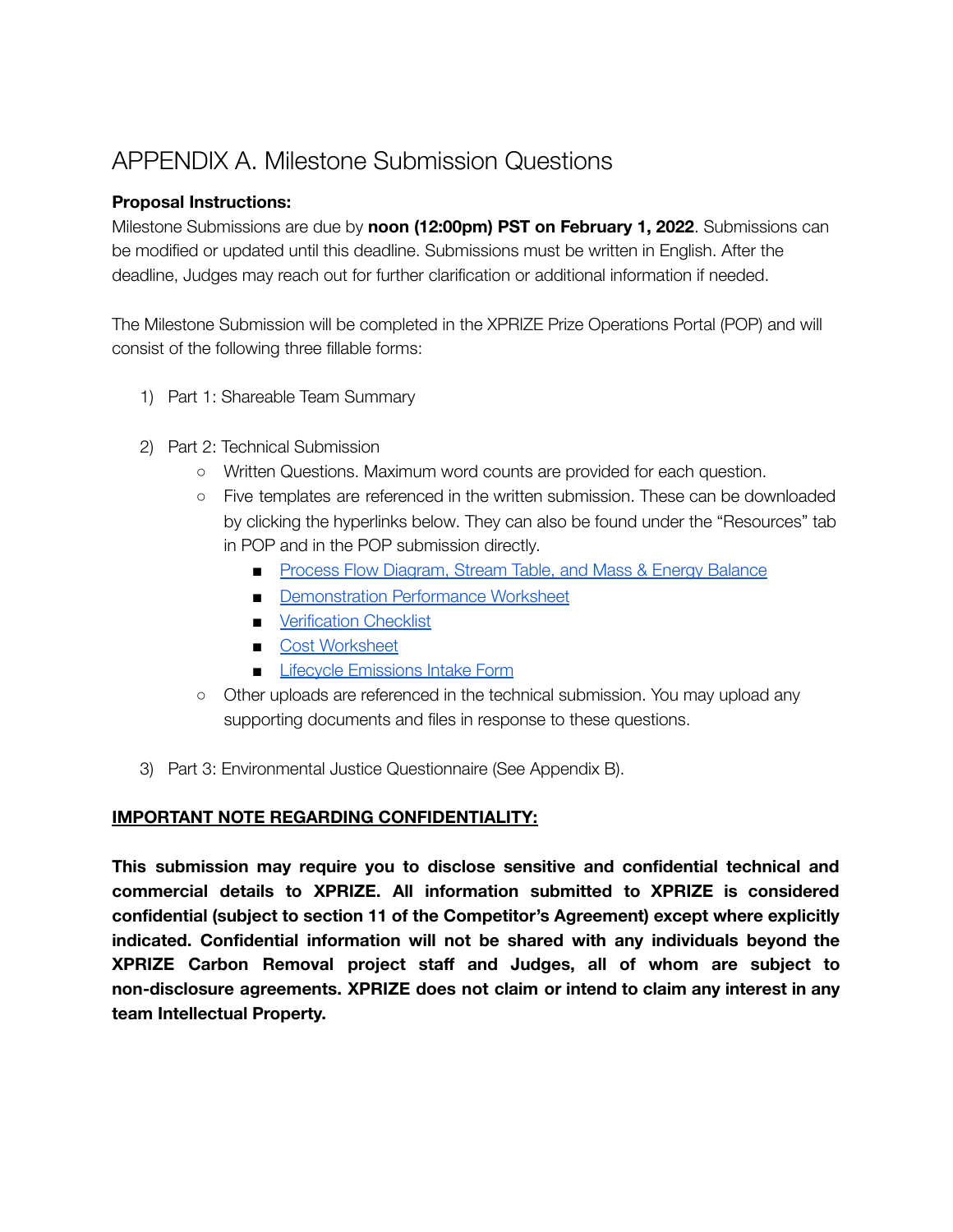## <span id="page-5-0"></span>SHAREABLE TEAM SUMMARY

*The information in the shareable section will be used publicly in XPRIZE communications if you are selected for a Milestone Award. Please do not include any confidential information in this section that you would not like shared about your project.*

- Team Name: **EcoRestoration Alliance**
- Legal Entity Name (if different than Team Name): **Biodiversity for a Livable Climate**
- Type of Entity (e.g. startup, subsidiary, university group, etc.): **501(c)3 Non Profit**
- Name of Team Leader: **Jon Schull**
- Team Website: **EcoRestorationAlliance.net**
- Country: **Global/Multi-Biome**
- Project Description What is your project's elevator pitch? What sets it apart from other ideas? Please describe your project at a high-level in language that the general public would understand.

**The EcoRestoration Alliance is engaged in what member John Liu calls "the great work of our time": restoring degraded ecosystems. Forty percent of the earth's land surface is now degraded. And hot. Ecorestoration sequesters vast amounts of CO2 and puts it to the best possible use: cooling the planet, stabilizing the climate, forestalling mass extinctions, preventing warming, storming, fires, floods and drought, and sustaining lives and livelihoods.**

**Our members have already restored over a million acres using a variety of techniques adapted to local circumstances, as befits a diverse and varied biosphere. We will scale to a billion acres using an online platform and open-science strategy that will educate and recruit ecorestorationists and their backers, advance and explicate the emerging science and practice of ecorestoration, assess and document co-benefits that make ecorestoration cost effective, life affirming, and sustainable, and remove cognitive, cultural, political and economic barriers that have distorted our economy and degraded our planet.**

● University Affiliation (optional):

**Several ERA members have university affiliations. Some of the included universities are Univ. of Texas at Austin, Univ. of Massachusetts Boston, Petersburg Nuclear Physics Institute, Technical University of Munich, Seoul National University (South Korea), Univ. of Zadar (Croatia), Univ. of Split (Croatia), American Univ. of Beirut, South Bohemian Univ. České Budějovice (Czech Republic).**

● Partner Affiliations (optional):

**Ecosystem Restoration Camps, Ecovillage Network, Sustainably Wise, Green Advocates International Liberia, Ľudia a Voda MVO, Enki o.p.s, Regeneration Canada, Gaia University, Community Managed Farming Systems Andhra Pradesh, WeForest, SoilWatch, EcoRestore GreenWaterCools, Soil Carbon Partners LLC,**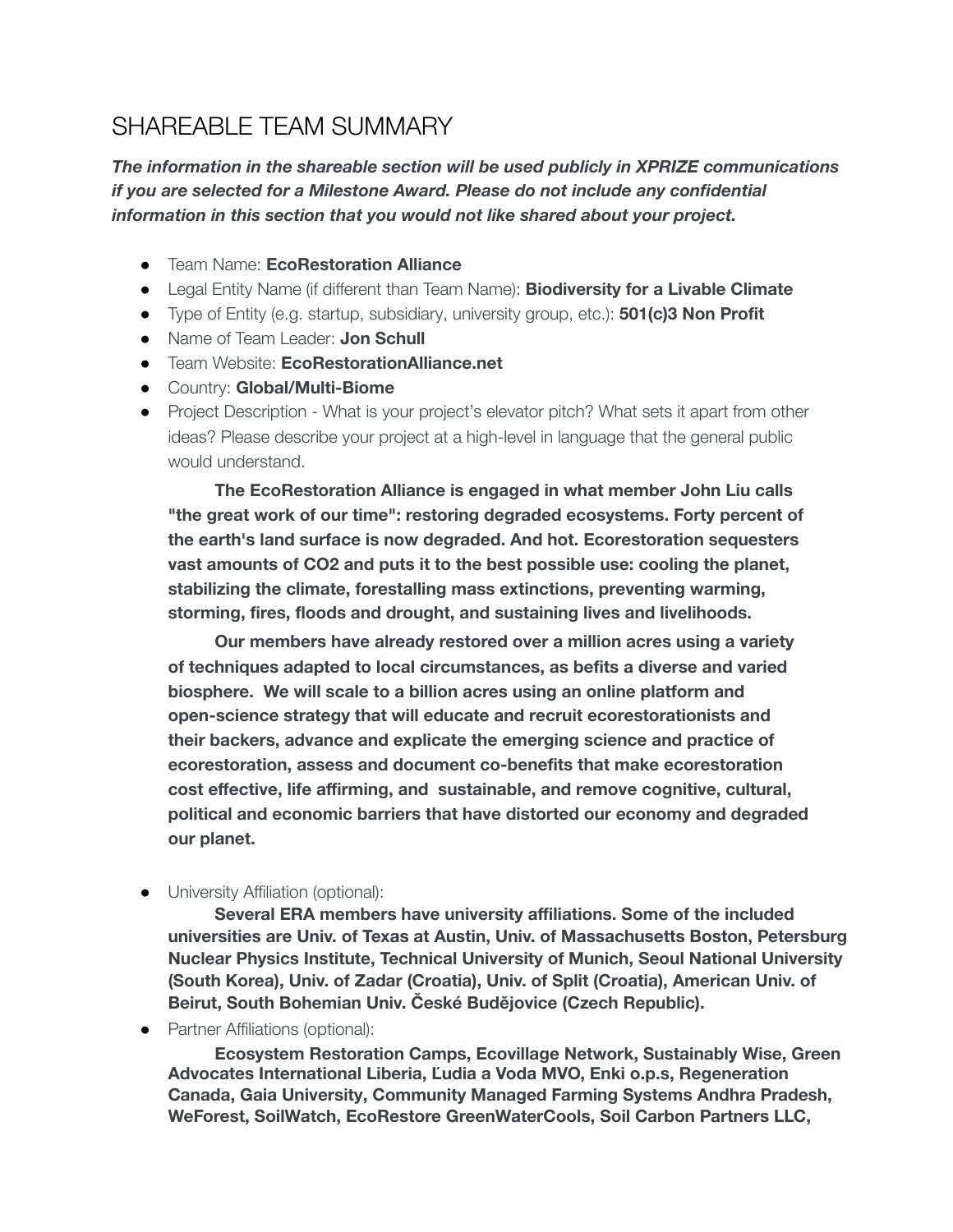**Cranmoor Advisors, Markegard Family Grassfed, GPI2050.org, Green Harbors Project, Agroforestry Regeneration Communities, Blue-Green Futures, African Conservation, Inga Foundation, Zero Foodprint, Bionutrient Food Association, Renew Land and Water Union of Private Forest Owners, Martin House Farm, B Bar Ranch, Old Quarry Hill LLC, Mulloon Creek Institute Australia, IWA Rainwater Harvesting and Management Specialist Group, Biotic Pump Greening Group, Just One Giant Lab**

- **• Appendix Doc [\(link\)](https://docs.google.com/spreadsheets/d/1c1pXD7pa5Iy-C1Lg1FpQPUsEZmhx4k1DNKeGXuJC6s4/edit?usp=sharing)**
- Technology Readiness Level (TRL):

**8: The actual technology has been successfully commissioned for its target commercial application, at full commercial**

● Track that most closely represents your carbon dioxide removal solution:

**Land Track: Trees, soil, plants, roots, agriculture, GMO plants, biochar…**

## TECHNICAL SUBMISSION: SUMMARY QUESTIONS

## *Data submitted in this section may be published in aggregated and anonymized form. Your answers will otherwise be kept strictly confidential.*

## <span id="page-6-0"></span>**Budget and Fundraising**

- What stage of funding are you currently in? **Not Applicable - Not Seeking Corporate Equity**
- How much capital is required to compete in the 4 year competition (USD equivalent)?
	- **\$1,000,000**
	- **• Alliance Members are self funded.**
	- **• Above the budget for Alliance to create and operate a verifiable support system to incubate new restoration efforts and expand existing ones through synergistic collaborations**
- How much capital has been raised to date (USD equivalent)? **None**
- What type of funding are you seeking **Philanthropic Funding: grants, Donations and Revenue from possible service channels**

## <span id="page-6-1"></span>**Tons of CO<sup>2</sup> Removed**

- $\bullet$  Is this a proposal for  $CO<sub>2</sub>$  removal from the air and/or oceans? **Air**
- How many tons are you currently removing annually? (Ok to enter 0) **4.1 Million/annually (440,379 ha)**
- Have you sold any carbon removal credits to date? **Yes Sekem [Report](https://drive.google.com/drive/folders/1a88Es2tmQYFQtSb2uSYw22HsvPrkwqyy) 2020**
- **•** IF YOU HAVE SOLD CARBON CREDITS, HOW MUCH HAVE YOU SOLD? ON WHAT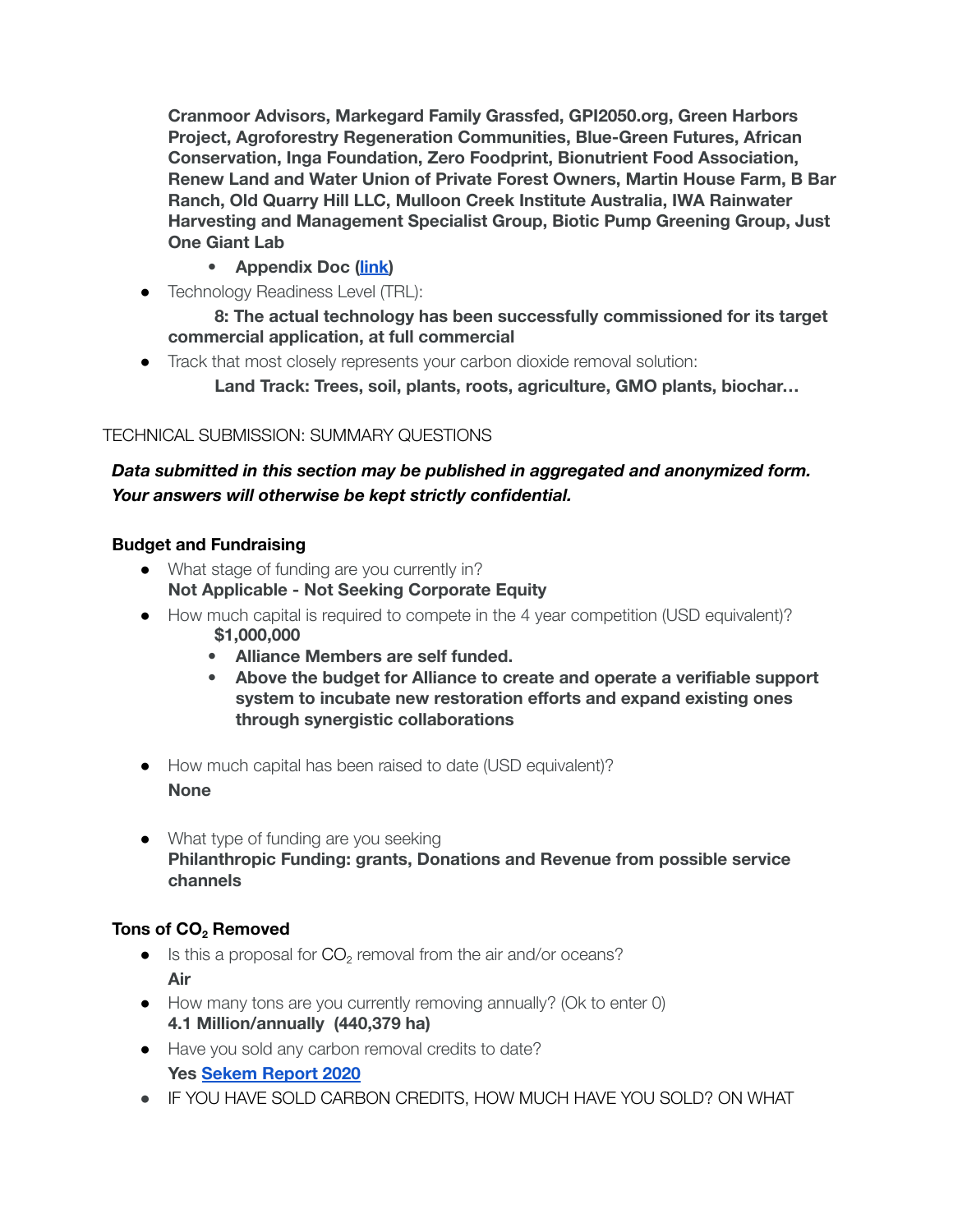## MARKET/PLATFORM? (OPTIONAL)(50 WORDS)

**Alliance Members are currently responsible for seeking and leveraging carbon credit markets. SEKEM, our demonstration case in Egypt has reported selling carbon credits. We wish to take on this role in the future particularly for smaller Alliance members**

• What is your estimated all-in cost of removal (\$/tonne) for a Megatonne scale project? (refer to cost spreadsheet)

## **Alliance cost \$1/ton**

- **• This is calculated from alliance costs + project-based costs (which vary and are excluded from our project costing structure; some projects (e.g. SEKEM) are at net negative cost!)**
- What is your estimated date of achieving 1 Megatonne (Mt/year) capacity? **5 years (by 2027)**
- What is your estimated date of achieving 1 Gigatonne (Gt/year) capacity? **30 years (by 2052)**
- $\bullet$  What is the inherent durability of the sequestered  $CO<sub>2</sub>$  (years)? Time horizon is potentially unlimited as long as the ecosystem remains healthy.

## **10,000 years [\(source](https://www.frontiersin.org/articles/10.3389/fenvs.2020.514701/full))**

 $\bullet$  Do you have a plan to ensure the removed  $CO<sub>2</sub>$  remains durably sequestered for at least 100 years?

## **Yes, See Section 6 of this document**

## <span id="page-7-0"></span>**Phase 1 Milestone Demonstration Details**

- Where is your Phase 1 Milestone demonstration location (country)? **Egypt**
- What is your Phase 1 Milestone demonstration start date? **2008**
- What organization is your verifier affiliated with? **The Golden Standard Institute; Louis Bolk Institute**
- What is your date of verification?\_**2009**
- Do you affirm that your verifier is independent of your team and free of any conflicts of interest? **Yes**

## <span id="page-7-1"></span>**Phase 2 Demonstration Project Details**

● Where is your proposed Phase 2 demonstration location (country)?

## **Egypt and multiple sites around the globe**

● Will the proposed 1000 t/year demonstration project be carbon negative on a lifecycle basis?

**Yes, See [Section](#page-26-0) 7 of this document**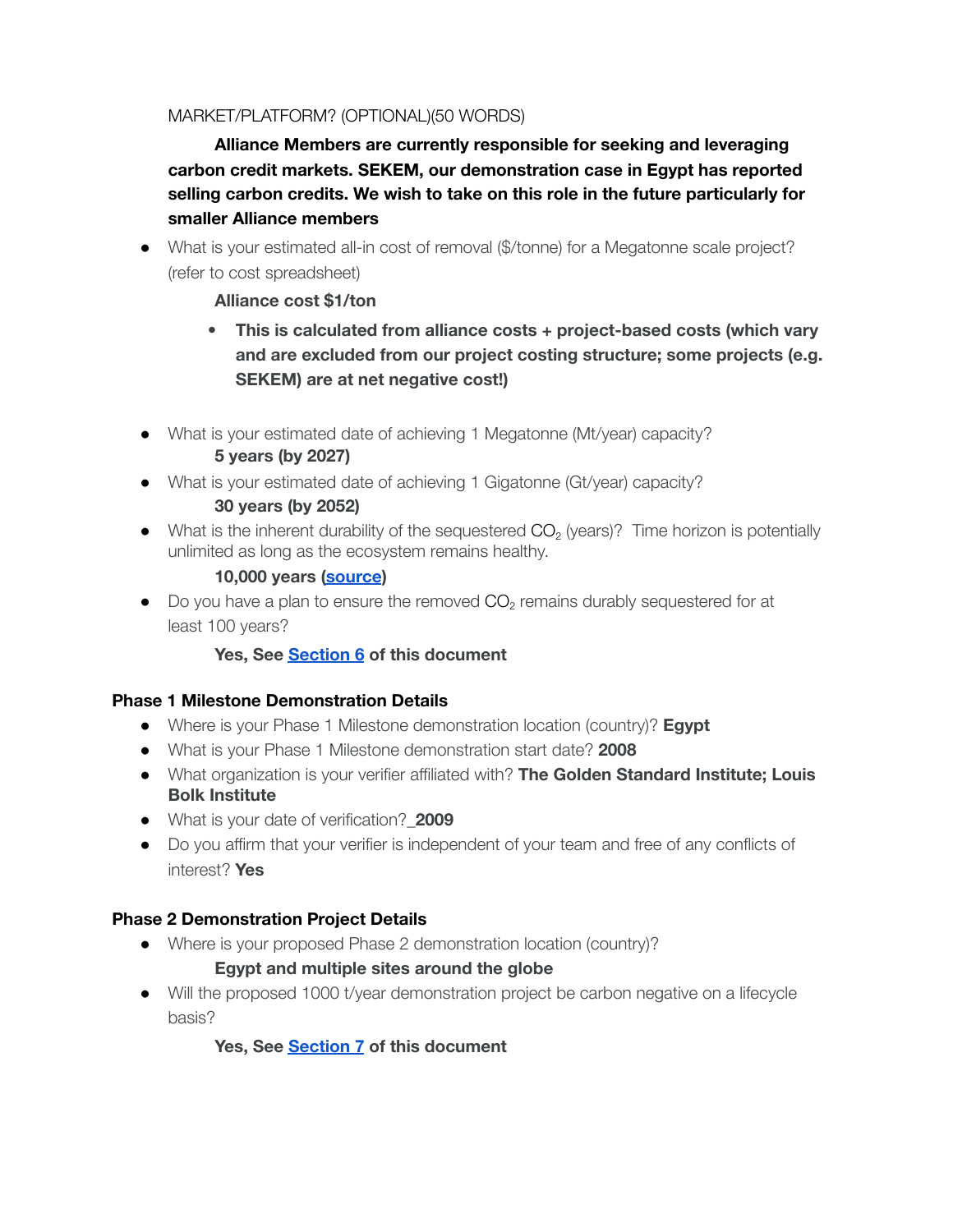## <span id="page-8-0"></span>TECHNICAL SUBMISSION: OPERATIONAL REQUIREMENTS

## <span id="page-8-1"></span>1. 1000 tonne/year Carbon Dioxide Removal Project Proposal

Use your answers in this section to describe the 1000 tonne/year (minimum) carbon dioxide removal project you intend to demonstrate to win the grand prize. If you have already achieved a scale of 1000 tonne/year, describe your current operating carbon dioxide removal project.

## 1.1. Project Description (200 words).

Briefly describe your proposed project in plain language.

## **We are growing and supporting a global decentralized network of nature-based CO2 removal projects that can reach the Gt/yr scale in 30 years or less.**

## **Alliance members have already**

- **● collectively restored over a million acres of land in various biomes using a range of contextually-adapted ecorestoration techniques.**
- **● built global platforms for collaborative development and deployment of pro-social open-source technologies, and for mobilizing and coordinating distributed action-oriented communities**
- **● developed and validated open-source methodologies for validating CO2 removal and other co-benefits using real time high temporal frequency satellite data.**

**During the 3 year timeline we plan to take a 2 pronged approach:**

**First, we partner with SEKEM to create an educational program and pilot an operation to** *replicate* **its model as shown in the PFD-Stream Table ([link](https://docs.google.com/spreadsheets/d/1OXnUlmwP2a62kQW79OrDTWpmvW4MGRc4/edit?usp=sharing&ouid=102922428773332994988&rtpof=true&sd=true))([link](https://docs.google.com/spreadsheets/d/1-F09ro6s0gSiJBmhfuO02YywNQL2rbj7/edit?usp=sharing&ouid=102922428773332994988&rtpof=true&sd=true)), Mass Balance ([link](https://docs.google.com/spreadsheets/d/1-F09ro6s0gSiJBmhfuO02YywNQL2rbj7/edit#gid=1903202778&range=A1))([link](https://docs.google.com/spreadsheets/d/1OXnUlmwP2a62kQW79OrDTWpmvW4MGRc4/edit#gid=1903202778&range=A1)), and LEIF ([link](https://docs.google.com/spreadsheets/d/1vvqj3X59RQeakE-cUB2CoPGFghyKndsh/edit?usp=sharing&ouid=102922428773332994988&rtpof=true&sd=true)) for the Phase 2 Demonstration.**

**Second, we build up our infrastructure which includes the following pillars detailed in Section [1.9](#page-11-0) and [4.1](#page-19-2) that allows us to ultimately remove CO2 at Gt/yr rate. We will do this by creating:**

- **1. a platform developed with [JOGL](http://jogl.io) (Operations)**
- **2. a partnership program with restoration [Members](https://docs.google.com/spreadsheets/u/0/d/1c1pXD7pa5Iy-C1Lg1FpQPUsEZmhx4k1DNKeGXuJC6s4/edit) (Practice)**
- **3. a marketing and sales approach (Story)**
- **4. impact measurement system (Science)**

## 1.2. Technical Summary (200 words).

Provide a high-level written description of the major technological and scientific concepts which underlie your project. Include descriptions of:

- $\blacksquare$  The mechanism of  $CO<sub>2</sub>$  capture.
- Any chemical and/or natural processes that describe the transformation, processing, or treatment of the captured  $CO<sub>2</sub>$ .
- $\blacksquare$  The mechanism of durable sequestration of the CO<sub>2</sub>.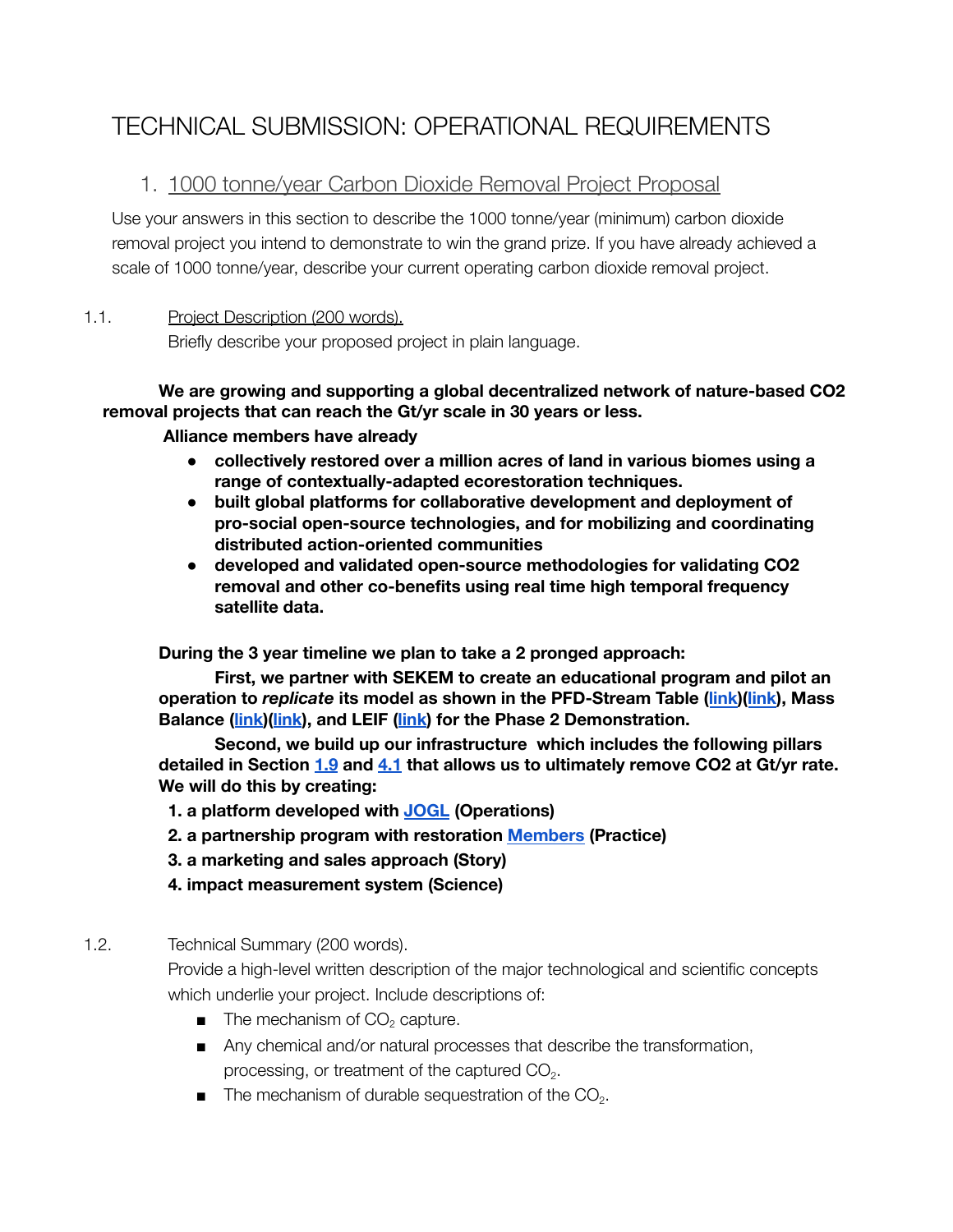**A variety of Nature-Based solutions (NbS) are now proven to capture and sequester CO2 with high efficiency and reliability even in degraded environments, which are (unfortunately) available in abundance. NbSs include agroforestry, rainwater retention, regenerative pastoralism and farmer-managed natural regeneration, and biodynamic organic agriculture. These methods regenerate degraded lands, and via photosynthesis turn sun, water, minerals and CO2 into biomass, soil organic matter, and stable by-products like timber.**

**Carbon sequestered in above and below ground is (dynamically) stable only insofar as the restored lands are maintained as healthy regenerative ecosystems. Emerging science demonstrates that land restoration delivers local as well as global co-benefits (food, livelihoods, local cooling, climate stabilization, water availability, prevention of fires and floods, etc.) that can be leveraged to ensure that restoration projects will be maintained either because they are commercially profitable or because they are incentivized by enlightened governments that recognize the these benefits and concomitant avoided risks/losses from e.g., fires, floods, warming, storming and drought.**

**Quantifying co-benefits of land restoration, and making those benefits actionably obvious to citizens, restorationists, and policy-makers, etc. is thus critical to our dubable sequestration strategy. Hence, our world class team of scientists, practitioners, and story-tellers.**

### 1.3. Project Scale (150 words).

Discuss each of the following elements of your proposed 1000 tonne/year project.

- $\blacksquare$  How many tonnes per year of CO<sub>2</sub> will your project capture from the air or ocean (gross removal)?
- $\blacksquare$  What fraction of the captured CO<sub>2</sub> can be considered durably sequestered (ie, for more than 100 years)?
- How much Land or Ocean Area is required by your project (Ha)
- **● The gross removal is calculated to be 1300 CO2 t/yr from the air. (See [Table](https://docs.google.com/document/d/10TGpGXY-r_aAa_Nf_Hf7Dp-XgLFQLBtnw1OPiK6PYHk/edit?usp=sharing) 1)**
- **● Land required for this project is 130 ha**
- **● Emission is expected to be 3t C02/yr/ha**
- **● Net removal is thus 1170 CO2 t/yr.**

**As well-documented in the scientific literature, virtually all of the CO2 sequestered in soil remains dynamically stable when socio-economic infrastructure that is baked into the project incentivizes continued land management.**

**Dynamic stability in moist, deep soil means that C from plants and animals is repeatedly captured, ingested, and egested by microorganisms without significant leakage back to the atmosphere.**

**Our measurement methodology takes these dynamic movements into account through the use of multiple process models (e.g. RothC, Century, Yasso) in parallel and the citing of the most conservative results where there is a variation.**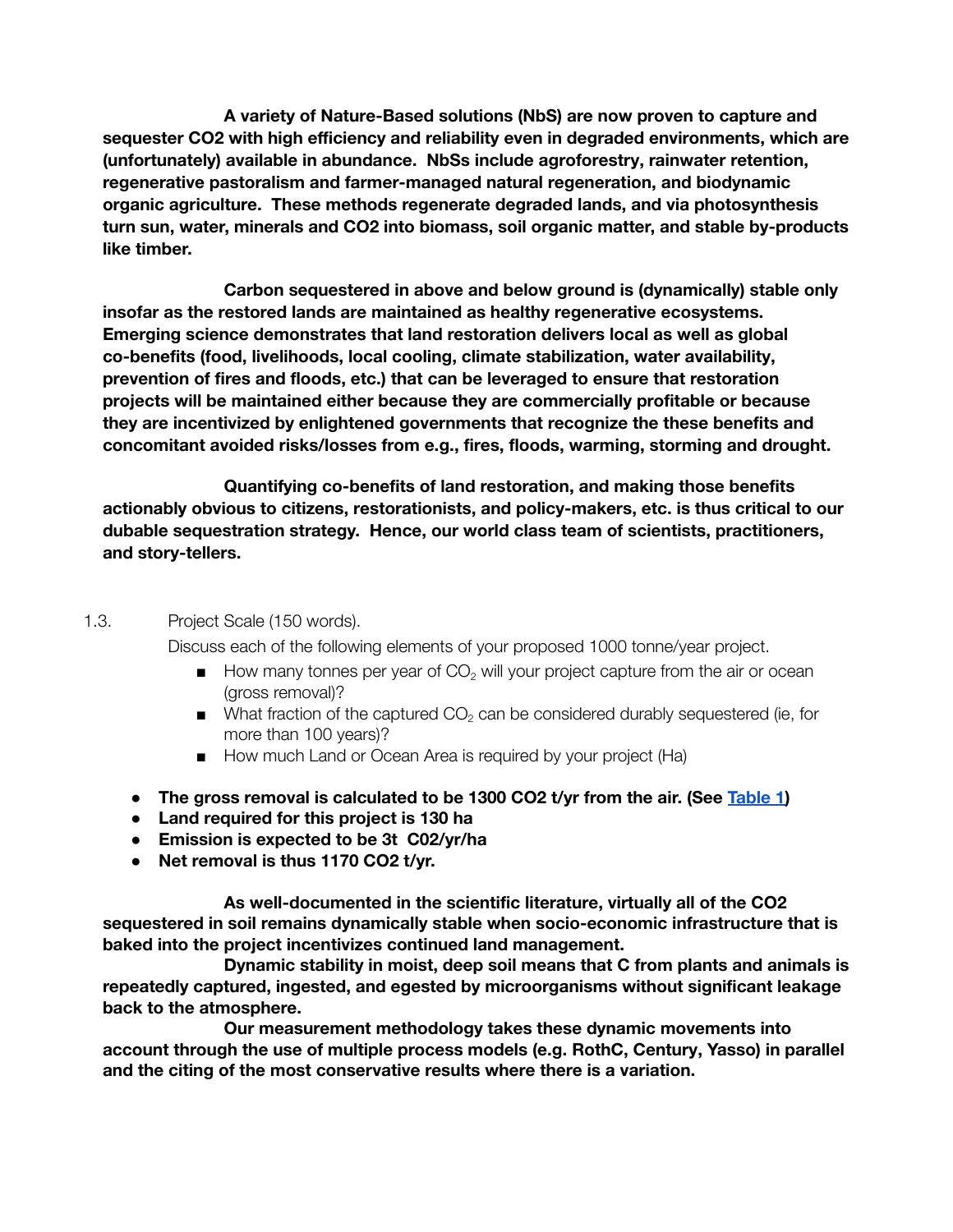- 1.4. Energy Sources (150 words). Max & David
	- What sources of energy (electricity, fuel, or other sources) will you rely on for your demonstration? If multiple energy sources are used, what is the breakdown? If steam is required, specify the quality of steam required.
	- If renewable sources of energy are used, explain how you will overcome the intermittency of the energy source.

**Our phase 1 project relies primarily on renewable energy provided by photo-voltaics for water pumping, and on the (free) solar energy that drives agriculture. Photovoltaics operate at high levels in sun-rich Egypt. The vegetation in well-hydrated soil that provides our photosynthetic services is well-adapted to night-time darkness and intermittent lapses in irrigation.**

**Non-renewable energy is used for transportation and for network infrastructure Diesel fuel is required for transportation. Remote monitoring, machine learning and process modeling uses data freely provided by the European Union and high efficiency renewable powered cloud computing by servers based in the EU. These costs, divided by the CO2 tonnage we sequester, are negligible. See the LEIF [worksheet](https://docs.google.com/spreadsheets/d/1vvqj3X59RQeakE-cUB2CoPGFghyKndsh/edit?usp=sharing&ouid=102922428773332994988&rtpof=true&sd=true) and [PFD](https://docs.google.com/spreadsheets/d/1-F09ro6s0gSiJBmhfuO02YywNQL2rbj7/edit?usp=sharing&ouid=102922428773332994988&rtpof=true&sd=true) for details.**

### 1.5. Project Plan (100 words). — Discussion

■ Describe 5 major milestones of the project over the full life of the project (through least February 1 2025, and beyond if applicable).

**Once ERA operations and staff is set up (See 1.9 - Diagram 2 and Cost Worksheet), each of our 4 pillars described in 1.1 will lead to its own milestones (A-E):**

**A: ERA operations kickoff: governance model, partnership terms and ERA staff hired.**

**B: 100 ERA Staff and members actively recruit and collaborate on the existing JOGL platform, simultaneously guiding the build-out of additional functionality required by ERA.**

**C: Team for SEKEM replication project successfully settled into 130 ha of land**

**D: 5 Templates for biomes other than Egyptian desert model developed via partnership with the members**

**E: SoilWatch data management integrated into JOGL to display 1Kt/yr net removal of CO2+co-benefits achieved by ERA initiatives**

- 1.6. Intellectual Property (150 words).
	- Describe the relevant IP required for the project, explain who currently owns it, and your plan for licensing or acquiring it.

**We use public disclosure and open source licensing to ensure that effective ecorestoration practices are maximally accessible to practitioners whether they belong to the Alliance or not.**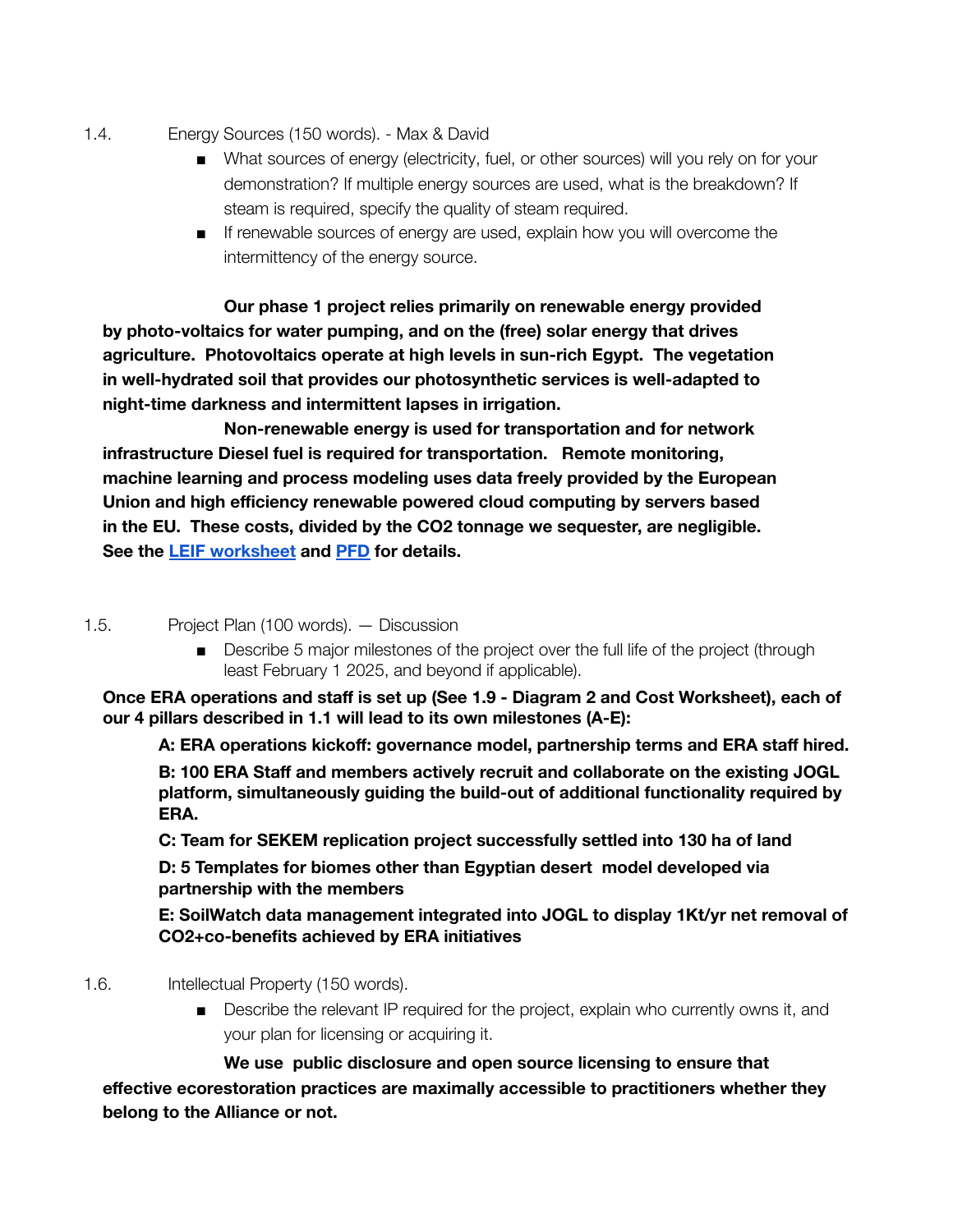**Our practice work and our platform is based on peer-reviewed research and open-source methodologies.**

**Our monitoring, reporting and verification software, published (by ERA member Soilwatch) on github, is similarly peer-reviewed and open-source. It uses Earth Observation data provided free of restrictions by the European Union. The data and reports it creates are owned by the restoration members involved, but the Alliance encourages sharing, and Soilwatch agrees to use the data and software for collective monitoring, reporting, analysis and verification purposes.**

**Some members (e.g., Ed Huling of SoilCarbonPartners) may offer proprietary products or systems to other Alliance members and other XPrize teams under commercial or non-commercial terms. But no proprietary IP is essential to our practice.**

1.7. Permits & Regulatory Compliance (100 words). - Jon

■ List the permits that you will need to acquire before constructing and/or operating your carbon dioxide removal project, and the dates by which each permit will need to be acquired.

**Alliance members are responsible for any permits required for their projects. In iIn some locales, permits are not even required.**

**We support those efforts with whitepapers, scientific and policy documents, media templates, and explainers to help to convince local authorities that NbSs are superior to (e.g.) energy and pesticide-intensive extractive practices that degrade local conditions or pollute.**

**For example, the Alliance is already facilitating collaborations between members and government officials in Greece and Colorado who are coping with fires and floods, and with urban and suburban governments to remove zoning and other impediments to backyard rewilding, permaculture, and Miyawaki Forests.**

- If there is no jurisdiction in which you can lawfully operate your project today, explain your strategy for operating legally by February 2024. **Not Applicable**
- 1.8. Upload a *Process Flow Diagram (PFD), Stream Table, and Mass & Energy Balance* for the proposed 1000 tonne/year project.
	- **■ PFD for planned 1000 [tonne/year](https://docs.google.com/spreadsheets/d/1OXnUlmwP2a62kQW79OrDTWpmvW4MGRc4/edit?usp=sharing&ouid=116726501268293682738&rtpof=true&sd=true) project**
- <span id="page-11-0"></span>1.9. Upload any additional engineering drawings, schematics, or renderings of your project design (Optional).
	- **■ Overall vision for outcomes of ERA [infrastructure](https://docs.google.com/presentation/d/1qkOM8a3vpsm5RU9zU7QU_ukx_Y4NMQnNa5n_Pu2u8ro/edit?usp=sharing) and operations**
	- **■ Internal [organizational](https://drive.google.com/file/d/1nilHCHMq5DudVFASMAnQYZom4_Ew1Ytb/view?usp=sharing) outline/teams**
	- **■ [SEKEM](https://drive.google.com/drive/u/0/folders/1RnbtEa4K2K3S86W7PKVUjBUNBJh_VY5H) 2020 annual report**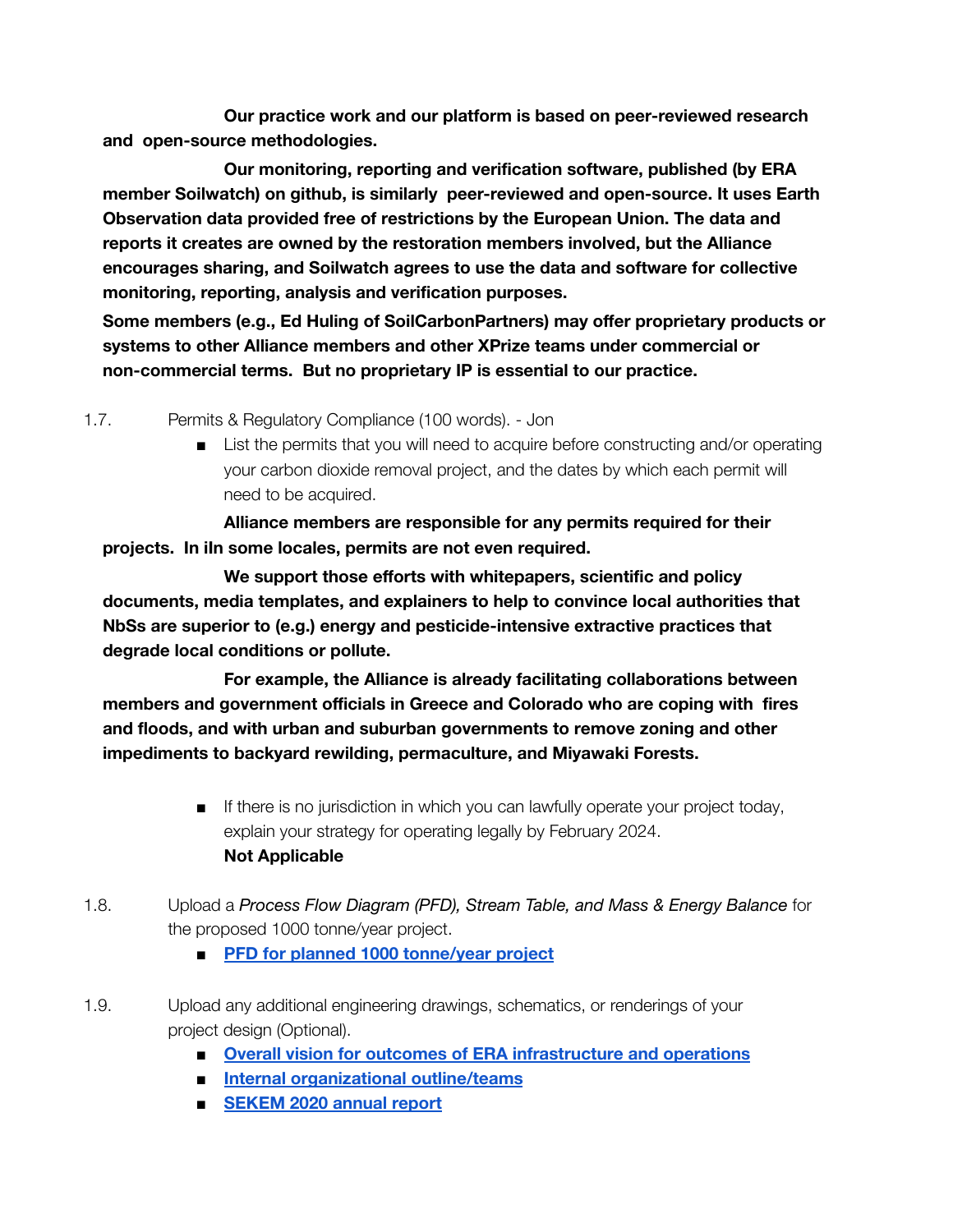## <span id="page-12-0"></span>2. Demonstration of Key Component

Each team must demonstrate the operation of a "key component" of their Carbon Dioxide Removal solution. The demonstration should establish the team's ability to successfully complete their proposed 1000 tonne/year Carbon Removal project.

- 2.1. Demonstration Description (500 words). Describe the demonstration of the key component of your carbon dioxide removal project. Include the following:
	- What was demonstrated?
	- What makes the demonstrated component(s) the 'key component'?
	- Discuss how your demonstration is critical to the performance of your proposed 1000 tonne/year carbon dioxide removal project.

What was demonstrated:

**With its 300 ha desert farm, a single Alliance member (SEKEM) is already sequestering, not 1000, but 4,572 tCO2 per year. This sequestration rate comes from soil (672 tCO2/y) and trees (3900 tCO2/y). Our key component demonstration focuses on trees because they dominate the sequestration data. We consider sequestration rates calculated for a young farm (El Wahat),because our proposed phase 1 project is replication from scratch. With proper ecorestoration methodologies (regenerative agriculture combined with afforestation in the Egyptian desert) and by balancing tree planting (20% area with a mix of variety), rotational farming (70%) and hardscape (10%), a regenerative biosocial community of plants, animals and humans embedded in a favorable institutional context can sustain itself profitably enough to grow (gradually) over time.**

**The tree farm model is a "key component" because it validates our predictions and functions in a restoration setting that is a proof of biological and socio-economic concepts, and supplies a model system and test-bed as a foundation of the work to follow as we strive for Gt scale. Additional tabs in the demonstration worksheet describe our model, a list of sources, and tabs of raw data with computed outputs.**

**It is critical to our proposed 1000 tonne/year carbon dioxide removal project because although we have already blown past the 1000 tonne/year benchmark with negative cost per ton of carbon(!), the Alliance's critical mission is to replicate and "speciate" ecorestoration projects all over the world. Our 1000/ton project will use Sekem to establish our ability to replicate ecorestoration projects and validate remote assessment techniques. (We will similarly use the Megatonne/yr project to "speciate" ecorestoration projects, i.e., establish and assess new self-sustaining projects appropriately adapted to local circumstances in other biomes).**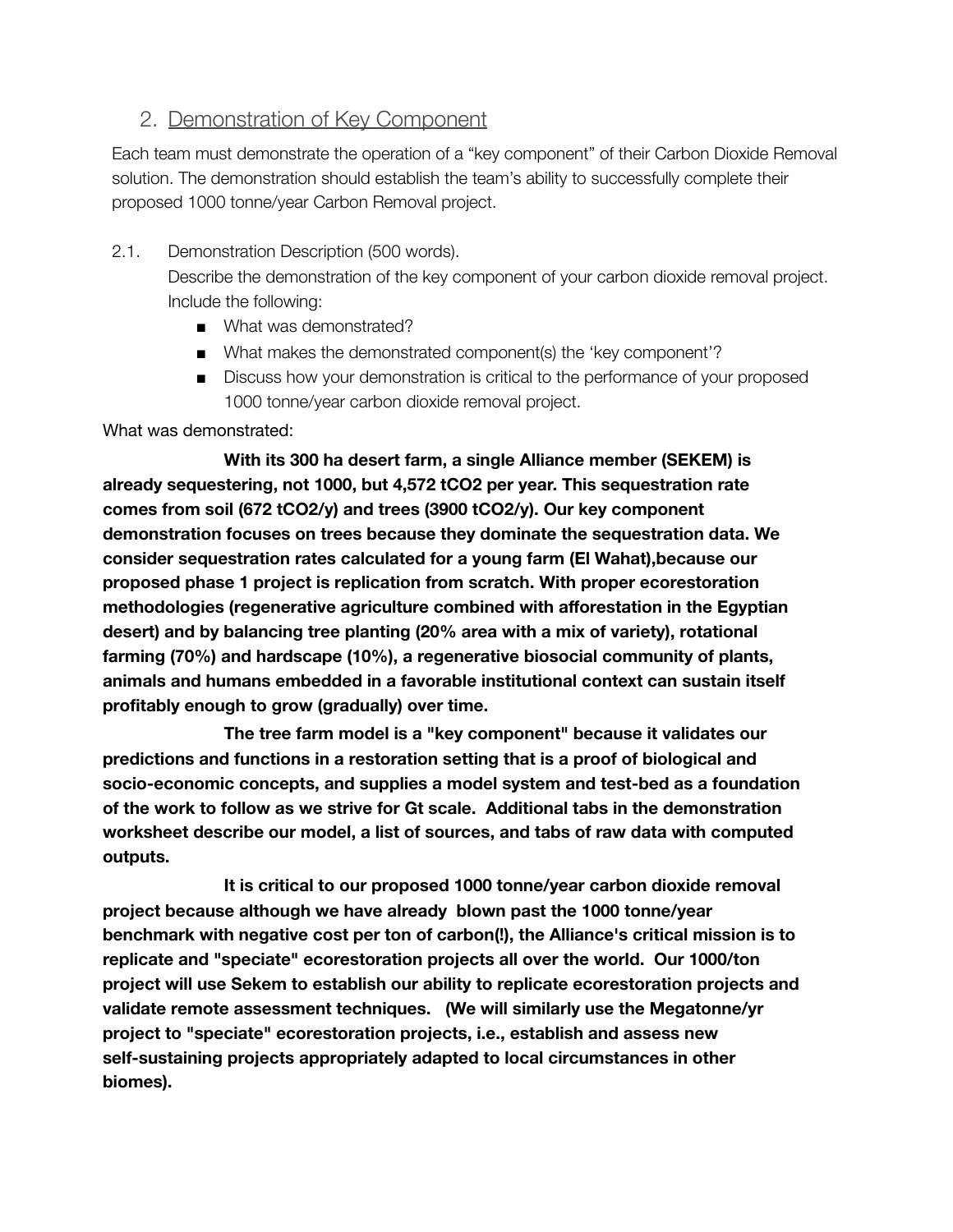**Our replication plan will build on Sekem's existing "living lab" and its past achievements in education and policy advocacy for equity and climate justice. This entails:**

- **1) Develop a plan and budget adequate for net new 1000/tonne per year from scratch via replication. This is budgeted in our worksheet and explained below.**
- **2) Explicate, market, finance, and execute the following plan: 2a) In partnership with ERA member Dr. Maximilian Abouleish-Boes of Sekem and Helipolois University for Sustainable Development, the Alliance will develop and fund an education initiative for a full-time community-based-learning apprenticeship program over four seasons. Upon completion of the program newly trained restorers along with mentors from Sekem, will sequester 1000t/CO2/yr from a new site near Sekem in 2025.**

**2b) We will also help 500 local small-scale farmers transition to regenerative carbon-sequestering agriculture and tree planting. With little marginal increase in cost, this program will also be used to help local small-scale farmers transition to regenerative carbon-sequestering agriculture and tree planting. Due to the different location of small-scale farmers in the Nile Delta the expansion will require much less energy to pump water (which comes from the river Nile). The advantage is that SEKEM already has longstanding relationships with more than 500 farmers. This will grow substantially using an ecorestoration buddy-mentorship program.**

**This partnership has strategic significance. In connection with COP27 in Egypt in 2022 we expect to garner global attention and monetary and in-kind support from the Egyptian government.**

- 2.2. Demonstration Results (500 words). Include descriptions of:
	- The major strengths of the key component which was demonstrated.
	- Any weaknesses and areas for improvement.
	- Steps that need to be taken to integrate the demonstration into a complete carbon dioxide removal system.

## **Strengths:**

**Gold Standard's verified CO2 sequestration rate for SEKEM's tree mix is very conservative and implies that we could reach 1 kt/ yr 2025 by replicating 73**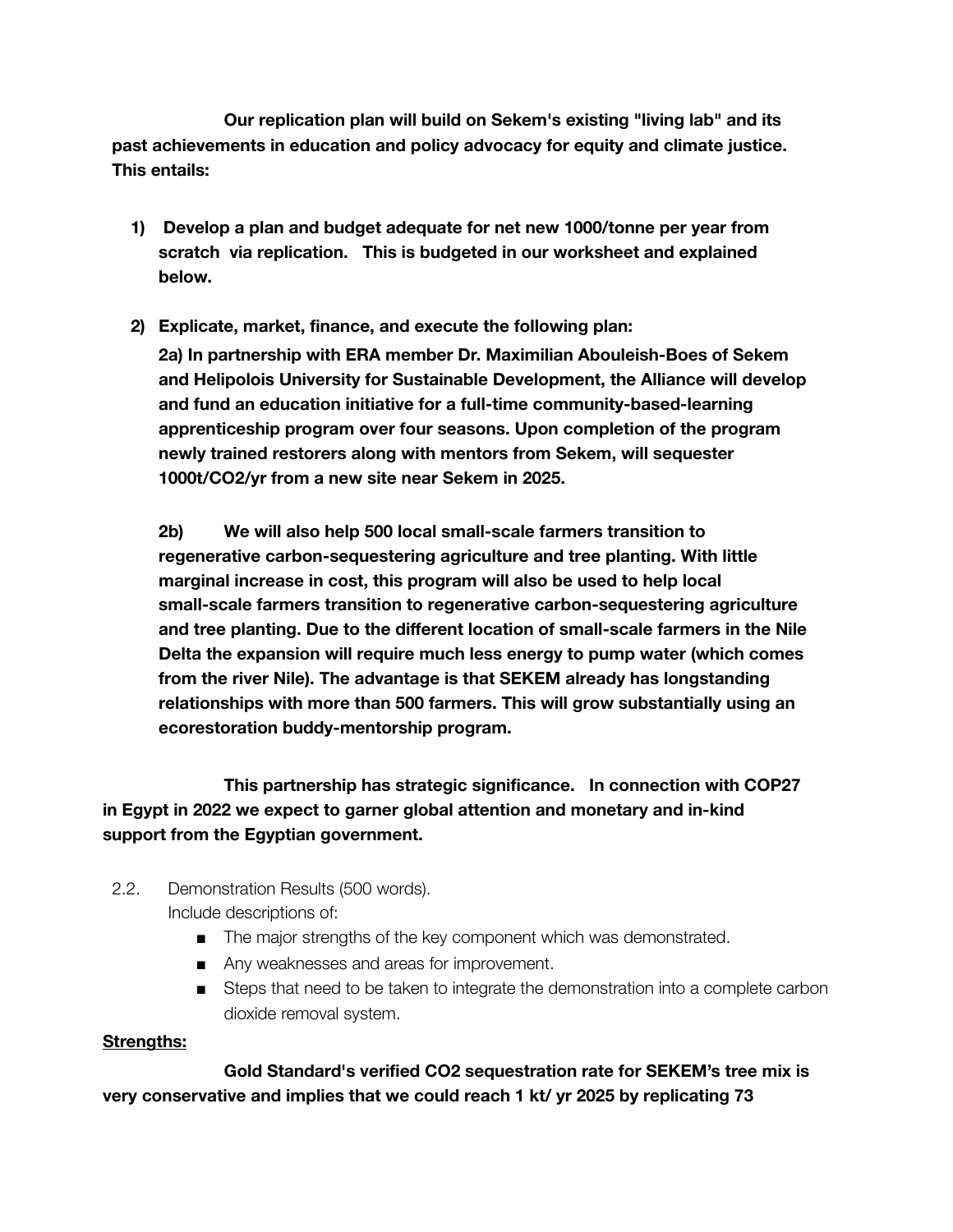**SEKEMs in Egypt. That is not our (only) goal, but analysis of El Wahat farm indicates this scaling is possible and the land is available.**

**We document the contrasting contributions of tree growth vs farming. Studies in [SEKEM](https://drive.google.com/drive/u/0/folders/1a88Es2tmQYFQtSb2uSYw22HsvPrkwqyy) show that soil sequestration rates from ground crops increase rapidly (e.g., from 18 t CO2/ha in year 1 to 55 t CO2/ha in year 5), and then begin decelerating logarithmically, at the same time tree growth becomes substantial enough to complement and overtake soil rates.**

**Going beyond carbon sequestration, commercial outputs from both trees and ground crops demonstrably sustain operations. The full picture requires thoughtful analyses of trees, soils and humans working in concert. Building a sustainable community with educational, health and other economic and cultural activities keeps humans "in the game," and durably-sequestered carbon in the ground.**

### **Weaknesses to address:**

**In contrast to tree data, we do not have raw data for soil. However, an independently prepared soil study [report](https://docs.google.com/document/u/0/d/1-GJCrvD1C6VIRm1CDEY-8VVE2A7pHXMROqVV2Icl3xM/edit) summaries on-site measurements. When we project conservatively with megaton and gigaton scales in mind (which are our ultimate targets),the short timescales and limited soil samples of our current data underestimates the full potential value of agroforestry in addressing both local and global planetary and human needs.**

**For that reason, a second goal of our focus on Sekem is to develop and validate satellite-based data collection methods and based on open-source software developed by ERA member David Morrison of SoilWatch that can operate in near-real-time and with efficient large computational capacity. This will allow us to capture a range of ecorestoration co-benefits in addition to CO2 sequestration (e.g., local cooling and enhanced water retention) correlate them with ground truth data, and use the data to promote and obtain support for ecorestoration both locally and globally.**

## **A complete CO2 removal system:**

**In principle, SEKEM's agroforestry model alone is a complete and sustainable CO2 removal system. However, SEKEM's agroforestry model and farming practices, including the specific ground and tree species that are cultivated, are finely-tuned to meet the needs and opportunities of the Egyptian desert building on the abundant water resources available from the Nubian aquifer for the next 100 years and more. The usage of groundwater requires a thorough water management is a long term where ecorestoration plays a significant role. In other settings and climate zones where water is more easily accessible, water management and retention practices will be more cost efficient and essential early steps in the restoration process and will add substantially to the rate of CO2 removed (see [example](https://www.sim4nexus.eu/userfiles/Landscape_restoration_policy_bri.pdf)).**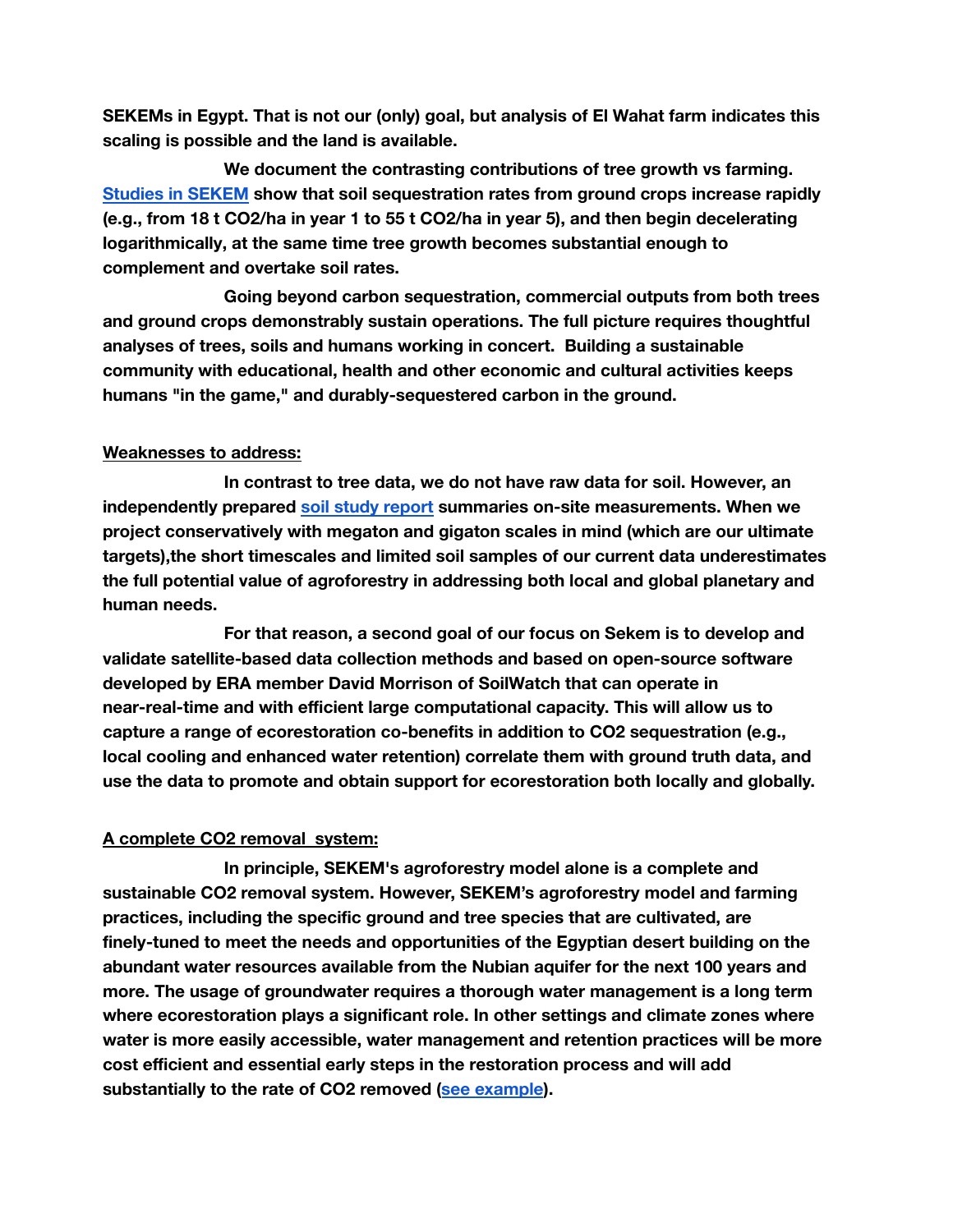**Although SEKEM's specific tactics cannot be arbitrarily scaled to reach gigaton levels of sequestration at the global scale, SEKEM's general strategy --of locally attuned, well documented practices offered to communities through systematic outreach, training and education and economic value creation--can be be scaled globally. The Alliance's long term plan is to develop and disseminate a broad portfolio of verified practical templates, training programs, assessment programs and policy guides that will allow communities in a wide variety of biomes to sustain themselves and regenerate the planet by turning degraded landscapes into healthy carbon-sequestering, life-sustaining, climate stabilizing ecosystems.**

## 2.3. Upload a *Demonstration Performance Worksheet*.

- [Demonstration](https://docs.google.com/spreadsheets/d/1efzsP71UsavijpBUq8xcjW_Io_H8cgq7/edit#gid=209089781) Performance Worksheet.
- Include a chart showing the performance of your demonstration over time
- Include a process flow diagram (if applicable, this may be an annotated version of the PFD provided in your 1000 tonne/year carbon dioxide removal Project Proposal) which indicates how your demonstration fits within the full carbon dioxide removal project proposal.
- Include summary-level data showing the performance of your demonstration over time or over a range of performance conditions (as applicable).

## **[SEKEM](https://docs.google.com/spreadsheets/d/1OXnUlmwP2a62kQW79OrDTWpmvW4MGRc4/edit?usp=sharing&ouid=102922428773332994988&rtpof=true&sd=true) PFD**

- 2.4. Upload technical documentation showing the design of your key component demonstration.
	- Provide additional drawings and schematics which show the design of the demonstrated system. Include specifications, data sheets, or other engineering documentation for each of the major pieces of equipment included in the key component demonstration. (See below, section 2.5 and the attachment: Documents sources.)
		- Annual report
		- Photos/Videos (see drive folder)
		- Business Model (see our annual report 2020, financials included)

## **x** technical documentation Tree Data.xlsx

- 2.5. Upload any additional performance data related to your demonstration (Optional).
	- [Sekem](https://drive.google.com/file/d/15BqH5i0K22M-yMMm7xdj3Qmfy2aQysI-/view?usp=sharing) annual report
	- [Soil sequestration report](https://drive.google.com/open?id=1pE10pNpdHUNDkLKnqjfTYRjyhCf6wAf1)
	- Gold Standard reports and docs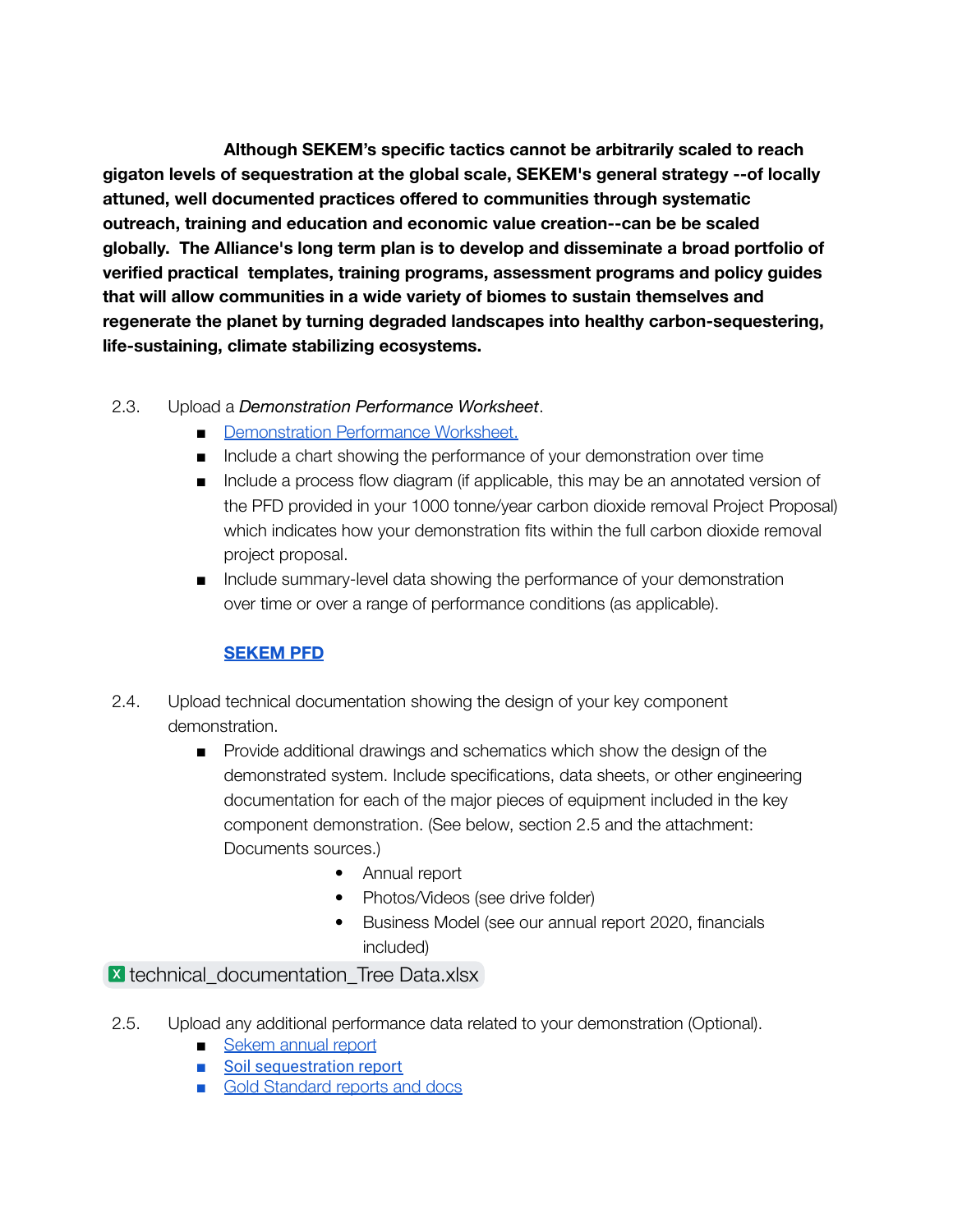## [additional\\_performance\\_data\\_SEKEM\\_soil\\_study.pdf](https://drive.google.com/file/d/1oKChgU5Ujss9yqY7shZtgcjZfpNBbHXP/view?usp=sharing) [additional\\_performance\\_data\\_Annual-report-2020.pdf](https://drive.google.com/file/d/1LWvOpYKzZ5GGKgtQnpL1pSj6zChMY_Sr/view?usp=sharing)

- 2.6. Upload photos of the key component demonstration setup.
	- [Photo1](https://drive.google.com/file/d/1wmChD8F6LvlAfU34LQgWuuzADAZiVisE/view?usp=sharing), [Photo](https://drive.google.com/file/d/1tpLSWAgXHWGK0Dk88MYDeIbc9cp2GCk4/view?usp=sharing) 2,
	- more [photos](https://drive.google.com/drive/folders/13SUSrh7OHrAkXg8ftaDxJywQg2IFoR7E?usp=sharing)
- **P** [photos\\_GS4894 Key Project Information.pdf](https://drive.google.com/file/d/13RvtguEd5MaOWD2TB2UdqXRisytLu9GU/view?usp=sharing)
- [photos\\_RemoteMediaFile-6554037-0-2021-09-17-16-40-40.jpg](https://drive.google.com/file/d/16ebp-FME7Bb5gchTLtXSrTrmIQnN5Hn2/view?usp=sharing)
- 2.7. Upload video of the demonstration being operated (maximum 2 minutes).
- video\_SEKEM Gold Standard Tree Project VAL Report\_TR\_VT\_TÜV ...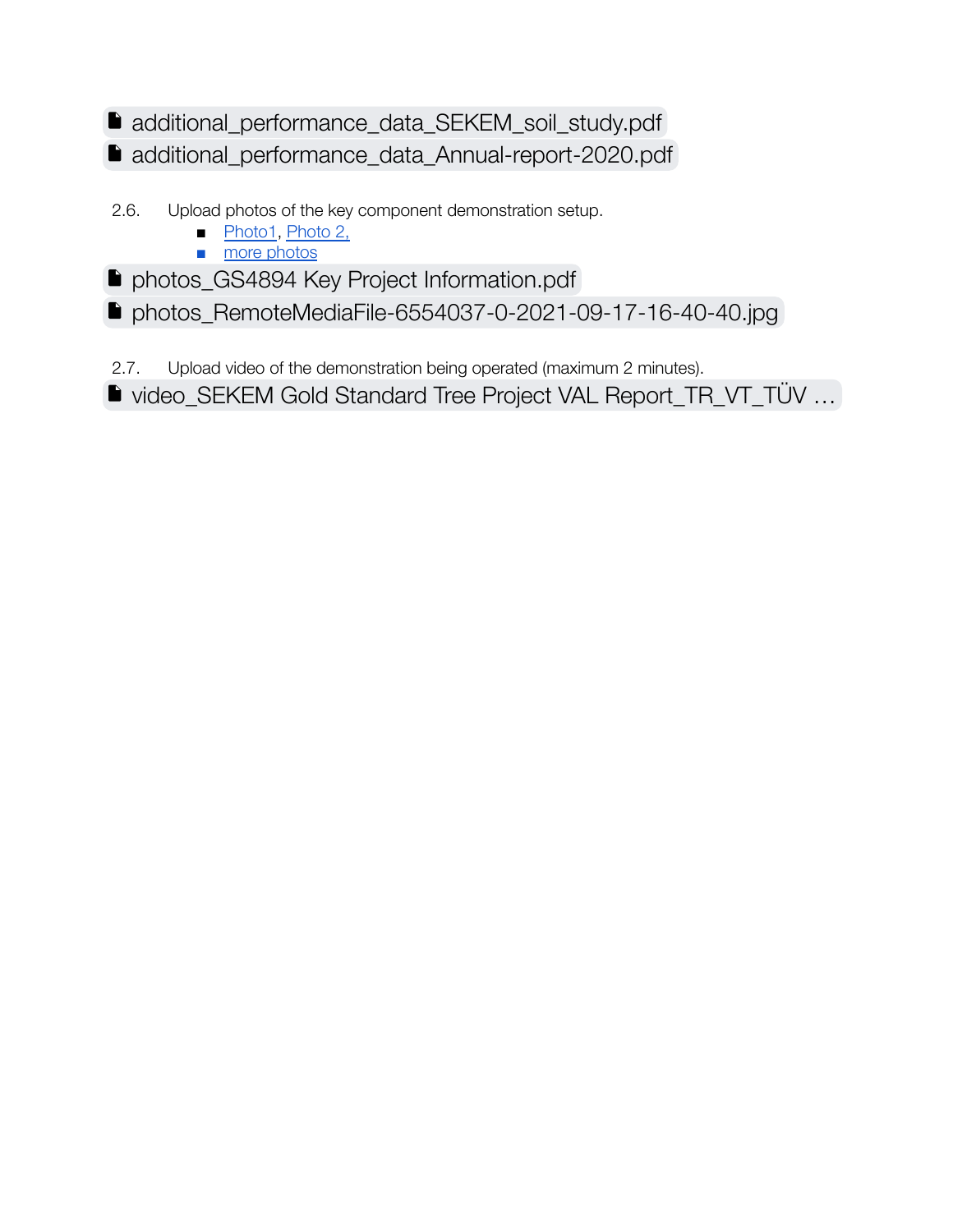## <span id="page-17-0"></span>3. 3rd Party Verification

Independent verification of the team's solution is focused on ensuring that:

- There is quality evidence that the technology is operational, and that observation of its operation supports the team claims that it can achieve specified levels of performance;
- The data collected and submitted to document claimed technology performance is collected using acceptable and defensible methods, approaches, and test equipment, resulting in high quality data.

### 3.1. Verification Summary (250 words).

Describe what steps have been taken to verify your demonstration:

- Who performed the verification? When?
- Summarize the verification process
- Discuss the results and conclusions of the verification process.

**We submit a Gold Standard [verification](https://drive.google.com/drive/u/0/folders/1a88Es2tmQYFQtSb2uSYw22HsvPrkwqyy) report completed on-site for the SEKEM El Wahat farm in 2019. The Gold Standard is an independent, third party verifier used primarily for the purposes of issuing carbon credits. Credits aside, their report includes validation of SEKEM's applied agroforestry models and estimated carbon sequestration rates in tree biomass (see [Demonstration](https://docs.google.com/spreadsheets/d/1efzsP71UsavijpBUq8xcjW_Io_H8cgq7/edit#gid=209089781) table). Validation is based on not only inspecting the El Wahat farm and collecting measurements on-site, but in additionally inspecting all of the SEKEM farms, and in particular those that are at least 30 years old. It is on this basis that our 30 year model for estimating sequestration rates in El Wahat was validated. The Gold Standard revised estimates include accounting for risk mitigation concerns, e.g., from wildfire, tree species survival rates. Based on these reports, our models were realigned until they were approved. Our stream table numbers for the kt scale are based on these estimates, and from additional outside verification via soil sample studies (see docs). The Gold Standard verification process includes visits every 5 years, where data is collected for ongoing validation and, if required, more realignment is applied to our prediction models.**

**The Gold Standard report verifies that SEKEM maintains humane, equitable and safe working conditions for laborers, does not harm or displace local and indiginous populations, and that its practices do not negatively impact biodiversity. These concerns and co-benefits are critical to our goal to develop a universal template for sustainable projects within the Alliance.**

### *3.2.* Upload a completed *Verification Checklist.*

- **■ Link to [Verification](https://docs.google.com/spreadsheets/d/1kTjdNtBMWahZuXVABmy8KsI7ELa7tyFY/edit?usp=sharing&ouid=116726501268293682738&rtpof=true&sd=true) Checklist**
- **■ https://docs.google.com/spreadsheets/d/1kTjdNtBMWahZuXVABmy8KsI7 ELa7tyFY/edit?usp=sharing&ouid=116726501268293682738&rtpof=true&sd =true**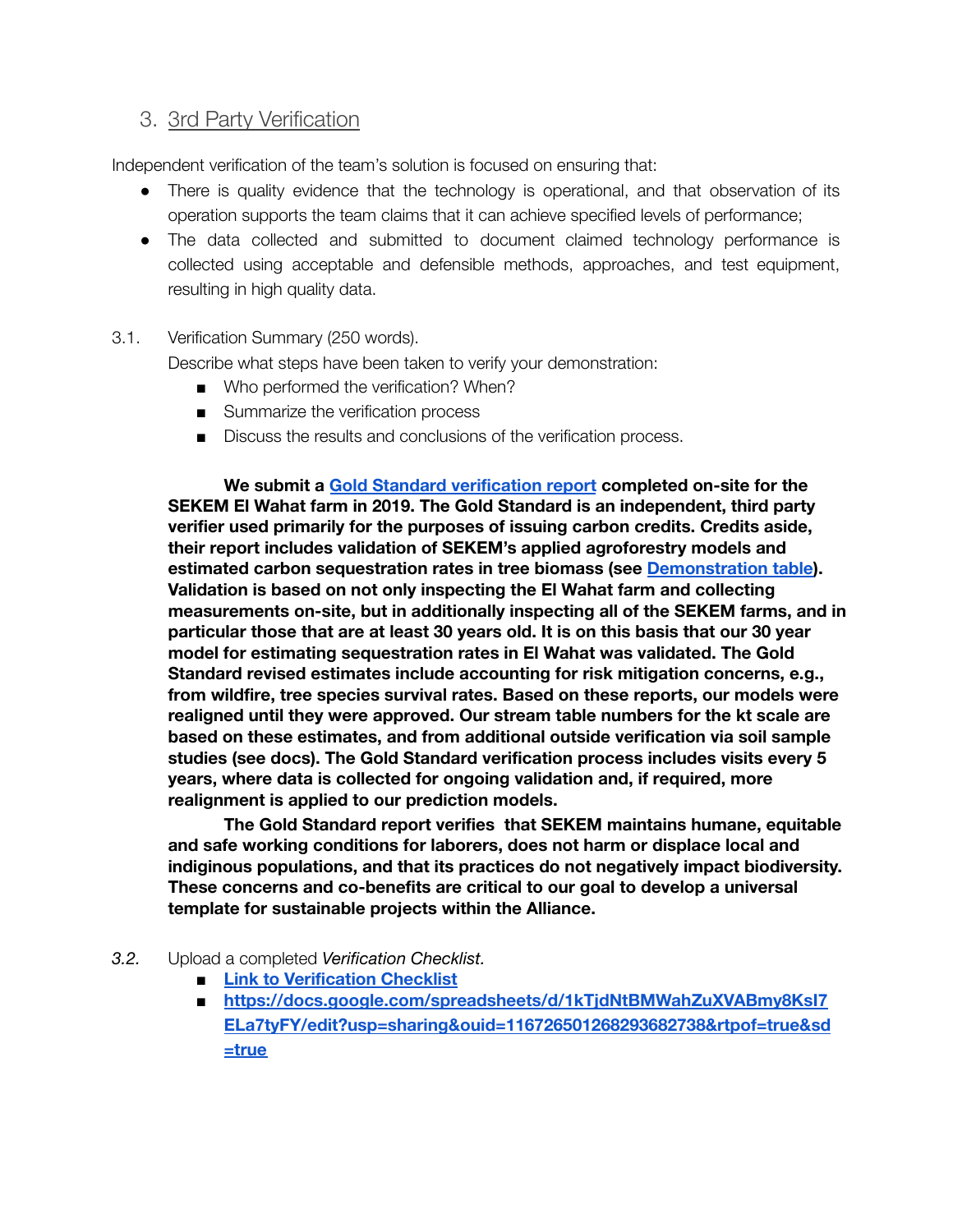- 3.3. Upload a Verification Report, prepared by your verifier, with any additional attachments and evidence of the verification activities defined in the checklist.
	- **■ Gold Standard Key Project [Information](https://drive.google.com/file/d/1-IEiDQbviFod1yCXETxyBTMfw-DXrTU0/view?usp=sharing)**
	- **■ GS4894 Key Project [Information](https://drive.google.com/file/d/1-IEiDQbviFod1yCXETxyBTMfw-DXrTU0/view?usp=sharing)**
	- **■ Gold [Standard](https://drive.google.com/file/d/1rYtRgv7I2npwJ8zudWOMYCFBAkF9Fh1C/view?usp=sharing) PFA Report**
	- **■ [Pre-Feasibility](https://drive.google.com/file/d/1rYtRgv7I2npwJ8zudWOMYCFBAkF9Fh1C/view?usp=sharing) Assessment (PFA) Report**
	- **■ Gold Standard [Monitoring](https://docs.google.com/spreadsheets/d/1CkJE7JjqprAgooNQsqktyvkIKnxFjm9F/edit?usp=sharing&ouid=109607429211260888131&rtpof=true&sd=true) Sheet**
	- **■ GS 4894 [Monitoring](https://docs.google.com/spreadsheets/d/1CkJE7JjqprAgooNQsqktyvkIKnxFjm9F/edit?usp=sharing&ouid=109607429211260888131&rtpof=true&sd=true) data sheets 2016-2020**
	- **■ GS [Validation](https://drive.google.com/file/d/1rUWSc9TglYX26JA1Bz4zJWwlkzZDWMUt/view?usp=sharing) Report**
	- **■ SEKEM Gold Standard Tree Project VAL [Report\\_TR\\_VT\\_TÜV](https://drive.google.com/file/d/1rUWSc9TglYX26JA1Bz4zJWwlkzZDWMUt/view?usp=sharing) NORD**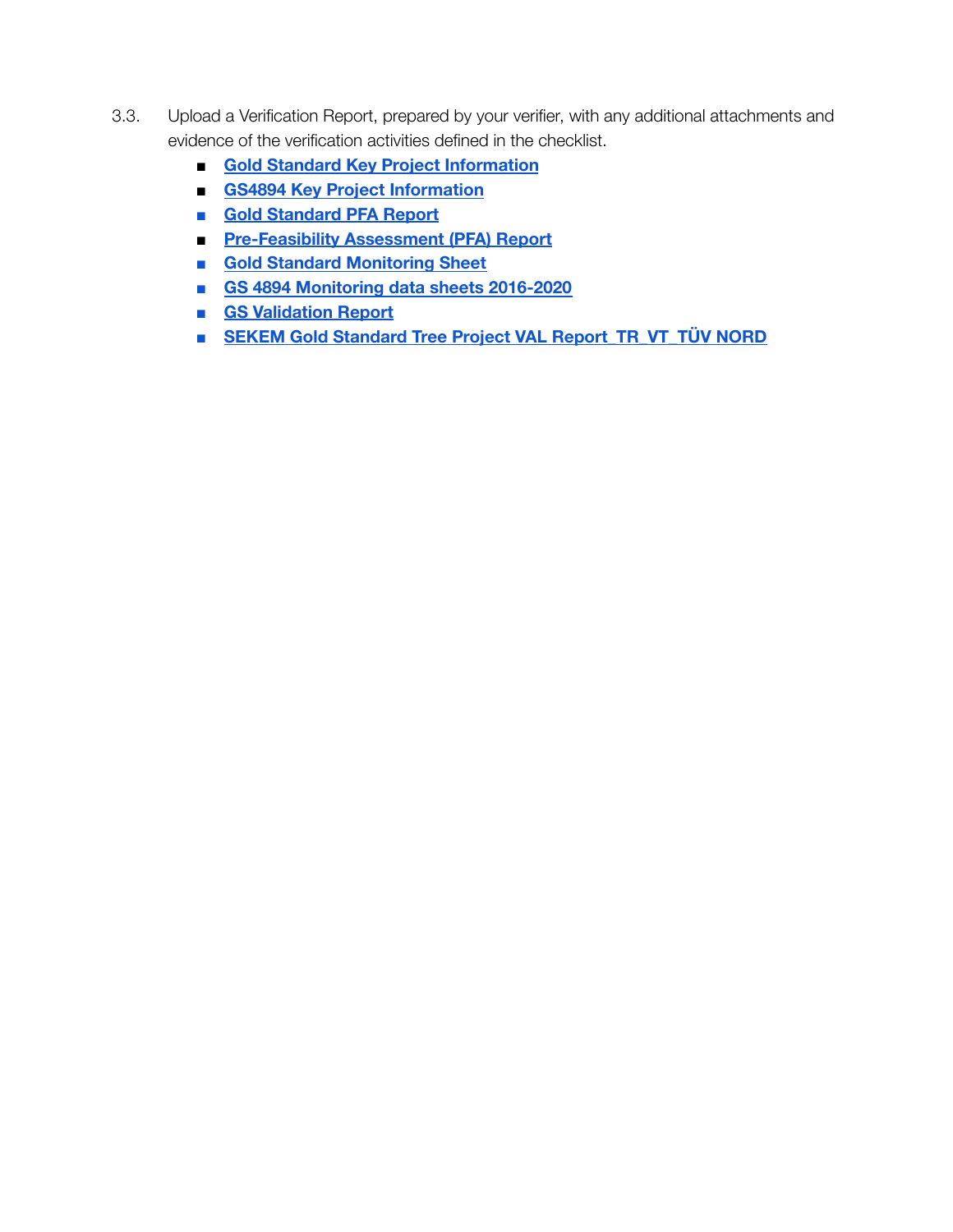## <span id="page-19-0"></span>TECHNICAL SUBMISSION: FULLY CONSIDERED COST PER TONNE

The cost assessment is intended to provide an estimation of technology costs consistently across all teams in the competition, and include all significant drivers of the solution cost at an average net rate of 1 million tonnes of  $CO<sub>2</sub>$  durably sequestered per year.

## <span id="page-19-1"></span>4. Definition of the Megatonne Scale (Mt/year) Project

This section defines the Megatonne scale project that will be the basis for the cost estimate.

- <span id="page-19-2"></span>4.1. Megatonne Scale Project Description (250 words).
	- Briefly explain what the 1Mt/year project will look like and how it will operate.
	- Discuss any key design changes required to scale up from 1000 tonnes/year to 1Mt/year.

## **We now shift to a global strategy based on a digital collaboration platform to be developed by ERA technology partner Just One Giant Lab (JOGL) (see [Appendix](#page-40-0) C)**

- **I. [Collaboration] Our digital platform will help activate new restorationists, helping them find projects and sponsors, advocate for pro-restoration policies, display, celebrate individual and collective achievements, and develop meaningful lives and productive livelihoods.**
- **II. [Practice] By fostering shared learning, collaboration, partnerships and cross-pollination, we will develop and disseminate training programs, and restoration and advocacy "templates" which will "speciate" as they are progressively adapted to local circumstances (cultural, political, economic, and biological).**
- **III. [Story] While the mainstream narrative about GHGs and climate change is discouraging, de-motivating, and mind-numbingly technical, the emerging science and practice of ecorestoration is wondrous, inspiring, and actionable. World-class eco-communicators like members John Liu and Judith Schwartz will use our platform to explicate, visualize and communicate this new vision, bringing land owners, restorers, scientists, entrepreneurs, and consumers into synergistic alignment.**
- **IV. [Science] Because bio-climate interactions are hard to computer-model, mainstream IPCC models have assumed that they are negligible. Theoretical and empirical work by ERA scientists Anastasia Makarieva, Michal Kravchik, Jan Pokorny, and Millan Millan among others now suggests he assumption is wrong. Their work will guide our practice, inform an alternative and actionable narrative and help us develop, refine and interpret satellite monitoring, measuring and reporting methodologies.**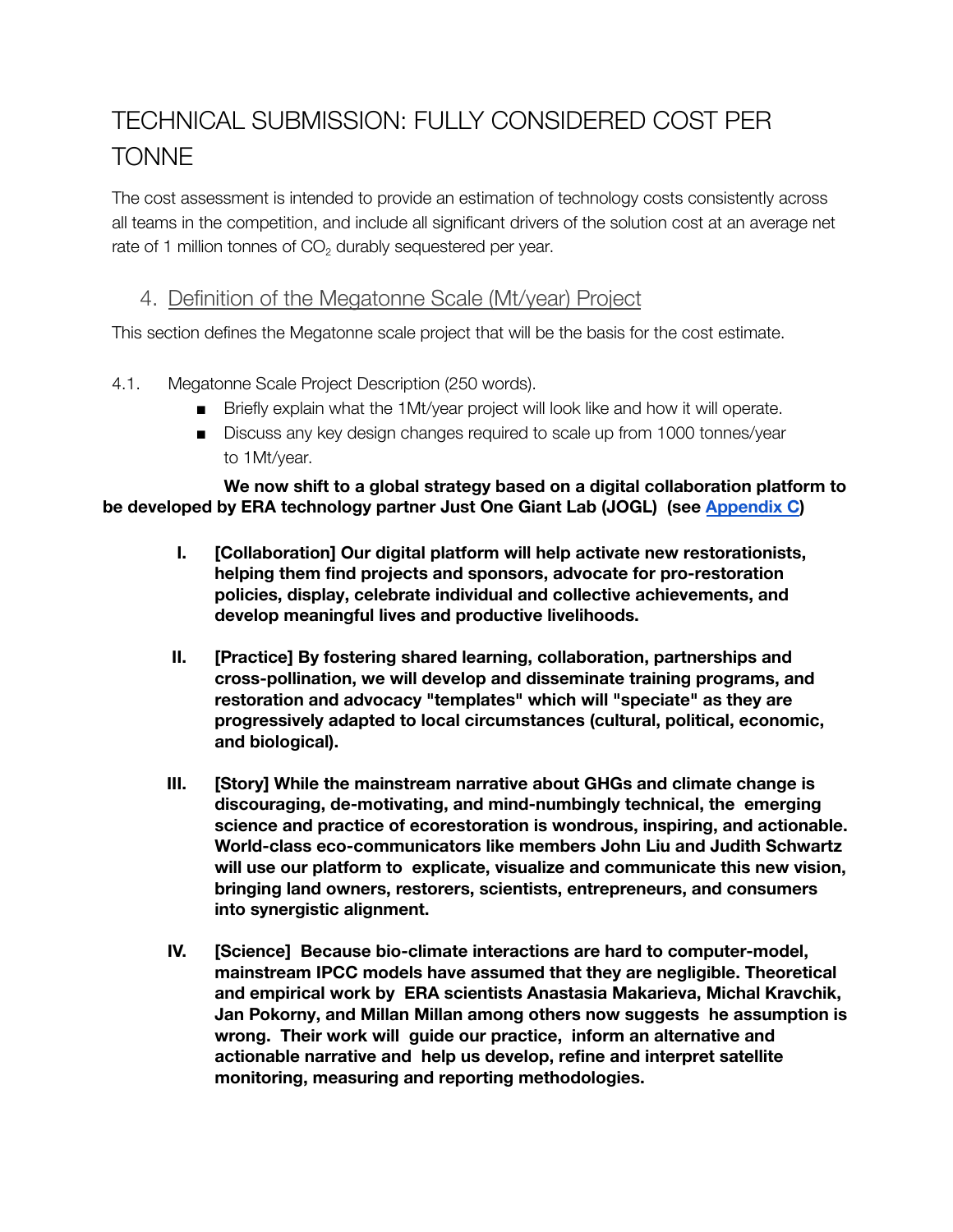### **ERA members Jon Schull (e-NABLE) and Thomas Landrain (JOGL) previously pioneered science platforms that continue to galvanize thousands. We can do this.**

- 4.2. Project Scale (150 words).
	- Describe the land or ocean area required for the project.
	- Describe the raw materials that will be needed to construct/build the project.
	- Describe the requirements for water consumption and management.

**Conservatively, removal of 1Mt per year of CO2 will require restoration of 142,857 ha of land area, based on a sequestration rate of 10t/ha/yr and an emissions rate of 3t/ha/yr.**

**Alliance members have already restored more than that worldwide. With our remote monitoring methodologies will demonstrate that a Mt/year is being durably sequestered at those sites, and in new sites whose restoration the Alliance will catalyze.**

**Raw materials for the demo project are documented above. Globally all restoration sites have similar inputs and materials (seeds and seedlings, nutrients, labor, etc.) but some require nothing but knowledge to effect restoration (e.g., water management, Farmer-Managed Natural Regeneration and Rotational Grazing).**

**Water limits many restoration efforts precisely because land degradation reduces water availability. However, in all but the most arid deserts, relatively low-tech water harvesting and management practices can capture enough water to begin rehydrating the soil and supporting plant growth. As bare ground is supplanted by biomass, soil becomes more absorbent thanks to roots growth, mycorrhizal fungi, soil organic carbon, animal tunnels and burrows, etc. Over time, evapotranspiration and plant-generated aerosols stimulate rain, and aquifers refill. In some cases restoration of land turns water from a limiting resource into a renewable commercial co-benefit.**

### 4.3. Energy Sources (150 words).

- Describe the major energy sources used by the project.
- If steam is being used, describe how the steam is generated, and the quality of steam required.
- If renewable sources of energy are used, explain how you will overcome the intermittency of the energy source.

**Our major energy input is solar energy captured by photosynthetic plants. A co-benefit of this "technology" is that evapo-transpired water vapor carries latent-energy away from land, creates shade-causing clouds, and releases heat. This stands in marked contrast to the heat-producing outputs of conventional energy sources.**

**Farm and transportation equipment does use fossil fuels, as may generators for human-support systems. However our demonstration project uses**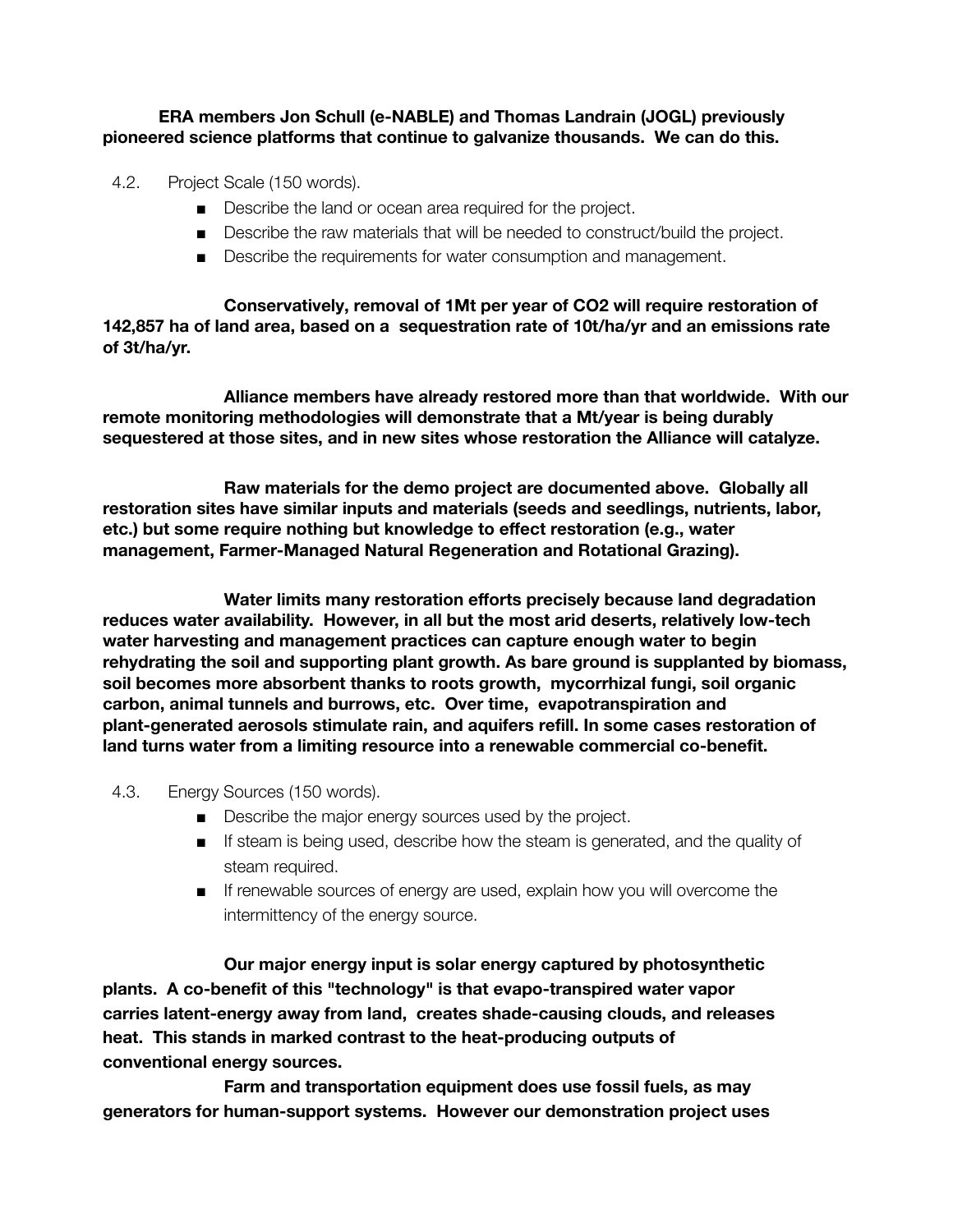**photovoltaics and batteries for electricity.**

**Our demonstration project methodology internally sources agricultural inputs (like fertilizers, composts, etc.) whenever possible, but transportation costs and carbon expenditures for external inputs can be significant during the early stages of a project.**

**Our monitoring, reporting and verification system is computer based. Energy for computing is provided by the EU free of charge and machine learning and modeling taking place on EU based cloud servers is powered by renewable energy.**

- 4.4. Upload a *Process Flow Diagram (PFD), Stream Table, and Mass & Energy Balance* for the Megatonne scale system.
	- **■ Link to [sheet](https://docs.google.com/spreadsheets/d/1-F09ro6s0gSiJBmhfuO02YywNQL2rbj7/edit#gid=1342540358)**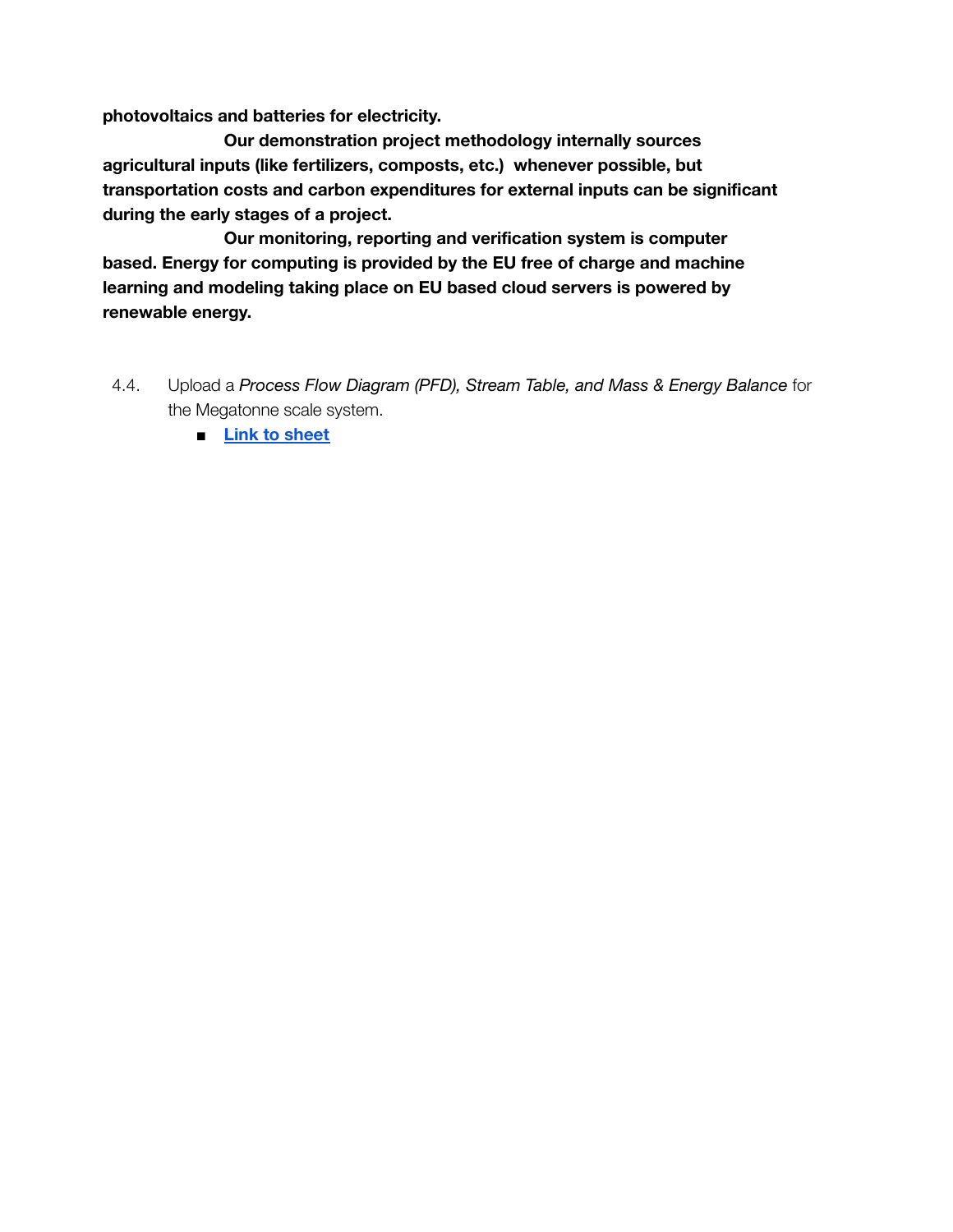## <span id="page-22-0"></span>5. Cost of Carbon Dioxide Removal

Use the provided worksheet to calculate your cost per tonne, using the project basis described in the previous section.

5.1. Cost Summary (50 words). Summarize the following from the completed Cost Worksheet:

**The alliance does not directly manage restoration projects. The costs outlined are the costs associated with scaling our infrastructure to supporting and growing members. We have two member reported numbers on cost of CO2 removal solutions based on - on the ground efforts**

## **SoilWatch \$4/tonne**

**Following supplemental breakdowns and calculations are provided on the Cost Worksheet:**

- **● A ERA Staffing cost breakdown - YR1 and YR5**
- **● B Cost growth - shows how different categories of cost on Nominal sheet are growing based on our calculations**
- **● C Land and CO2 removal growth: contains our starting landmass with existing members (~440,000 ha) and grows at a 1.21 rate year over year.**
	- **■ Annual tonnes durably removed (tonnes)**
		- **5.3Mt CO2 / yr - this is based on the land growth model on the Cost Worksheet.**
		- **Key inputs: 7 CO2/ha/yr of land - across varying biomes and techniques based on Table 1**
		- **We expect to grow land acquisition through growing existing member capacity and reach and new member acquisition and this rate of growth is set at 1.21**
	- **Capacity Factor (unitless) Alliance costing at 80%**
	- **■ Capital Recovery (\$/tonne)**
		- **• The key capital cost is the tech infrastructure set up in the first year**
		- **Total is estimated at \$ 267,221.88**
		- **• \$/tonne= 5 cents**
	- **■ Fixed Operating Expense (\$/year)**
		- **• \$ 706,207.73**
	- **■ Fixed Operating Expense (\$/tonne)**
		- **The Year 5 estimate is : 13.5 cents**
	- **■ Anticipated Revenues (\$/tonne)**
		- **11cents**
	- **■ Total Cost (\$/tonne)**
		- **36 cents**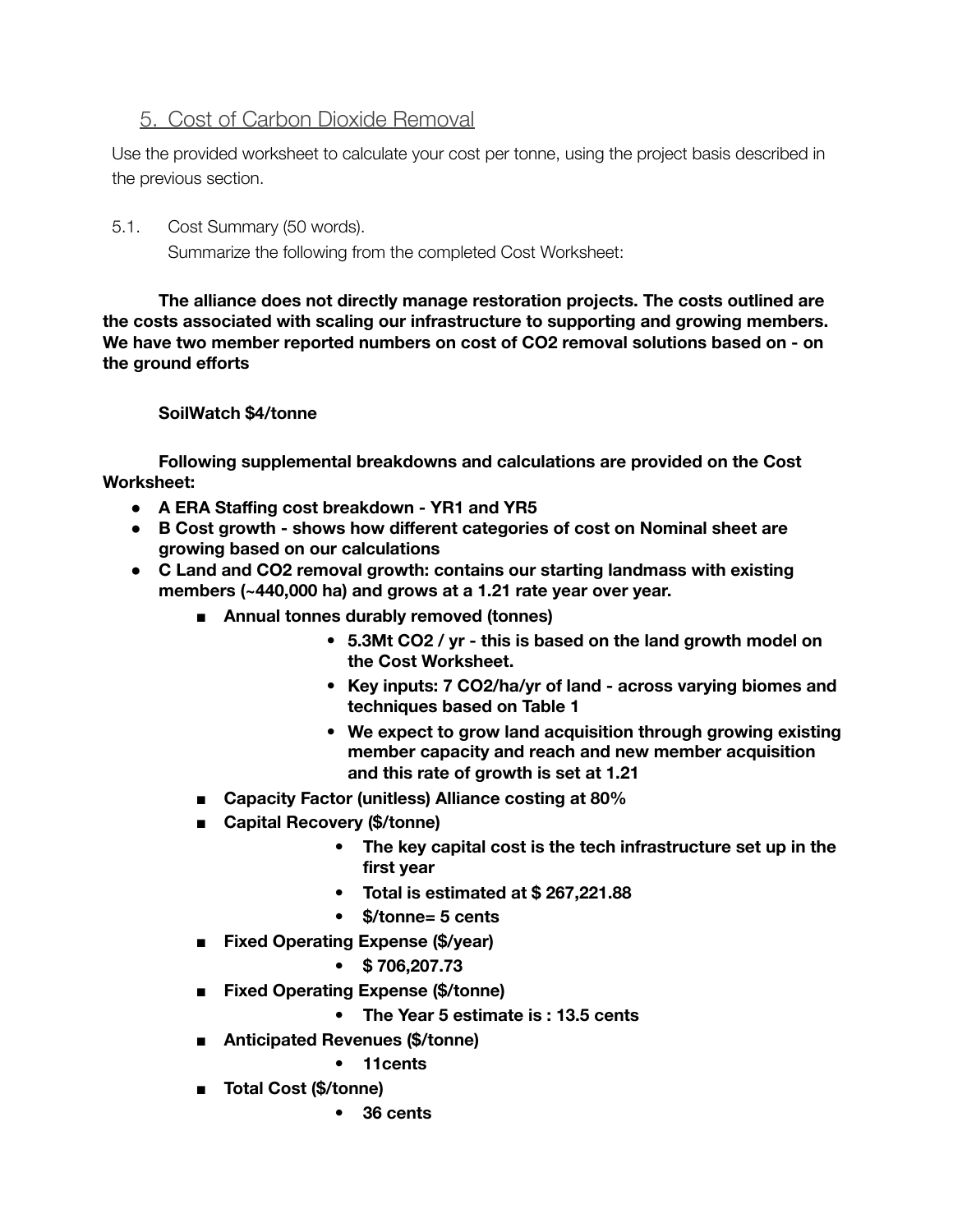- 5.2. Revenue & Value (250 words).
	- **■** Describe any valuable goods that may be sold (including  $CO<sub>2</sub>$  derived products or valuable co-products). What is the quality of these products? What emissions are associated with the goods' use and end of life?

**At any given time our goal is to cover costs and channel additional funding towards direct restoration efforts. The following revenue streams can be considered for financing our activities sustainably.**

- **● Brokering CO2 credits: as we educate and support our Members in working with the CO2 markets - we would expect a reasonable margin of earnings as Alliance revenue.**
- **● Membership and fees - we will charge a nominal membership fee to members for participating in the communities and regular events facilitated by the Alliance and also for taking advantage of CO2 removal reporting tools that we are building for the community.**
- **● Conference and Events: given that our Alliance members are managing expanses of natural landscape - we hope to collectively host retreats and conferences that offer hands-on experience of natural scenery. These events can be topical and significant fund raisers.**
	- **■ Describe any tangible & measurable environmental co-benefits (e.g. improved biodiversity, improved crop yields, improved fisheries, ecosystem services, removal of other greenhouse gasses, etc.).**

**The tangible co-benefits we are looking to directly measure are improved** biodiversity and water retention in soil. A key piece of the CO2 puzzle in NbS is the role of **water. As water content rises it can improve sequestration levels significantly. This is based on research underway by two Alliance Members - Jan Pokorny and Michal Kravich - and we are looking to verify and incorporate this metric into our monitoring systems.**

5.3. Upload a completed *Cost Worksheet*. **Cost [Worksheet](https://docs.google.com/spreadsheets/d/1JsVQeM0tvlYQ0hnJK__FeEY7f9CT1iY1/edit?usp=sharing&ouid=116726501268293682738&rtpof=true&sd=true) - Complete**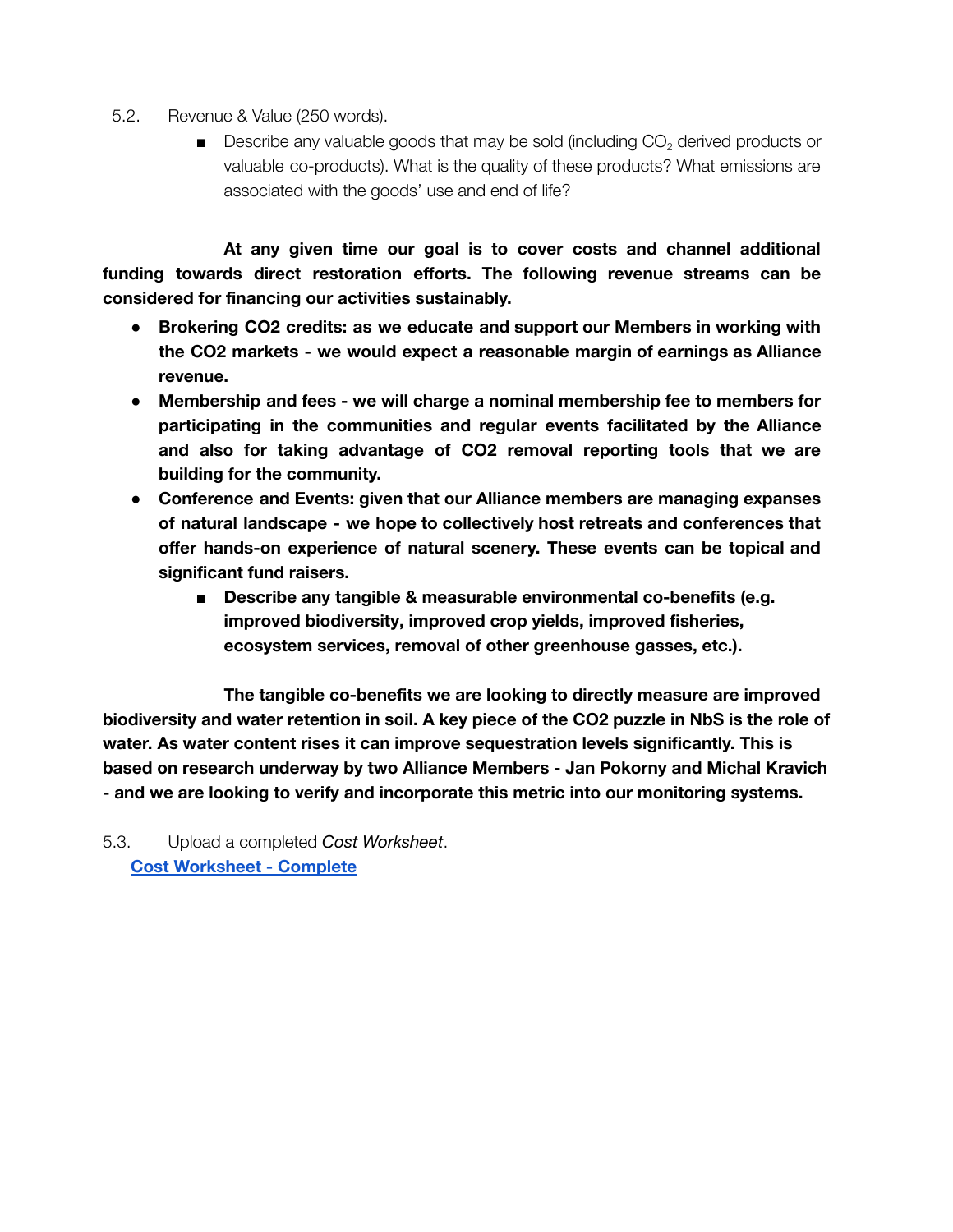## <span id="page-24-0"></span>TECHNICAL SUBMISSION: SUSTAINABLY SCALEABLE

## <span id="page-24-1"></span>6. Durable Sequestration

The goal of the competition is to ensure that at least 1000 tonnes/year of  $CO<sub>2</sub>$  will remain sequestered for at least 100 years. Teams must account for any anticipated re-emission within that time frame in their project design and management approach.

- 6.1. Description of Sequestered  $CO<sub>2</sub>$  (100 words).
	- $\blacksquare$  What is the final chemical form of the sequestered  $CO<sub>2</sub>$ ?
	- $\blacksquare$  How stable is the CO<sub>2</sub> in its final form, without any intervention or active management?
	- **■** Describe exactly where and how the  $CO<sub>2</sub>$  will be sequestered.

**For simplicity, we state that the final chemical form of the sequestered CO2 is Soil Organic Carbon. However, this is not the full story. The stability and permanence of CO2 sequestered in the soil is dynamic, with C traveling up and down layers and changing form multiple times as it is ingested and egested by microbes. The majority of C in the top meter of soil is found deeper than 30 cm according to sampling. Hence the need for process models such as in our system, verified through experts like Gold Standard and Louis Bolk institute for measurement.**

- 6.2. Durable Carbon Dioxide Removal (500 words).
	- $\blacksquare$  What fraction of the total sequestered CO<sub>2</sub> can be expected to remain sequestered for longer than 100 years? What fraction is expected to be re-emitted?
	- What risks exist that would lead to partial or complete re-emission of the sequestered CO<sub>2</sub>?
	- How have you accounted for expected or unexpected re-emission of the sequestered CO<sub>2</sub> in your designs or management strategy?

**In continuously healthy ecosystems carbon leakage is negligible, even after accounting for periodic forest fires. However, if a restoration site is allowed to revert to a degraded state, re-emission will occur. (Indeed, carbon and water vapor from degraded and dehydrated landscapes are major contributors to the greenhouse layers).**

**Our strategy crucially guards against regression by ensuring that ecorestoration delivers ongoing, substantial and apparent local co-benefits (beyond the long term global benefits of carbon sequestration). This incentivizes preservation (and extension) of restored ecosystems.**

**Our assessment methodologies will facilitate quantitative monitoring of ongoing benefits.**

**Our story telling work will advance the interpretation of those**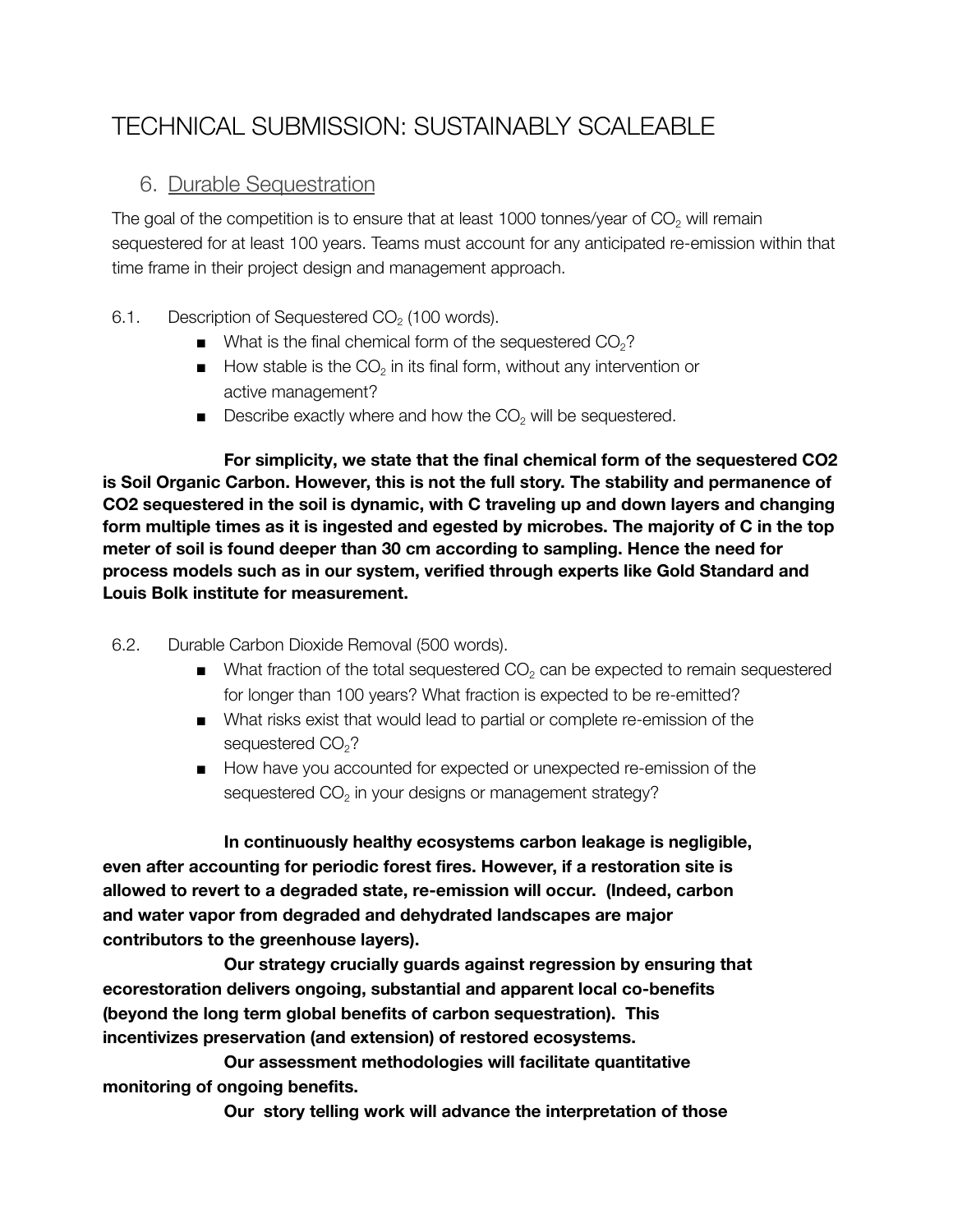**quantitative benefits, and advance the appreciation of qualitative benefits, thus making them more apparent. This will help citizens and restorers perceive and appreciate the intrinsic rewards that come from living and working near restored ecosystems. At the same time our our advocacy templates will will restorers and citizens garner extrinsic rewards from local and global partners who recognize that investing in ecorestoration avoids monetary and societal risks and costs of warming, storming, fires, floods and drought.**

- 6.3. Monitoring, Measurement & Verification (100 words).
	- Describe your planned Monitoring, Measurement, or Verification activities. ERA member David Morrison of soilwatch.edu is a pioneer in computer-based monitoring of satellite data.

**Our platform incorporates open-source monitoring measurement and verification technology developed by ERA member David Morrison of soilwatch.eu via Copernicus satellite data, machine learning, process models (Century, RothC etc,) and highly optimised field soil sampling. Samples, combined with satellite imagery-enabled field survey, machine learning situate samples which are then combined with process modeling to create a baseline. Then, ongoing observation without sampling provides near real-time feedback to inform local decisions and global assessments. Sampling is repeated every 5 years to recalibrate and confirm results. This offers global reach and substantial economies that should maximize ERA utility and member revenue.**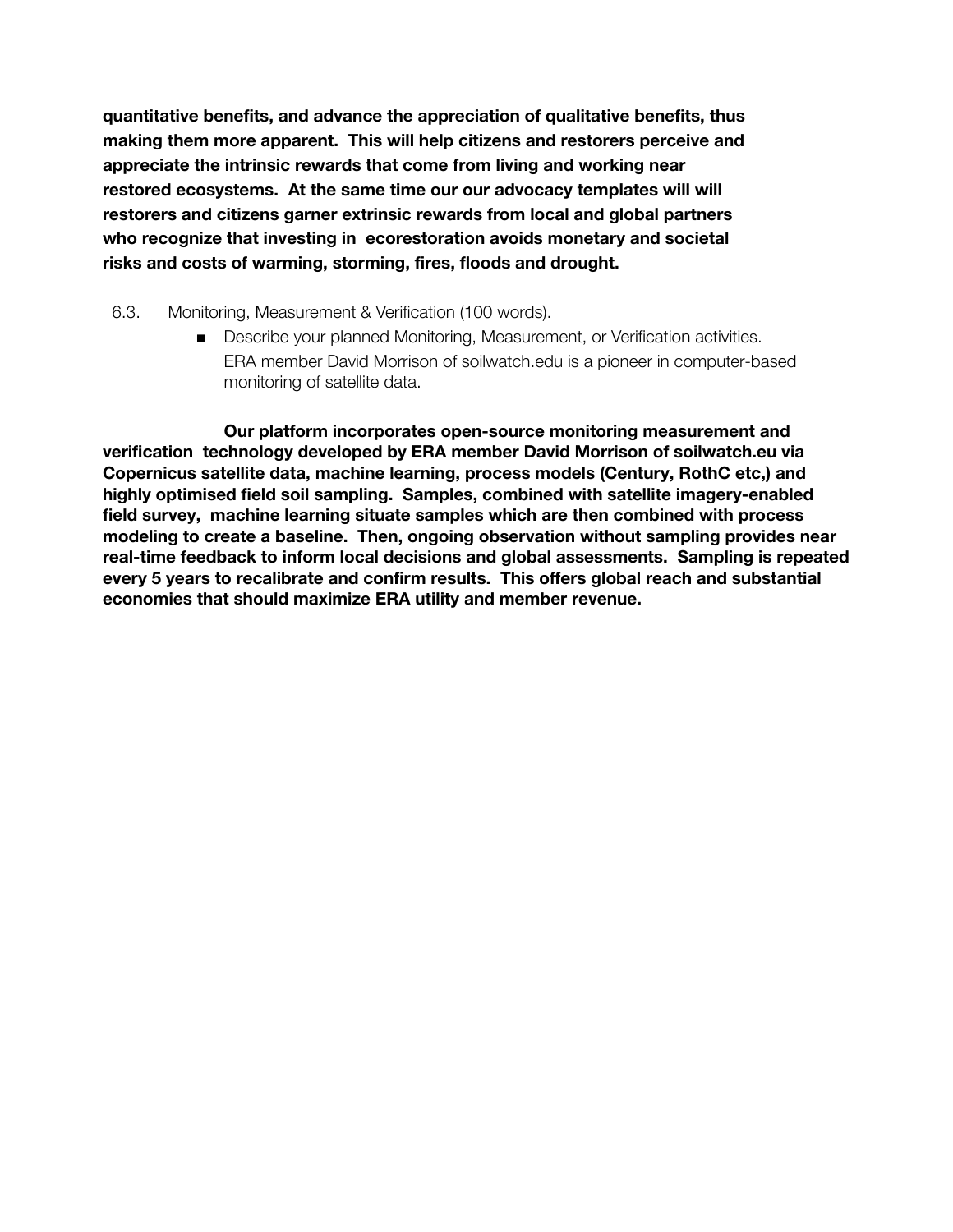## <span id="page-26-0"></span>7. Net Negative Performance (Lifecycle Analysis)

The Lifecycle Analysis must indicate a reasonable likelihood that the proposed system can achieve the target 1000 tonnes/year of net sequestration.

7.1. Assuring  $CO<sub>2</sub>$  Negative performance (250 words). Describe what steps you have taken to ensure that your proposed demonstration will achieve net CO<sub>2</sub> removal of 1000 tonnes/year.

**In deserts and some other biomes, initial sequestration rates are often higher in the earlier years of a restoration project, and then they decline but remain positive over time. This has little impact on our scalability, which comes primarily from geographic expansion of existing projects, from recruitment of existing projects, and catalysis of new projects across a variety of biomes. The demonstration has already removed 1000 tonnes/year. This was ensured by creating an economically self-sustaining community of practitioners whose needs (personal, financial, social, familial, etc.) are met by the co-benefits (food, employment, security, etc.) of the same process that sequesters carbon (e.g., regenerative agriculture). The continuing sustainable harvest and distribution of local co-benefits, coupled with educational programs that illuminate the linkage of benefits with regenerative practices, is the glue that keeps the bio-social-machine going, both within our demo site and in the Alliance as a whole.**

- 7.2.  $CO<sub>2</sub>$  Negative performance at larger scale (250 words). Describe how you expect your lifecycle analysis to change as your solution scales to sequester Megatonnes of  $CO<sub>2</sub>$  per year?
	- What economies of scale can be expected that will improve your lifecycle emissions?
	- What aspects of the process will become more emissive at scale?

**In deserts and some other biomes, initial sequestration rates are often higher in the earlier years of a restoration project, and then they decline but remain positive over time. This has little impact on our scalability, which comes primarily from geographic expansion of existing projects, from recruitment of existing projects, and catalysis of new projects across a variety of biomes.**

**We might eventually deplete our stock of degraded land suitable for sustainable restoration but (a) we should be so lucky, and (b) by then we will have blown past the benchmarks. Indeed leaving our primary target of degraded land aside, according to Zomer et al 2017 the current area of croplands and rangelands alone available for carbon sequestration is equivalent to 3.24 - 6.67 Gigatonnes CO2 per year. One might similarly imagine that we will so deplete the pool of recruitable humans that growth rates decline; but recruitment efficacy should become easier with improvements in our methods, in**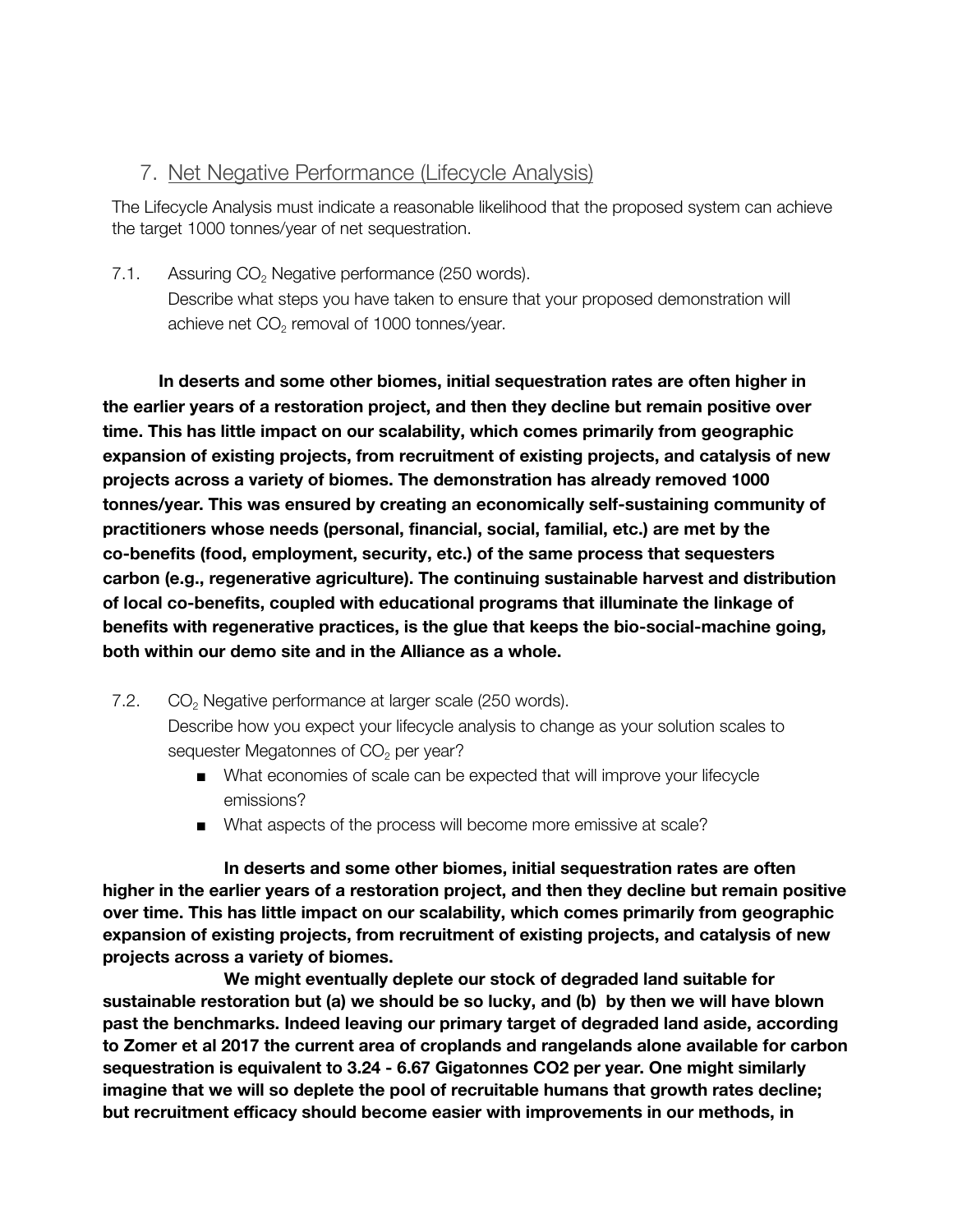## **societal appreciation of them, due to our own development, collection and dissemination of best practices at biological, social, and technological levels of organization, and due to growing pressure from climate change.**

The system for optimizing field soil sample locations becomes more efficient and accurate at scale. This is the first reason why the process becomes less emissive and the costs reduce as we scale. The second reason for economy of scale is that larger areas allow for the nature-based solutions that have lower sequestration rates and also lower costs to also sequester large quantities of CO2

- *7.3.* Upload a *Lifecycle Emissions Intake Form.*
	- **■ Refer to the [template](https://assets-us-01.kc-usercontent.com/63b2a548-6c3c-00e9-179d-86a0cff8b148/bdc78af0-cb08-4865-afc9-2da3cd22d901/LEIF_V3.6.xlsx) provide**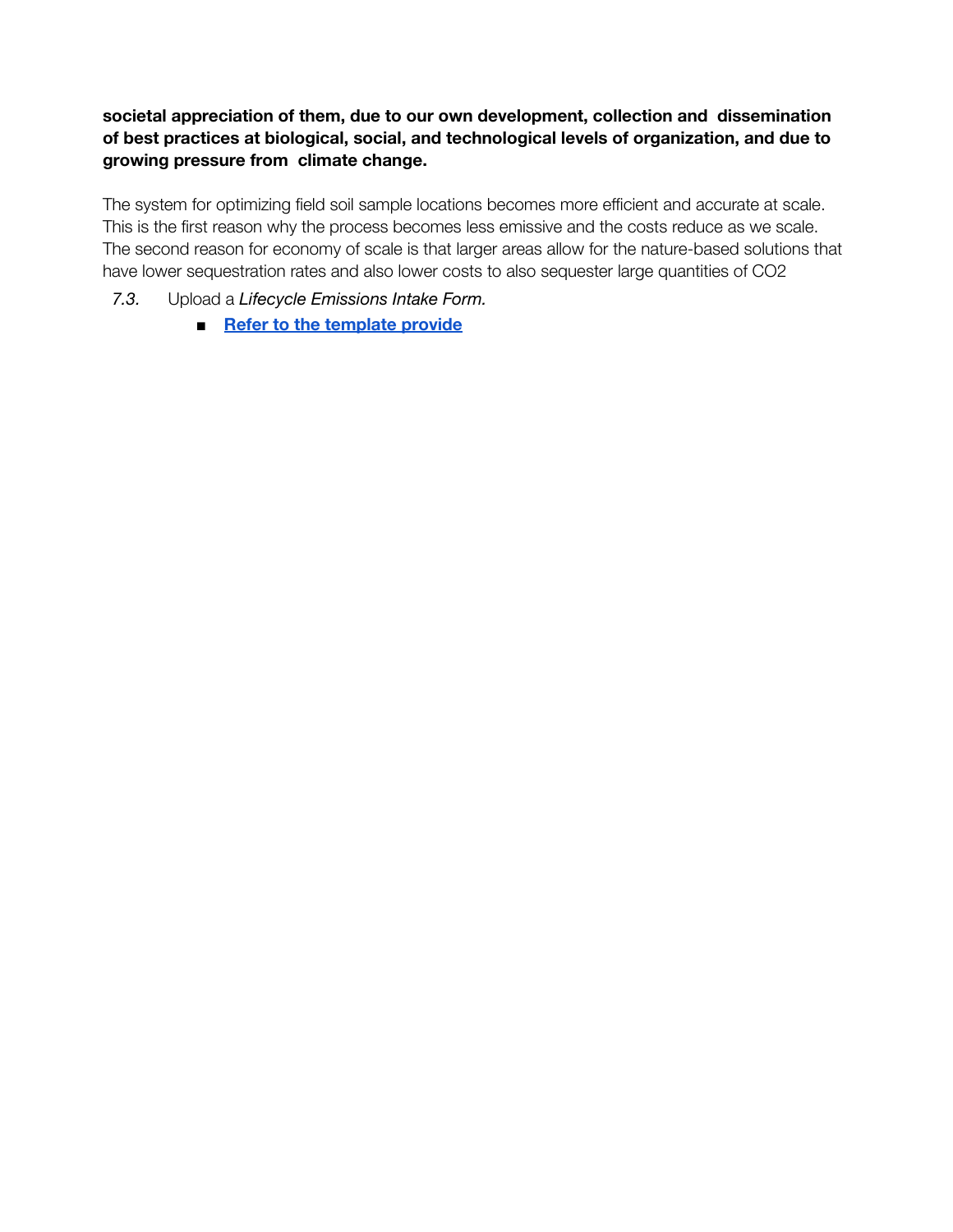## <span id="page-28-0"></span>8. Social License & Environmental Justice

## Complete the provided *Sustainability, Social License, & Environmental Justice Submission Questionnaire.* (See [Appendix](#page-34-2) B).

Solutions must demonstrate that they can, in principle, achieve Gigatonne scale (at least 1 billion tonnes of CO2 removal per year),and that there are no fundamental natural or physical barriers to achieving that scale. Teams must also articulate whether and how their solutions can be deployed in an environmentally sustainable way now (i.e., at the 1000 tonne/year scale), and in the future as they scale to consume Gigatonnes of CO2 per year and more.

## 8.1. SCALING TO GIGATONNES PER YEAR (150 WORDS). \*

Describe at a high-level how Gt/year scale can be achieved using your specific carbon dioxide removal approach. How can Gt/year scale be achieved? (e.g., increase size of each project? Increase number of projects? Both? Other?) What key design elements will need to be altered to facilitate massive scale?

## **We have described and budgeted for net removal of 1 Gt/y in 30 years. See Cost Worksheet: Tab C: Land and CO2 Removal for details.**

**The Alliance will grow and evolve bio-mimetically as a regenerative bio-socio-technical ecosystem whose components interact symbiotically and sustainably. Growth: our efforts will increase the efficiency and growth of existing projects. Replication: we will use educational programs and targeted investments to replicate existing sustainable bio-social ecosystems, and their well-informed human subcomponents. Speciation: new sustainable bio-social ecosystems will emerge through cross-pollination, and innovation among Alliance member to create practical and advocacy templates adapted to local circumstances around the globe. (Example, our Eastern European ERA water management pioneers Michal Kravchik and Jan Pokorny are now working with government officials in Colorado and Greece, to develop playbooks for rehydrating and restoring forests damaged by fire and to prevent the fires, floods and droughts.) There is no Planet B.**

## 8.2. LIMITS OF SCALE (150 WORDS). \*

Describe the major potential constraints your carbon dioxide removal approach will encounter on the path to the Gt/year scale (e.g., energy, land, raw material) and how you will navigate these constraints. What are the issues that are most likely to limit growth?

**Entrenched cognitive, social, economic, and scientific and political barriers have distorted economies and degraded planetary ecologies. Our ability to dissolve barriers with actionable insights and facts on the ground is not assured. Specific risk include: Funding - ecorestoration is often resource-limited and even with modern platform technologies, and inexpensive global networks, the Alliance itself will need funding to**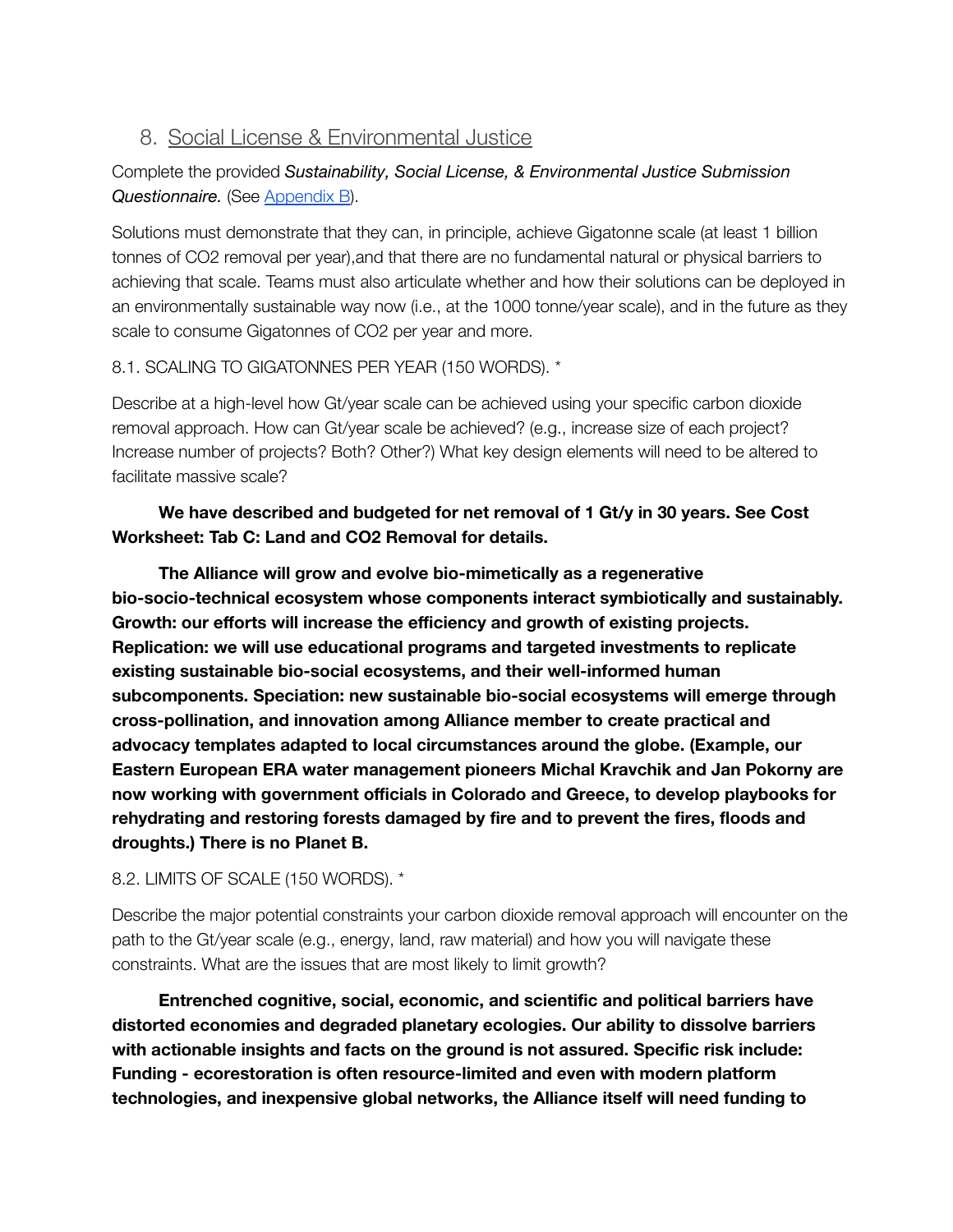**scale rapidly. Execution: New ventures often fail. Rapid growth and infrastructure development brings additional hazards. Multi-organizational alliances are dynamic and dicey. Governance: ERA members Schull and Landrain are pioneers in online governance of pro-social distributed networks. They are keenly aware that techno-centrism, hubris, and mission-drift can be fatal. Servant leadership, humility, transparency, and active inclusion of indigenous underserved stakeholders as leaders as well as beneficiaries is itself challenging. But that's the job. We engage these risks through weekly town hall meetings and asynchronous discussions.**

#### 8.3. ENVIRONMENTAL IMPACT & RISK (500 WORDS). \*

Describe the most significant non-CO2 environmental impacts (and risks of impact) associated with your solution, both positive and negative, and how these may be mitigated or managed as the solution reaches scale.

**Our ultimate vision is no less than a radical and complete re-imagining of how humans across the globe engage with the biosphere for their economic and agricultural sustainment. We create a path for experimental first adopters (like SEKEM) to pave the way and illustrate the potential of new and creative models for re-engineering our technological, political and cultural ways of life so that capital and human well-being can be generated in more sustainable ways. Our approach is inherently dedicated to homeostasis in a way that makes it massively scalable. In fact, the scaling of our vision is ultimately a necessary component, alongside other technological innovations, to the invention of a new human phase of life on this planet. The greatest risks with typical technological solutions is to either overengineer or intervene with nature's natural processes. Therefore when attempting to fix one element - the process can easily break another element - particularly when scaling up. For instance - chemical fertilizers trying to increase crop yields can rob soil of its nutrients in the absence of active processes that can help re-nurture the soil. Nature's systems are intricately linked at the most micro and macro levels and our tendency to use the same solution across the globe irrespective of local community, biomes. See the analysis for the renewed water resources, additional biomass yield, additional CO2 sequestration, and the water retention and vegetation cooling effect on the latent heat transfer to the higher layers of the atmosphere: See Table 2: 30\_1 ERA SCALING UP Our intent within the restoration movement is to first and foremost identify the best methods that will nurse back an area of degraded land to its highest potential of health given its surroundings, climate and net supportive and appropriate technological solutions advocated by experts in a global community of restorers. We use land restoration techniques focused on seeing nature as an end and not the means. All efforts and inputs are directed to reinvigorate nature's support system by restoring the carbon and water levels to a degree that can create either a natural ecosystem (e.g., forestry) or managed ecosystem that is producing food and raw materials without depleting the land. It takes time, land and patience. Yet it is the only way we can reach the scale we want without breaking the planet in another way. The way we propose**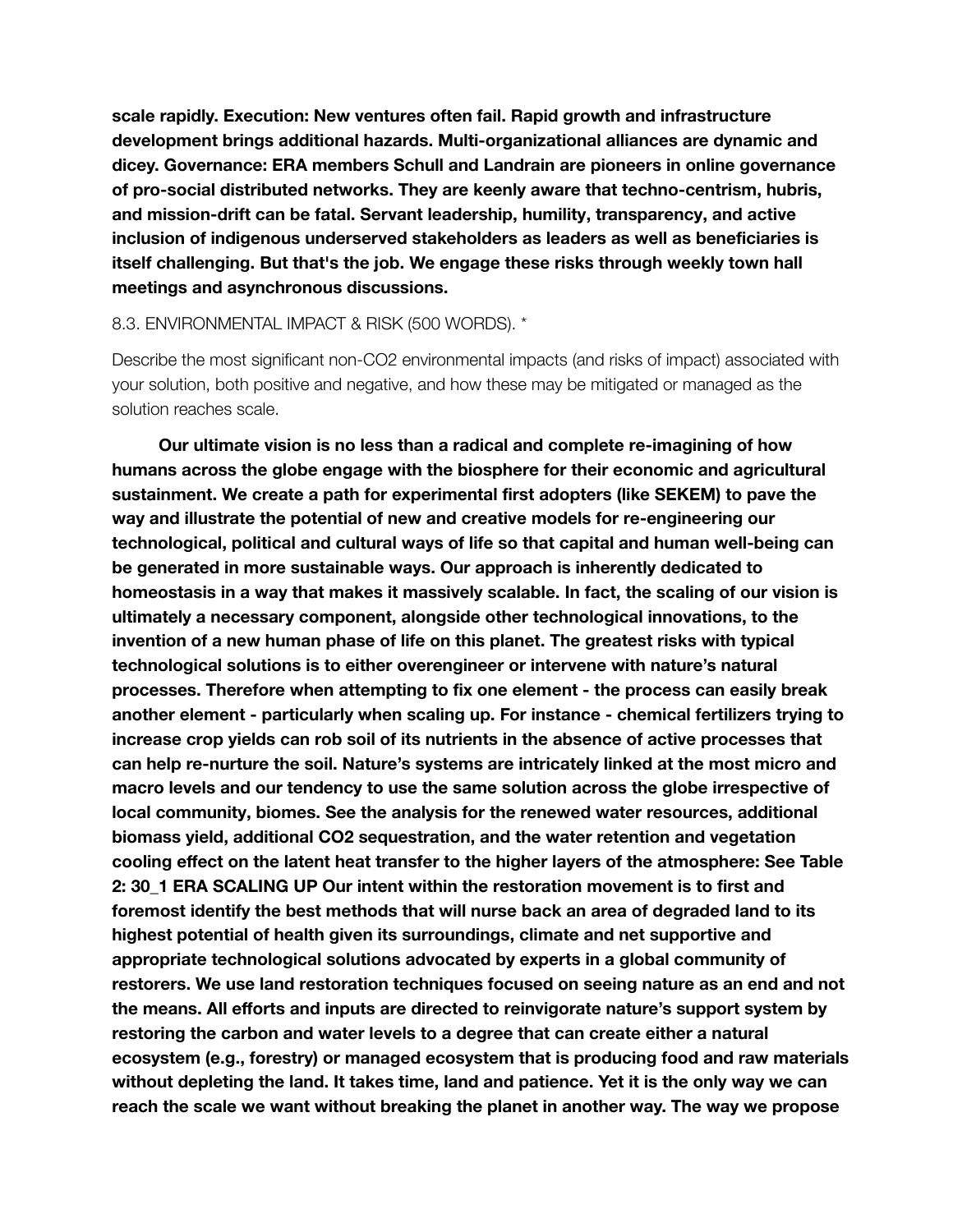**is a viable demonstrated plan of doing so and we hope you will join us.**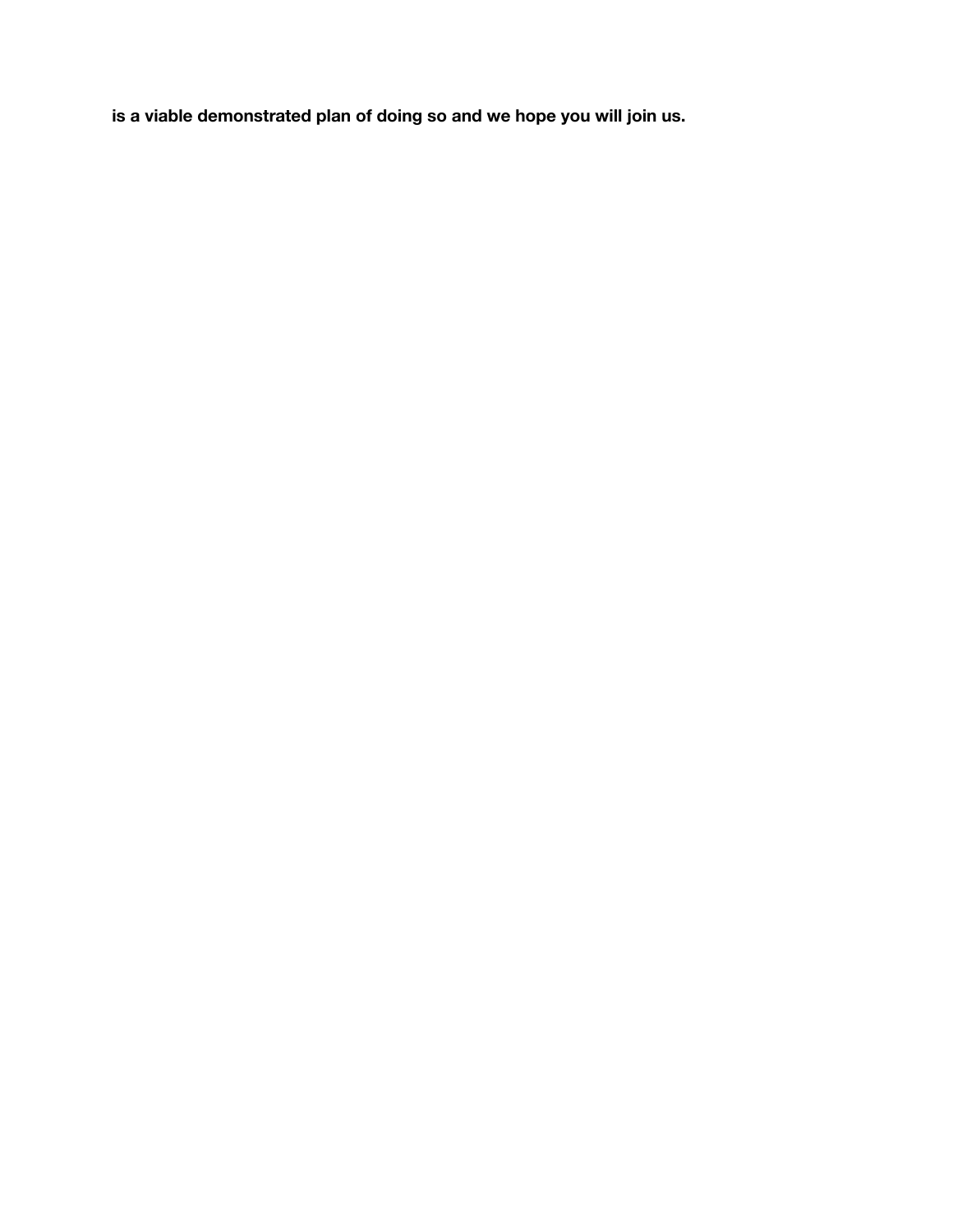## <span id="page-31-0"></span>9. Scaling to Gigatonnes per Year (Gt/year)

Solutions must demonstrate that they can, in principle, achieve Gigatonne scale (at least 1 billion tonnes of CO $_2$  removal per year), and that there are no fundamental natural or physical barriers to achieving that scale. Teams must also articulate whether and how their solutions can be deployed in an environmentally sustainable way now (i.e. at the 1000 tonne/year scale), and in the future as they scale to consume Gigatonnes of  $CO<sub>2</sub>$  per year and more.

9.1. Scaling to Gigatonnes per year (150 words).

Describe at a high-level how Gt/year scale can be achieved using your specific carbon dioxide removal approach.

- How can Gt/year scale be achieved? (eg. increase size of each project? Increase number of projects? Both? Other?)
- What key design elements will need to be altered to facilitate massive scale?

**We have described and budgeted for net removal of 1 Gt/y in 30 years. See Cost Worksheet: Tab C: Land and CO2 Removal for details.**

**The Alliance will grow and evolve bio-mimetically as a regenerative bio-socio-technical ecosytem whose components interact symbiotically and sustainably.**

- **● Growth: our efforts will increase the efficiency and growth of existing projects.**
- **● Replication: we will use educational programs and targeted investments to replicate existing sustainable bio-social ecosystems, and their well-informed human subcomponents.**
- **● Speciation: new sustainable bio-social ecosystems will emerge through cross-pollination, and innovation among Alliance members to create practical and advocacy templates adapted to local circumstances around the globe. (Example, our Eastern European ERA water management pioneers Michal Kravchik and Jan Pokorny are now working with government officials in Colorado and Greece, to develop playbooks for rehydrating and restoring forests damaged by fire and to prevent them, along with floods and droughts.)**

**There is no Planet B.**

- 9.2. Limits of Scale (150 words).
	- Describe the major potential constraints your carbon dioxide removal approach will encounter on the path to the Gt/year scale (e.g. energy, land, raw material) and how you will navigate these constraints.
	- What are the issues that are most likely to limit growth?

**Entrenched cognitive, social, economic, and scientific and political barriers have distorted economies and degraded planetary ecologies. Our ability to dissolve barriers with actionable insights and facts on the ground is not assured.**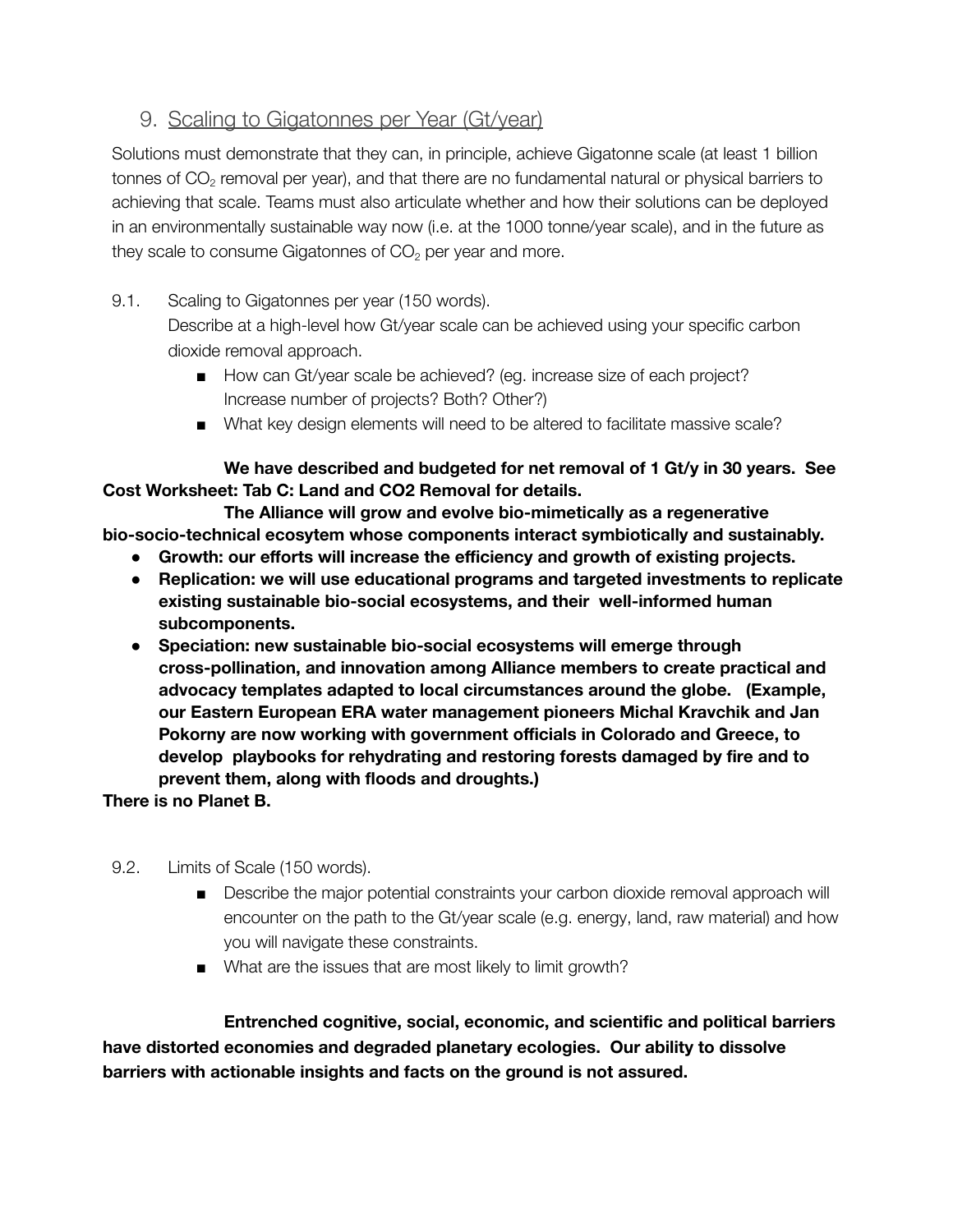**Specific risk include:**

- **1. Funding - ecorestoration is often resource-limited and even with modern platform technologies, and inexpensive global networks, the Alliance itself will need funding to scale rapidly.**
- **2. Execution: New ventures often fail. Rapid growth and infrastructure development brings additional hazards. Multi-organizational alliances are dynamic and dicey.**
- **3. Governance: ERA members Schull and Landarain are pioneers in online governance of pro-social distributed networks. They are keenly aware that techno-centrism, hubris, and mission-drift can be fatal.**

**Servant leadership, humility, transparency, and active inclusion of indeginous underserved stakeholders as leaders as well as beneficiaries is itself challenging. But that's the job.**

**We engage these risks through weekly town hall meetings and asynchronous discussions.**

- 9.3. Environmental Impact & Risk (500 words).
	- $\blacksquare$  Describe the most significant non-CO<sub>2</sub> environmental impacts (and risks of impact) associated with your solution, both positive and negative, and how these may be mitigated or managed as the solution reaches scale.

**Our ultimate vision is no less than a radical and complete re-imagining of how humans across the globe engage with the biosphere for their economic and agricultural sustainment. We create a path for experimental first-adopters (like SEKEM) to pave the way and illustrate the potential of new and creative models for re-engineering our technological, political and cultural ways of life so that capital and human well-being can be generated in more sustainable ways. Our approach is inherently dedicated to homeostasis in a way that makes it massively scalable. In fact, the scaling of our vision is ultimately a necessary component, alongside other technological innovations, to the invention of a new human phase of life on this planet.**

**The greatest risks with typical technological solutions is to either overengineer or intervene with nature's natural processes. Therefore when attempting to fix one element - the process can easily break another element - particularly when scaling up. For instance - chemical fertilizers trying to increase crop yields can rob soil of its nutrients in the absence of active processes that can help re-nurture the soil. Nature's systems are intricately linked at the most micro and macro levels and our tendency to use the same solution across the globe irrespective of local community, biomes.**

**Our intent within the restoration movement is to first and foremost identify the best methods that will nurse back an area of degraded land to its highest**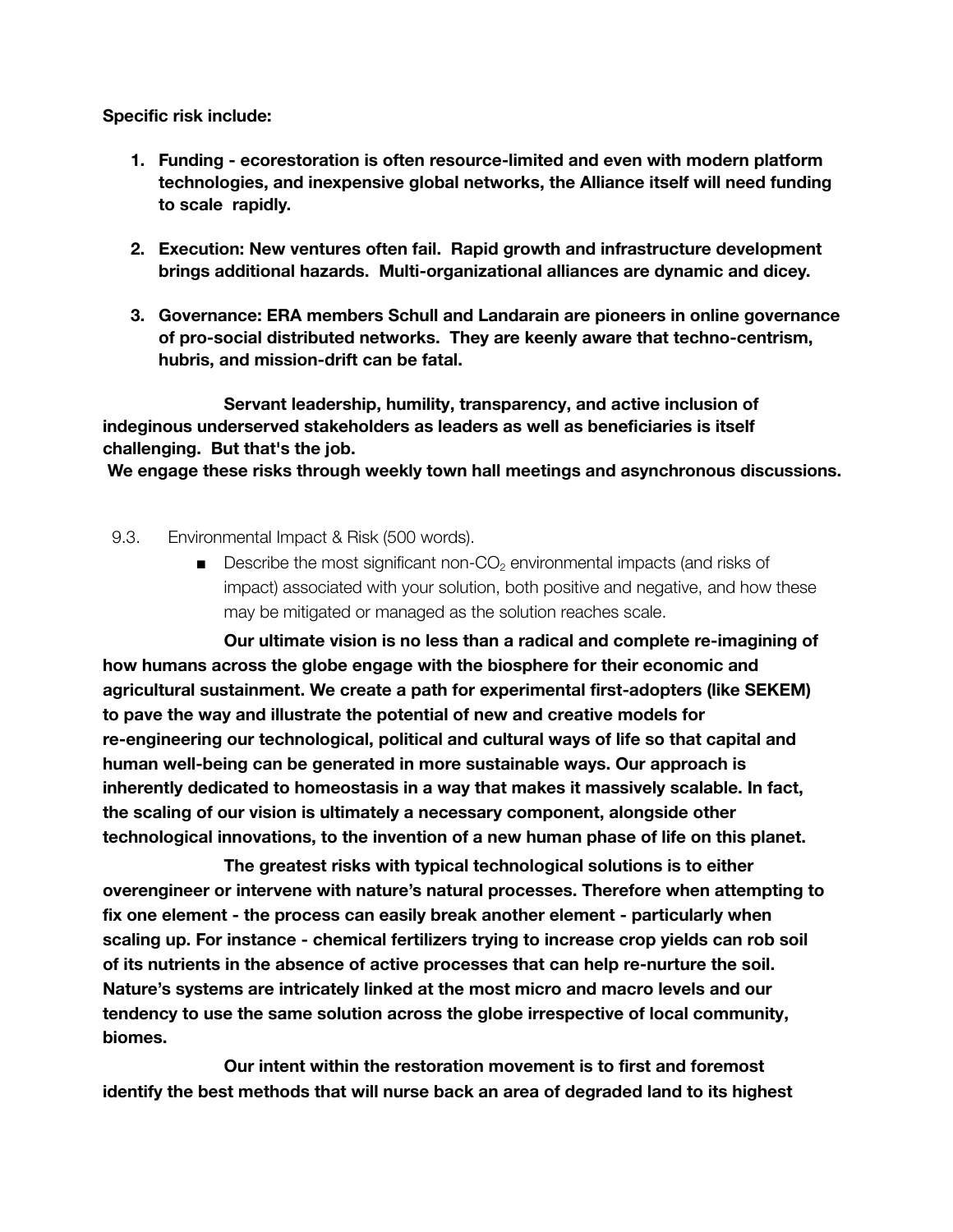**potential of health given its surroundings, climate and net supportive and appropriate technological solutions advocated by experts in a global community of restorers. We use land restoration techniques focused on seeing nature as an end and not the means. All efforts and inputs are directed to reinvigorates nature's support system by restoring the carbon and water levels to a degree that can create either a natural ecosystem (eg. forestry) or managed ecosystem that is producing food and raw materials without depleting the land. It takes time, land and patience. Yet it is the only way we can reach the scale we want without breaking the planet in another way. The way we propose is a viable demonstrated plan of doing so and we hope you will join us.**

**See the analysis for the renewed water resources, additional biomass yield, additional CO2 sequestration, and the water retention and vegetation cooling effect on the latent heat transfer to the higher layers of the atmosphere: [link](https://docs.google.com/spreadsheets/d/1xADRkQ0i_QOQZfc2WSAdwYIXJsZBgUZP/edit?usp=sharing&ouid=109607429211260888131&rtpof=true&sd=true) | [link](https://docs.google.com/document/d/1Bb288--61h2ZLGE3JRLP7J3nWCtquqkK/edit?usp=sharing&ouid=109607429211260888131&rtpof=true&sd=true)**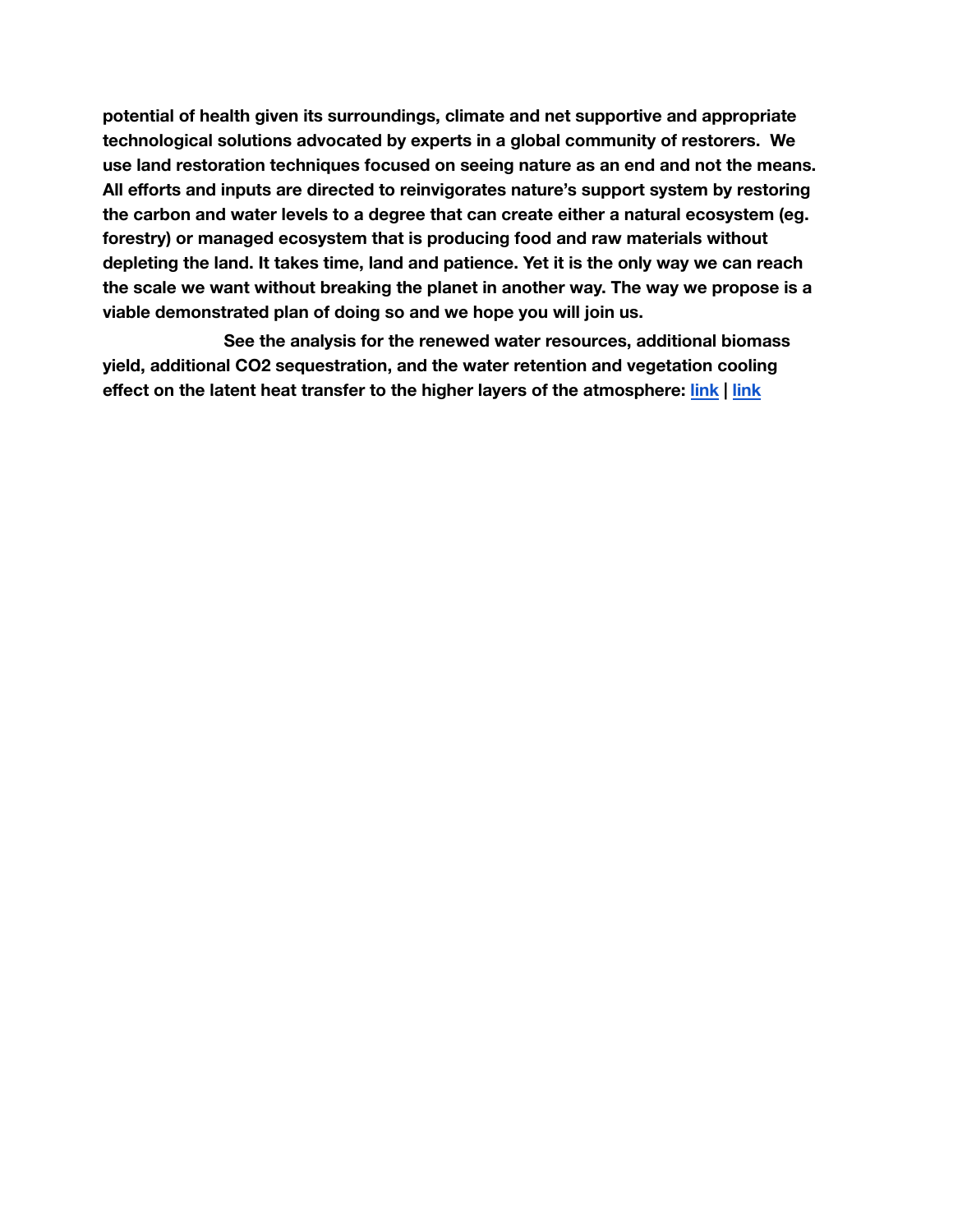# <span id="page-34-2"></span><span id="page-34-0"></span>APPENDIX B. Sustainability, Social License, & Environmental Justice

The following questionnaire will be available as a fillable form on POP:





XPRIZE<br>CARBON MUSK FOUNDATION

## **Sustainability, Social License, & Environmental Justice Phase 1 Submission Questionnaire**

**Overview:** Environmental Justice (EJ) is a critical component of climate innovations and solutions. Historically, issues of equity and justice have been considered very late in the lifecycle of a project, if at all. Experience in many industries and communities has shown that this leads to worse outcomes for solution developers and local communities. In an effort to establish a more productive conversation around EJ and carbon dioxide removal, we are introducing equity and justice considerations earlier in the development cycle of new solutions, so that issues can be identified and addressed well before project implementation. We understand that many solution developers are not experts in EJ — that is why we see this process as one of learning and exploration. Judges will have access to these questions and to your responses, but they will not be used for the Phase 1 Milestone Award submissions to either award or eliminate any team from the competition at this stage. XPRIZE will then work with Carbon180 to refine the requirements for EJ considerations in Phase 2.

Over the course of the XPRIZE Carbon Removal, the collective data and experience of the teams competing in the prize will be analyzed by a panel of EJ advocates organized by Carbon180. The learnings from these experiences will be published for the benefit of the carbon dioxide removal community. All data collected on this form will be aggregated and anonymized in any analysis.

### <span id="page-34-1"></span>**Reading Materials**

Please familiarize yourself with the resources on the provided list [available](https://static1.squarespace.com/static/5b9362d89d5abb8c51d474f8/t/619bd9688d8f10476b9a30b8/1637603688762/EJ%2Breading%2Bmaterials.pdf) here, and fill in this questionnaire with these materials in mind.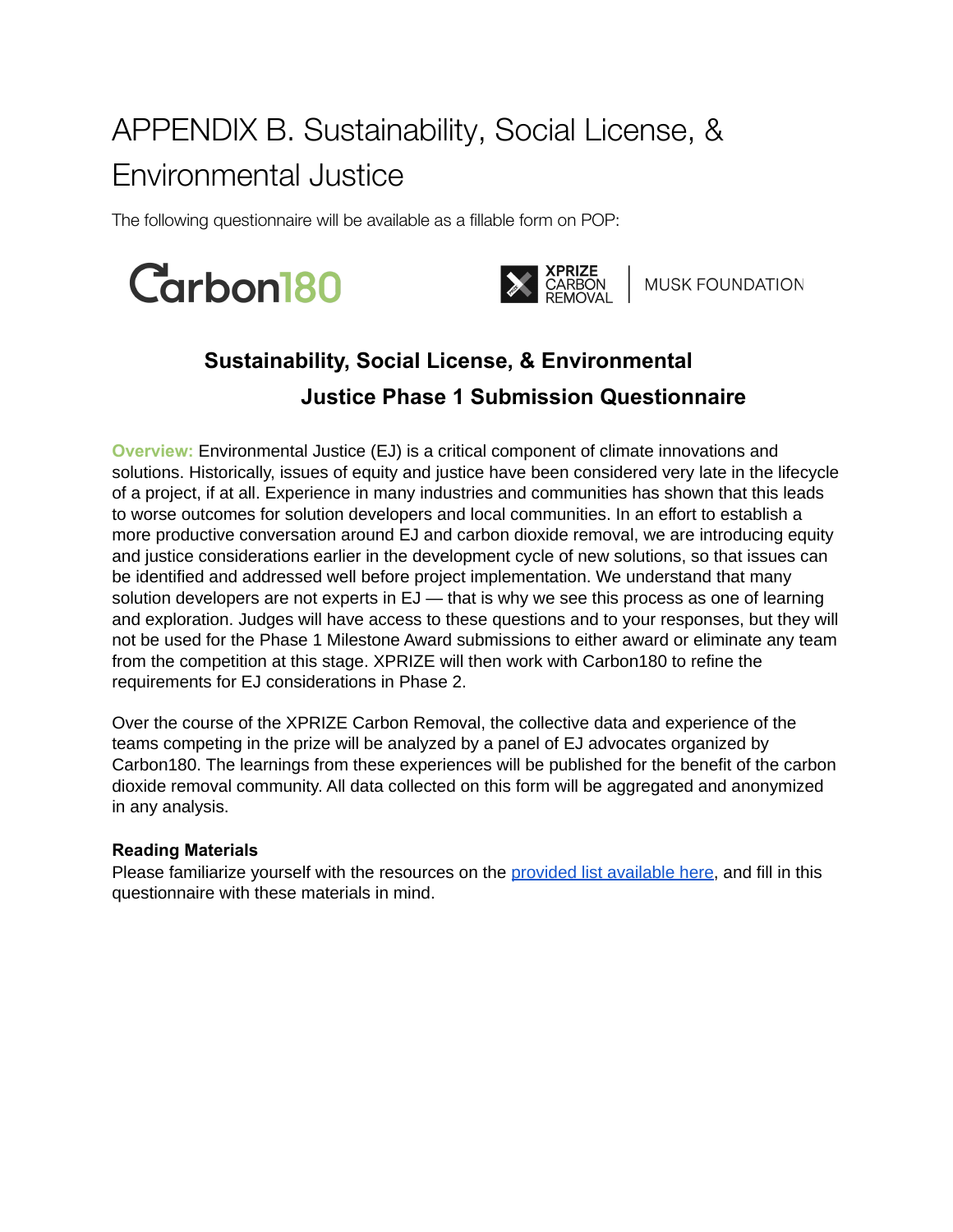#### **Submission Questions**

#### **Project Description**

1. Provide an overview of your demonstration project for the XPRIZE Carbon Removal. (200 words)

**Our 1Kt demonstration project will take place in Egypt and will replicate a community supporting and supporting a mix of regenerative agriculture and forestry in a desert environment, can profitably sequester millions of tons of carbon while sustaining a thriving community of practitioners and their families. It is an example of how nature-based solutions can have massive impact and be scalable even in the most extreme of conditions where land is severely degraded.**

#### **Project Location**

2. Where will your XPRIZE Carbon Removal demonstration project occur? Why did you choose the project location that you did for your carbon dioxide removal Project? Have you already started work at this location, or have your plans for this location been finalized? (100 words)

**Sekem (Sekem for Land Reclamation), located 60 km northeast of Cairo in Egypt, was established over 30 years ago. Systematic analysis of carbon sequestration began in 2008. It is growing and has plans for expansion. It is located 60 km northeast of Cairo in Egypt and was established 30 years ago. Systematic analysis of carbon sequestration began in 2008. Our plans for this project have been finalized but not started.**

#### **Demographic Information**

3. What are the demographics of the populations in the areas local to your demonstration project? What percentage are low income (X% below poverty line)? (100 words)

**Egypt is a country with a 90 million population. 95% of its residents live in the Nile Valley and Delta -on only FOUR percent of the total area. The young population under the median 25 years of age represents the primary demographics in Egypt. These demographics place considerable stresses on natural resources, employment, infrastructure, education, and health care. Population below the poverty line is as high as 26.3% in Egypt. The unemployment rate reaches 12.8%, and literacy rate is 76% according to data at Egypt's first biennial report to the UNFCCC (United nations framework convention on climate change) in 2018.**

**Our demonstration project is at the site of previous desert, north of Cairo. Since the project began, its managers created a sustainable farming community out of bare desert, proving sustainable employment and livelihood to many, including the suppliers. In 2022, these farmers were able to provide education to 733 pupils and 2729 university students.**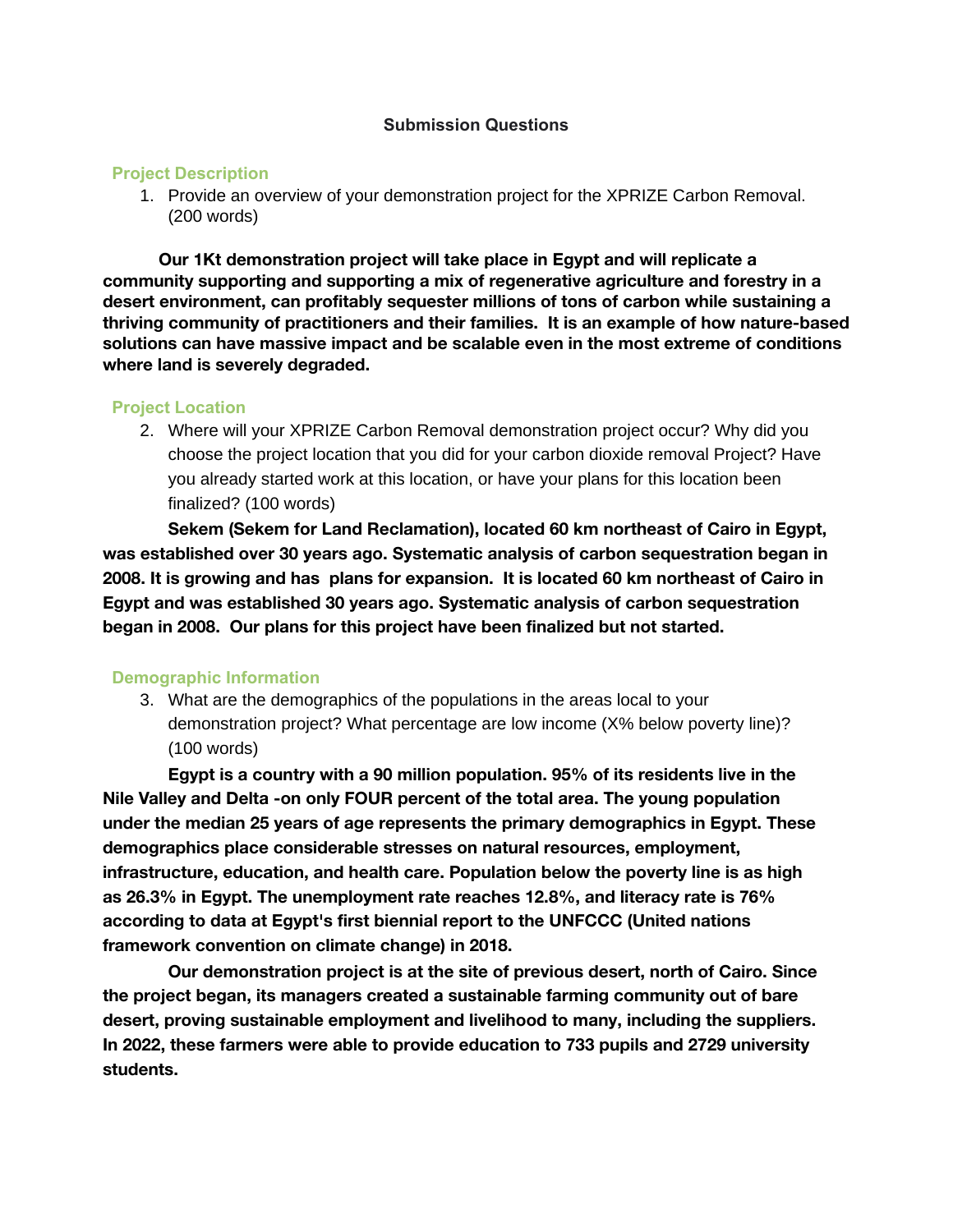4. What existing environmental burdens have been identified in the local region of your proposed project? (100 words)

**Population growth caused a sharp decline in Egypt's annual freshwater resources per capita, pushing the country closer to the severe water scarcity threshold of 500 m3/per capita/year. The recurrence of extreme storms and weather events would affect ecosystems and is expected to exacerbate water stress in Egypt.**

**Sekem believes that showing sustainable agriculture and community building in the desert is an important priority to respond to Egypt's burning issues, which often requires tapping into fossil sources. That is not sustainable. The strong environmental pollution in the crowded delta and Nile region makes it strategically important to grow organically and biodynamically in the desert. Greening the desert project at Sekem offers solutions that can be upscaled in other parts of the world. There is a risk of over-exploitation of groundwater at the oasis. However, the extraction is managed and mitigated by carefully managing groundwater levels. Furthermore, the cultivation of Casuarina & other trees is more water saving. It positively influences the microclimate, reducing the evaporation effect substantially.**

#### **Legacy Pollution Analysis**

5. How have you considered relevant public health data concerning the potential for exposure to human health and environmental hazards? Specific to the region you identified in question 1, are there any historical patterns of exposure to environmental hazards, to the extent such information is reasonably available? (200 words

**Due to the prolonged electricity blackouts in 2012, the Egyptian government dispatched natural gas from energy-intensive enterprises to power plants used to generate electricity for the residential sector in Egypt. The intensive usage of fossil fuels to provide for the crowded residential areas cause water and air pollution, a substantial environmental hazard.**

**The Greening desert project at Sekem and its holistic farming practices provide relief, food, and health security to its communities. The abundant sunshine and installed solar photovoltaic equipment power the solar pumps to tap into the water resources and supply energy and heat to the communities. The use of diesel, which constitutes a significant part of carbon emissions in conventional agriculture, is more than offset by carbon sequestration in soil. Increased arable land and land and animal diversity are the main benefits of Sekem. Soil conditions will improve considerably through the use of organic compost and the accumulation of organic matter in a previously barren area. Air quality is also expected to improve with increased tree species and tree populations.**

#### **Environmental Sustainability**

6. For your demonstration project, what are the local environmental impacts from your project (including from your sources of energy and materials) on air and water quality,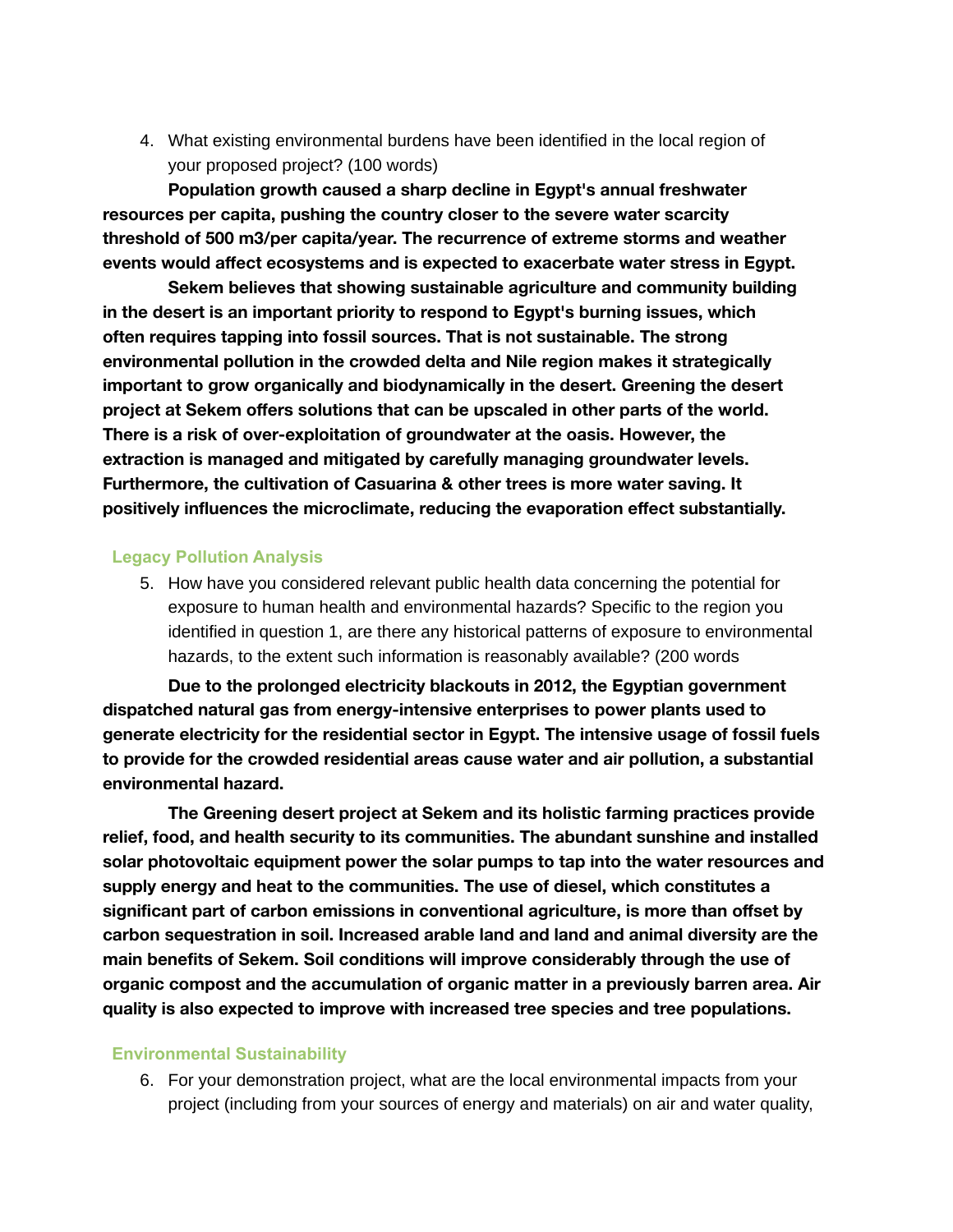as well as biodiversity or other natural resources? Thinking ahead to the full deployment of your solution up to Gigatonne scale, how do the impacts change or grow as you move to Gigatonne scale?

**We will not scale to Gigatons on this site alone. But it is worth noting that Sekem is currently drawing water from a regional aquifer that could be depleted over a very long time scale. As our scientific team has documented, a rarely-recognized consequence of ecorestoration, especially at scale, is that over time it replenishes aquifers by capturing atmospheric water that originates on land and sea. By expanding our practices we expect to lower temperatures, rehydrate the land, as wella s incidentally improve air quality.**

**In other regions of severe land degradation in India, the Sahel and East Africa, the solutions and their impacts vary based on what the most contextually appropriate activity is. For regions with a pastoralist tradition, rotational grazing is most appropriate whereas in other regions farmer managed natural regeneration is appropriate. Many of our members implement various rainwater retaining measures, regenerating their landscapes, reducing flood and drought risks, improving water quality, and sustaining biodiversity. All of the nature-based solutions and activities have the effect of restoring lands while removing CO2 at varying rates which we monitor with our transparent MRV system.**

a) What are the negative environmental impacts? (200 words)

**Because humans, plants and animals are adapted to historical healthy ecosystems ecorestoration (done right) , our project has positive rather than negative environmental impacts, locally and globally, and for plants and animals.**

**Done wrong, mass monoculture plantings, the callous monetization of natural assets, and the imposition of outsider values and practices on local populations is does not result in biodiverse ecosystems, and can disempower local and indigenous cultures and communities that need to be seen as critical long term stewards and beneficiaries of the ecosystems we seek to restore.**

## b) What are the positive environmental impacts (aside from CO2 removal itself)? (200 words)

**When ecosystems are restored, biodiversity returns, atmospheric rivers revive, climates stabilize, temperatures are reduced through evapotranspiration, cooling rains hydrate soils, and buffer against drought while sustaining subterranean and terrestrial life. Lives and livelihoods are improved, increased soil carbon content means increased water absorption resistance to flooding and drought.**

**These co-benefits directly address core causes and symptoms of global warming and environmental degradation. Our members have already restored 440 380 hectares of degraded land, converting 4 million tonnes of CO2 from the atmosphere. Further planned land restoration of half a million hectares will increase our impact to**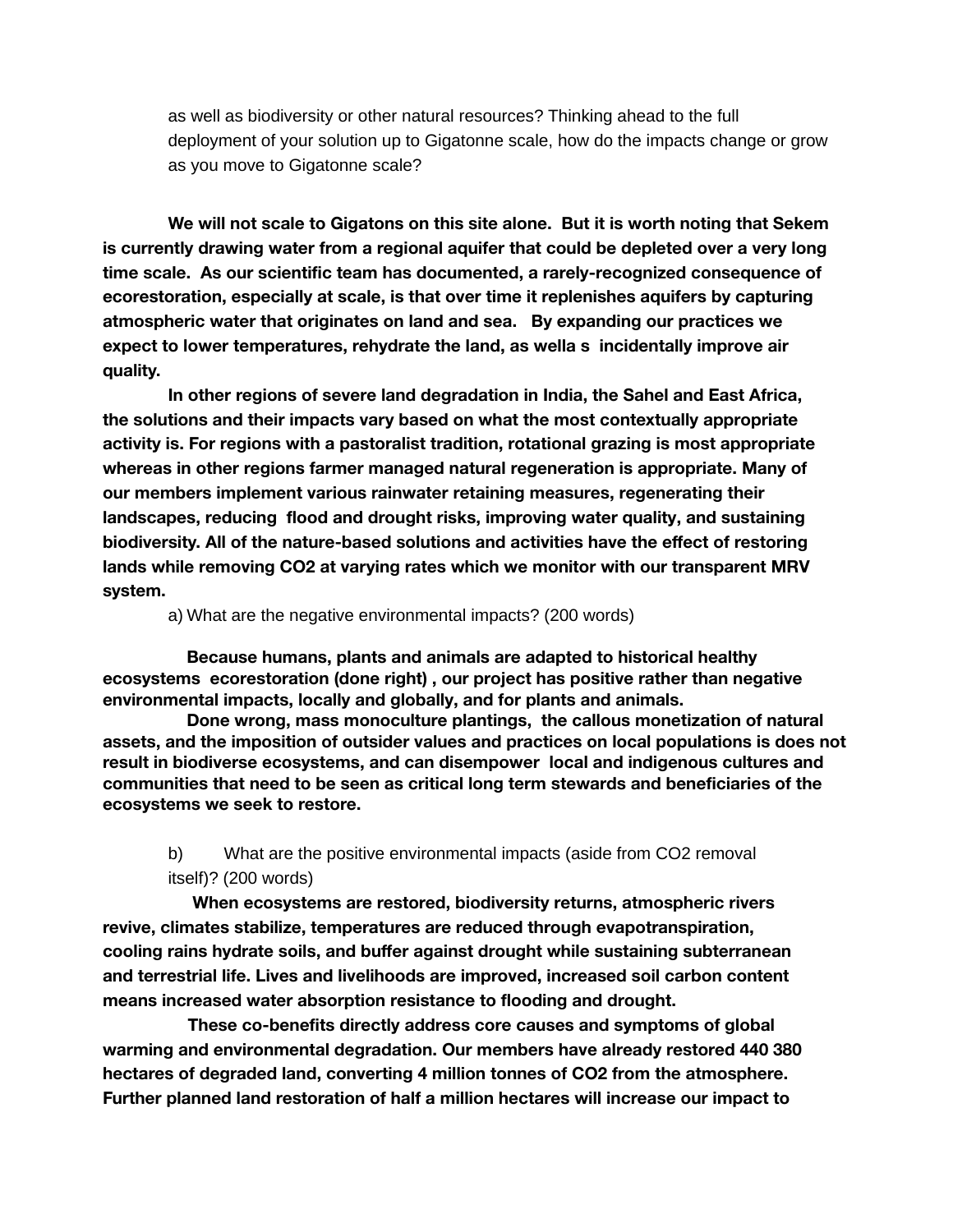**8.8 million tons of captured CO2. Our integrative watershed management will implement 282 million m3 of rainwater retaining measures, recharging our aquifers by 23,855 l/s, annually and periodically, while 1.5 billion m3 of moisture will be available for evapotranspiration. The conserved water will support an additional biomass yield of 1.9 million tonnes, sequestering an extra 752,303 tonnes of carbon. Recycled moisture in nature will provide a free air conditioning effect by transferring more than 1.1 million GWh latent heat to the higher layers of the atmosphere, reducing heat waves and temperature at the relevant regions. Renewed watersheds will sustain biodiversity and reduce air pollution.**

#### **Incorporating Community Engagement**

7. What steps will you take to ensure that voices from the communities in which you are building projects are represented in a way that ensures their concerns are being met? (200 words)

**Promotion and distribution of local benefits are key to our strategy for recruiting, engaging, sustaining, and retaining restorationists. Indigenous peoples worldwide are simultaneously among the most successful stewards of some of the most important biomes remaining on the planet, and the most exploited victims of extractive and exploitative practices that have led to displacement and damage to environment, culture and livelihoods. With increasing scientific and ethical appreciation in the efficacy of traditional practices and norms, ecorestoration is an opportunity to redress these wrongs and invest in historically underserved and exploited communities. In order to ensure their buy-in and long term success, we help community members prioritize local benefits, analyze local opportunities, choose, develop and implement local solutions.**

**This must be done in a manner appropriate to the local socio-cultural and environmental context which the specific nature-based solution will reflect. But earning and building trust is a universal requirement. The Alliance will be a clearing house for success stories, cautionary tales, and general guides drawn from work in a diversity of projects around the world, our distributed governance model aims to ensure that underserved populations guide, inform, and benefit from our efforts.**

#### **Quantitative Assessment**

8. Based on the provided EJ reading materials (see link above), discuss what you think are the most important EJ considerations for your project. (200 words)

**To a large extent, the modern science and practice of ecorestoration involves rediscovery and reverse engineering of practices developed over millennia by indigenous peoples whose lands and lives have been confiscated, degraded and/or depleted by cultures that thrive on extractive rather than regenerative practices.**

**As we approach planetary limits, it will become increasingly clear that extractive methodologies are no longer sustainable and that all of us need to learn from, empower, reward and honor cultures and practitioners who work with nature. EcoRestoration of, by, and for those who work with nature, is arguably the only carbon sequestration**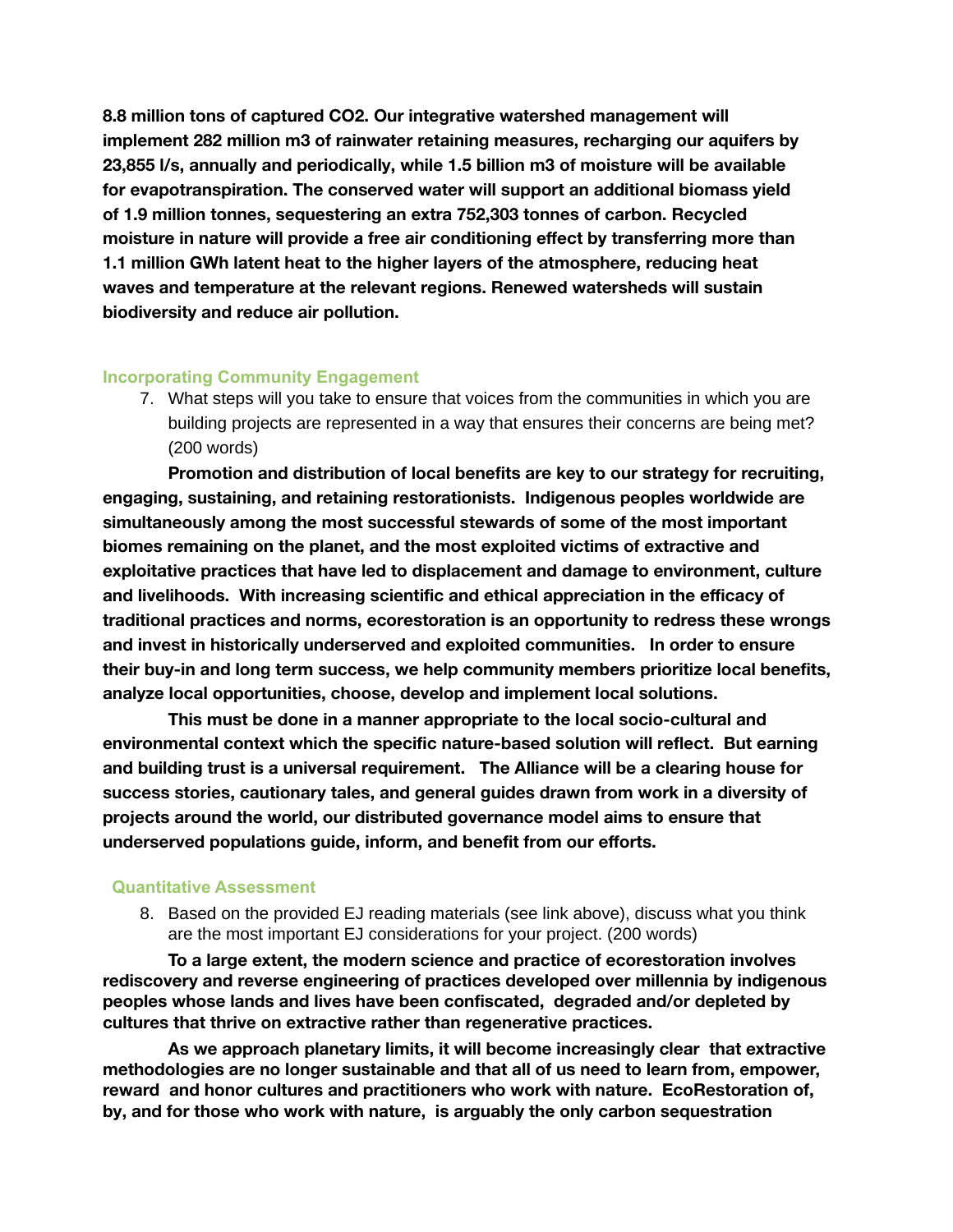### **technique that can address the root causes of environmental justice as well as environmental degradation.**

- 9. Please rate your level of concern for each of the following issues as they relate to your project. Your selections will be used for research purposes only.
	- a. Moral hazard Moral hazard the perception that the development of your CDR solution lessens or eliminates the urgency and need to reduce current GHG emissions . **LOW**
	- b. Involvement of the oil and gas industry- any investments or ties to companies that participate in oil and gas. **MEDIUM.**
	- c. Expansion of infrastructure (such as transportation pipelines or truck traffic) **LOW**
	- d. Land use competition (such as growing food, siting renewable energy, preserving biodiversity, and timber harvesting, among others) **LOW**
	- e. Environmental health (such as groundwater contamination or seismic activity). **LOW**
	- f. Workforce development making sure good-paying, local jobs are readily available for community members. **LOW**
	- g. Other (free entry). **Cultural imperialism. We do not want to impose our values or even methods on those who will not benefit from them, by their own standards. Yet we do want to provide knowledge and data on impacts so that informed decisions can be made at the grassroots level and that will help practitioners recognize the true benefits of ecorestoration.**